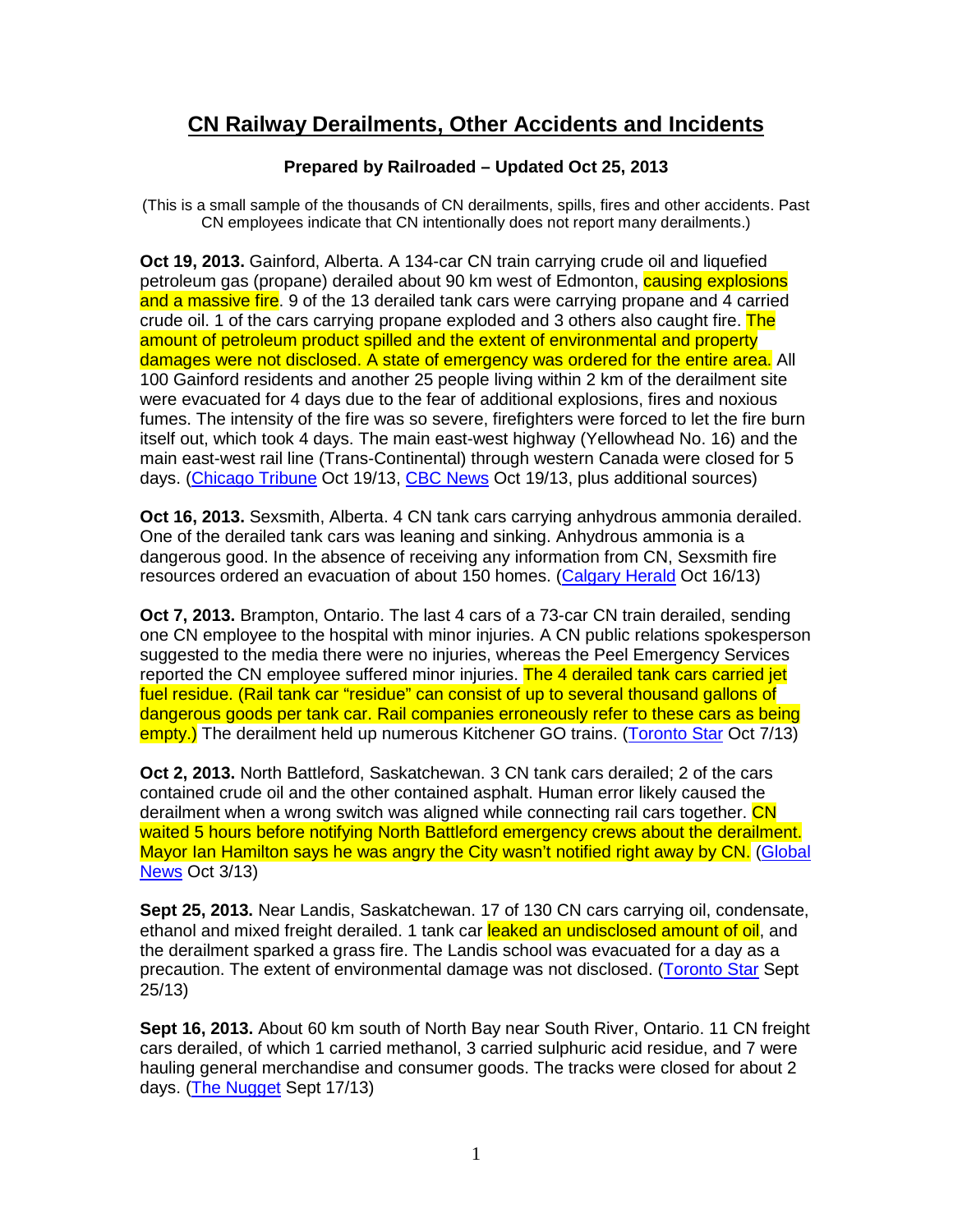**June 2, 2013.** Symington Rail Yard, Winnipeg, Manitoba. 6 empty CN lumber cars crashed off the tracks, damaging 2 power poles and knocking power out to 1,900 customers in the Windsor Park area. (CTV Winnipeg June 3/13)

**April 30, 2013.** Near Pense, west of Regina, Saskatchewan. 11 CN cars fell off the tracks, blocking a grid road. Fertilizer leaked from some of the cars. (National Post May 1/13)

**April 19, 2013.** Near Cedarvale, British Columbia. 5 intermodal CN cars carrying household consumer goods derailed east of Terrace, causing the rail line to be shut down for an undisclosed length of time. (CJFW April 19/13)

**March 30, 2013.** Gary, Indiana. 35 cars of a 101-car CN freight train derailed. 3 of the derailed cars carried hazardous materials. The derailment also ruptured a 14-inch industrial gas line. Hazmat responded to the accident and directed that South Shore train service be halted until the gas rupture was cleaned up and the area was determined to be safe. (WSBT TV March 30/13 & Chicago Sun-Times March 30/13)

**March 25, 2013.** Kenner, Louisiana. 14 cars of a 141-car CN train derailed. 2 of the derailed cars carrying coal tipped over and another 5 leaned, looking close to toppling over. An undisclosed amount of coal was spilled. The derailment blocked Farm Avenue and Morey Street in Kenner. (The Times-Picayune March 25/13)

**March 16, 2013.** Near Hatfield, Wisconsin. 19 CN cars loaded with sand plowed off the railway, spilling sand across the area. County Road K remained closed for at least a day. (La Cross Tribune March 17/13)

**March 7, 2013.** Winnipeg, Manitoba. A CN locomotive and 1 intermodal car derailed in a rail yard, blocking traffic on the East Perimeter Highway for over 4 hours. It appeared that 2 CN trains collided, causing the derailment. (Metro Winnipeg March 7/13)

**Feb 22, 2013.** McComb Subdivision, Jackson, Mississippi. 18 CN cars derailed – 17 were loaded with grain and the other was empty. Some track was damaged and will need to be replaced. Rail traffic between Jackson and New Orleans was expected to be shut down for most of the day. As of April 4, 2013, 11 tons of the wheat spilled during the derailment was rotting and emitting a foul odour at the Hinds County Penal Farm in Raymond where it had been piled, and was causing concern to local residents. (WLBT Feb 22/13 & other sources)

**Feb 9, 2013.** Fort Rouge Rail Yard, Winnipeg, Manitoba. About 8 CN cars derailed, 6 of which flipped over on their sides. The cars were carrying household and consumer goods. (CBC News Feb 9/13)

**Feb 7, 2013.** Near Biggar, Saskatchewan. A CN locomotive and 17 containers derailed about 5 km west of Biggar. The cars were carrying consumer and household products. (Leader Post Feb 7/13)

**Jan 25, 2013.** Kaukauna, Wisconsin. Diesel fuel spilled from a CN locomotive's fuel tank punctured by a portion of track beside the main line that had been pushed up by frost. At least 1,200 gallons of fuel spilled for about a mile along the track. Options considered for clean up included using a chemical that consumes fuel oil and excavating beneath the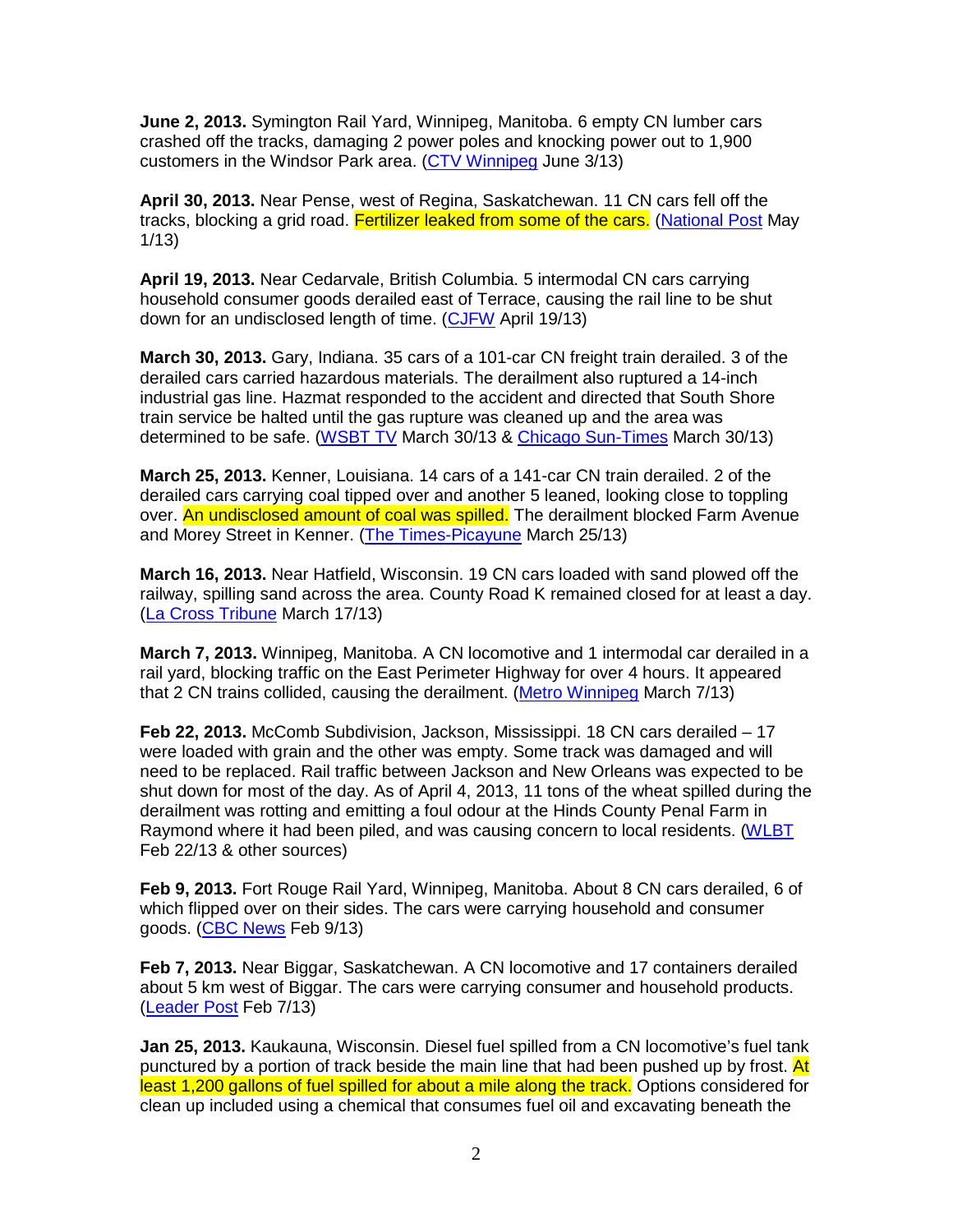railroad bed to remove any contaminated soil. The extent of environmental damage was not disclosed. (Post-Crescent Media Jan 28/13)

**Jan 24, 2013.** Blackfoot Subdivision, near Paynton, Saskatchewan. A CN train carrying crude oil crashed into a road grader on a public crossing, killing the driver of the grader. A locomotive and 16 tank cars loaded with crude oil derailed. At least 2 of the tank cars toppled over on their sides and spilled an undisclosed amount of crude oil. (Each tank car can carry up to 650 barrels of oil.) The extent of environmental damage was not disclosed. (Canadian Press Jan 24/13, TSB Investigation R13E0015)

**Jan 6, 2013.** Decatur, Illinois. 6 cars derailed on a dead end siding. Cars rammed through the end of the track, ending up in a heap and partly toppled down a steep embankment. 4 cars contained soybean oil, 1 was loaded with limestone and 1 tank car carried residue of an undisclosed product. (Herald & Review Jan 8/13)

**Jan 3, 2013.** South of Pemberton, British Columbia. 3 empty wood pellet hopper cars derailed while crossing a bridge, 1 toppling off the bridge and closing Highway 99 for about 2 hours. (Globe & Mail Jan 3/13)

**Dec 26, 2012.** Wainwright Subdivision, near Clover Bar Station, NE Edmonton, Alberta. 3 CN contractors were injured when they were hit by a CN freight train as they were clearing snow off rail switches. 2 were in critical condition, while the third man had relatively minor injuries. It appears the "Safety Watch" protocol was not followed. (Edmonton Journal Dec 28/12, TSB Investigation R12E0182)

**Dec 19, 2012.** The Canadian Transportation Agency ruled today that both Canadian National Railway and Canadian Pacific Railway exceeded revenue caps for the movement of western grain for the 2011-12 crop year. Both railways must pay the amount by which they exceeded their 2011-12 caps plus a penalty to the Western Grains Research Foundation. (Canada News Centre Dec 19/12)

**Dec 17, 2012.** Williams Lake, British Columbia. 2 locomotives derailed as they entered a rail yard. (Got News Network Dec 17/12)

**Nov 28, 2012.** About 180km north of Fort St. John, British Columbia. Workers were switching cars on and off a train in a rail yard when a fuel tank car derailed and rolled onto a CN conductor, killing him. (Canadian Press Nov 30/12)

**Nov 19, 2012.** A new Canadian National Railway "Quiet Zone" restriction in Naperville and Warrenville, Illinois will take effect today. CN trains will not be allowed to sound their horns in this quiet zone unless deemed necessary for safety purposes. Naperville and Warrenville join Aurora and DuPage County in successfully pressing for the quiet zone after residents complained about the excessive horn use by CN on the rail line they took over from Elgin, Joliet & Eastern Railway in January 2009. 33 communities along the former EJ&E Railway main line have been battling with CN over their concern about CN's aggressive approach to the EJ&E takeover. Communities have been concerned about increased rail traffic, increased noise and diesel exhaust pollution, adjacent property devaluation, and increased traffic jams at many rail crossings which have very significant impacts on emergency vehicle response times. (Beacon-News Nov 15/12)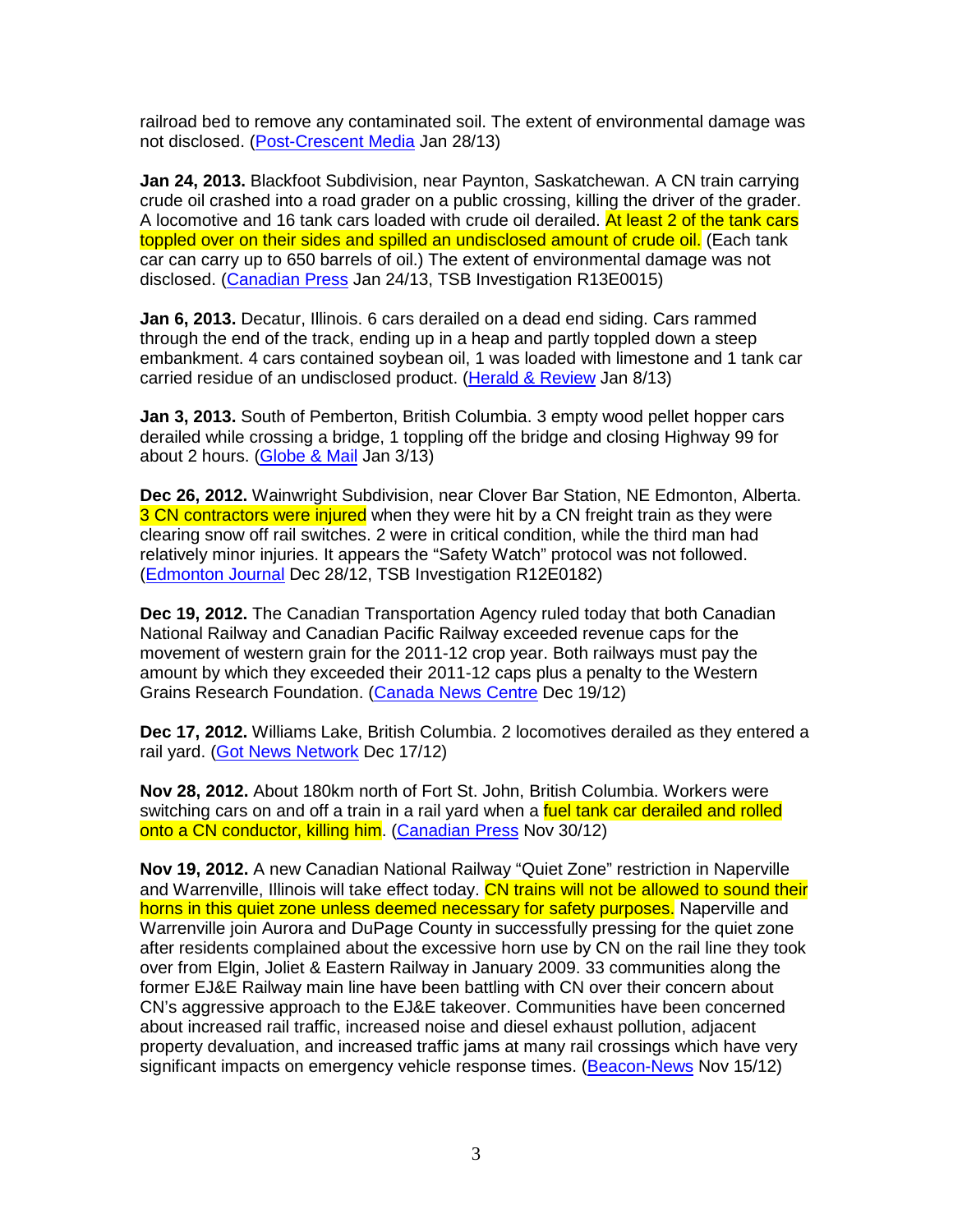**Nov 8, 2012.** North of Squamish Terminals, British Columbia. A 6-axle CN locomotive had its fuel tank punctured by a broken piece of track, causing about 5,700 litres of diesel fuel to spill onto the track and into the Squamish Estuary. Containment booms were used to try to limit migration of the diesel fuel in the sensitive estuary ecosystem. Concerns were expressed by local residents because the herring spawning season was close to starting and herring eggs are very sensitive to environmental contamination. About 50 feet of rail track were also torn up and the subsurface soil dug up in an attempt to remove some of the diesel fuel. A local former B.C. Rail employee placed part of the blame on CN using large 6-axle locomotives on the line whereas when B.C. Rail was operating the same line it used smaller 4-axle locomotives. He indicated the 6-axle units can't make the turns on that section of track without placing too much stress on the track. (Squamish Chief Nov 14/12)

**Nov 1, 2012.** Ontario's Superior Court gave the go-ahead today for a multi-million dollar lawsuit against CN Rail and Via Rail on behalf of most of the passengers of a fatal train derailment February 26, 2012 in Burlington, Ontario. The train was traveling 4 times faster than the speed limit while changing tracks. Arguments for the class-action lawsuit to proceed included that CN Rail and Via Rail were negligent in the derailment that killed 3 Via employees, injured 1 Via employee and injured 45 passengers. Altogether, 68 of the 75 passengers have joined the lawsuit. (Toronto Sun Nov 1/12, CBC News Oct 26/12)

**Oct 11, 2012.** Waterloo, Ontario. 4 tank cars derailed in uptown Waterloo. CN failed to notify the Region of Waterloo, which was a violation of an agreement between the 2 parties. A Waterloo Chronicle news article read, "The incident has left Waterloo residents worried, as the train was bound for the Chemtura chemical manufacturing plant in Elmira." (Waterloo Chronicle Oct 24/12)

**Sept 7, 2012.** Battle Creek Yard, Michigan. About 8 cars loaded with grain derailed and ripped up about 700 feet of track and a switch. (Railroadfan.com Sept 8/12)

**June 26, 2012.** Near Poser, west of McBride, British Columbia. 8 loaded coke cars went off the tracks. (250 News June 26/12)

**May 26, 2012.** Hixon, British Columbia. 8 empty freight cars derailed and toppled over. (250 News May 28/12)

**May 15, 2012.** Outside Oakville, Manitoba. Train derailed when it made an emergency stop. The rear wheels of 1 of the cars carrying wheat went off the rails. Sparks from the derailment started a grass fire, causing nearby piles of old rail ties to also catch fire. Highway 13 in Oakville was closed throughout the night due to the accident. (CN often leaves old discarded rail ties by the track, which creates a fire hazard.) (CTV Winnipeg News May 16/12)

**May 9, 2012.** Just outside Collins, Mississippi. About 2 dozen loaded coal cars derailed on the CN main line. A significant amount of coal was spilled. Rails and a bridge were damaged. The train consisted of 105 cars, all loaded with coal. The Collins Fire Department Chief said, "There have been multiple derailments over the years, but nothing of this magnitude or this size." (WDAM May 9/12)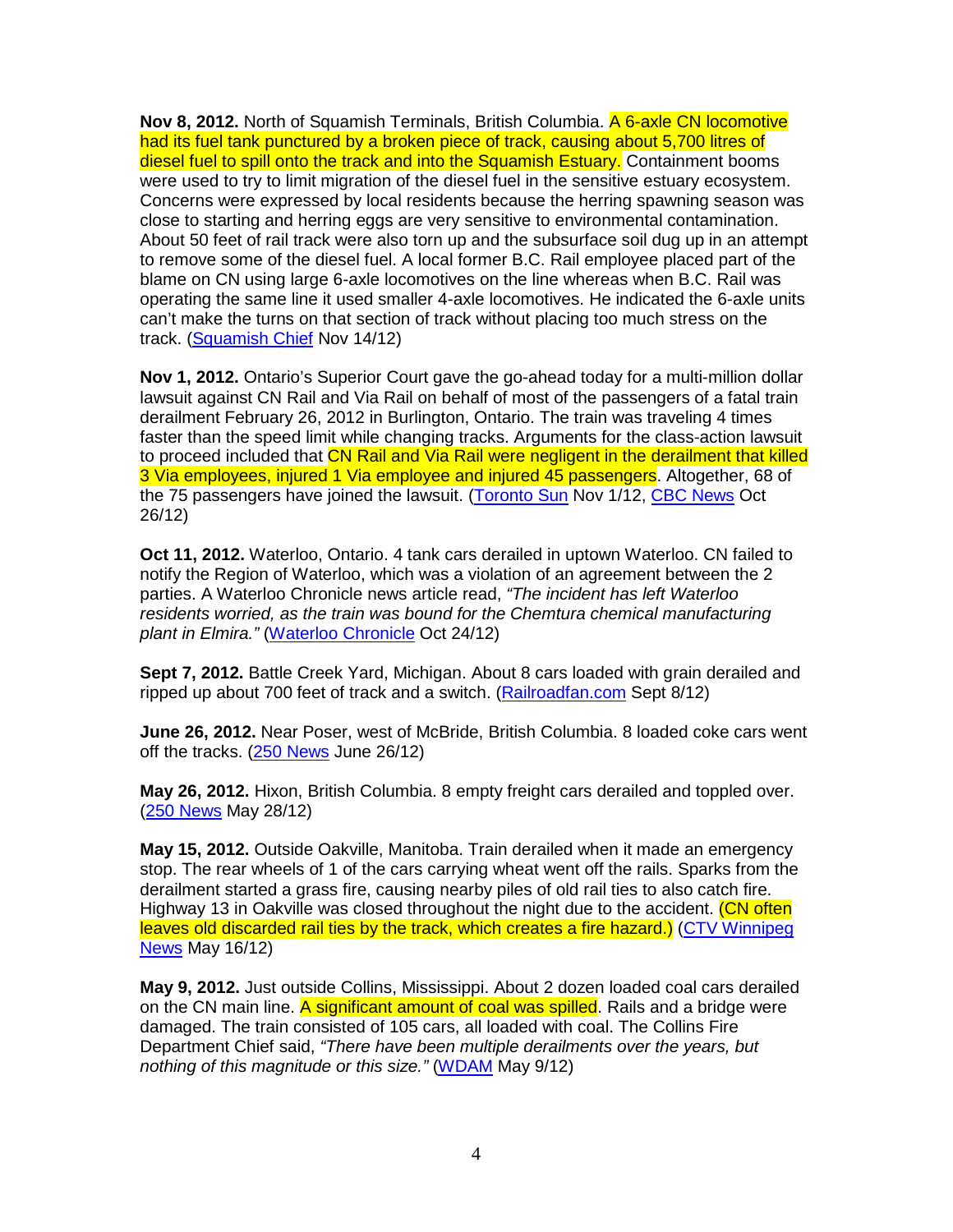**April 26, 2012.** Between Valemont & Blue River, British Columbia. A locomotive and up to 15 cars derailed due to a washout. At least 2 container cars fell into the North Thompson River. A contamination containment boom was set up on the river in an attempt to contain what was described as a **chemical slick on the surface of the water**. Crews were still cleaning up debris from the derailment over 2 weeks later. The extent of environmental damage was not disclosed. (Castanet News May 12/12, CFJC TV May 13/12)

**April 1, 2012.** Near Searchmont, Ontario. 11 of 34 cars derailed – 5 tank cars carrying residue and 6 cars carrying steel products. Damaged rail cars and rolls of steel were scattered in the surrounding bush. (The Sault Star April 3/12)

**March 20, 2012.** SE Calgary, Alberta. 4 cars and 1 engine derailed in CN's Ogden Rail Yard. A conductor was reported to have suffered injuries when he jumped from the train. A fuel tank on the engine was punctured and an undisclosed amount of fuel spilled onto the ground. (CBC News March 20/12)

**March 15, 2012.** 35km east of Melville, Saskatchewan. 22 empty cars derailed on CN's main line. (Leader-Post March 16/12)

**March 6, 2012.** Saint John, New Brunswick. 12 CN cars derailed. 4 of the cars carrying potash flipped on their sides, **spilling potash on the ground.** (CBC News March 6/12)

**Feb 26, 2012.** Oakville Subdivision, near Aldershot Station, Burlington, Ontario. Three Via Rail engineers were killed and 46 other people were injured when the Via Train 92 locomotive and 5 cars derailed on track owned, operated and maintained by CN Rail. The train was switching from one track to another when it flew off the tracks and collided with a building, destroying the locomotive that the 3 deceased crew members were in. The locomotive's fuel tank was punctured and about 4,300 litres of diesel fuel spilled. The train was traveling 4 times faster than the speed limit while changing tracks. A lawsuit was later initiated against CN and Via Rail by passengers who are seeking compensation for physical and emotional injury, damage to property and loss of income as a result of the derailment and crash. An Orangeville Citizen editorial read, *"There* should be no need to await the safety board's final report on the crash before replacing such wholly inadequate switching, something that would likely have happened many years ago had the CNR not had such a cavalier attitude toward safety." The TSB slammed Transport Canada and the railway industry for not having voice recording included in locomotive data recorders, a recommendation made repeatedly by the TSB since 2003. The TSB said, "Voice recordings allow investigators to understand the environment in which crews operated and the decisions they made leading up to an accident. The lack of this information in rail investigations deprives the TSB of a key tool it needs to help make Canadians safer." The federal NDP said a positive train-control system, mandatory in the U.S. since 2008, would have prevented the accident, and having mandatory voice recorders in trains would have allowed investigators to know exactly what happened. Emile Therien, past Canada Safety Council President, said Transport Canada has relinquished its regulatory control to individual rail companies, making it more perilous to ride the rails. He said it's time for rail companies to stop monitoring themselves and for the federal government to step up to its on-the-track oversight responsibilities. (Orangeville Citizen March 1/12, TSB Investigation R12T0038)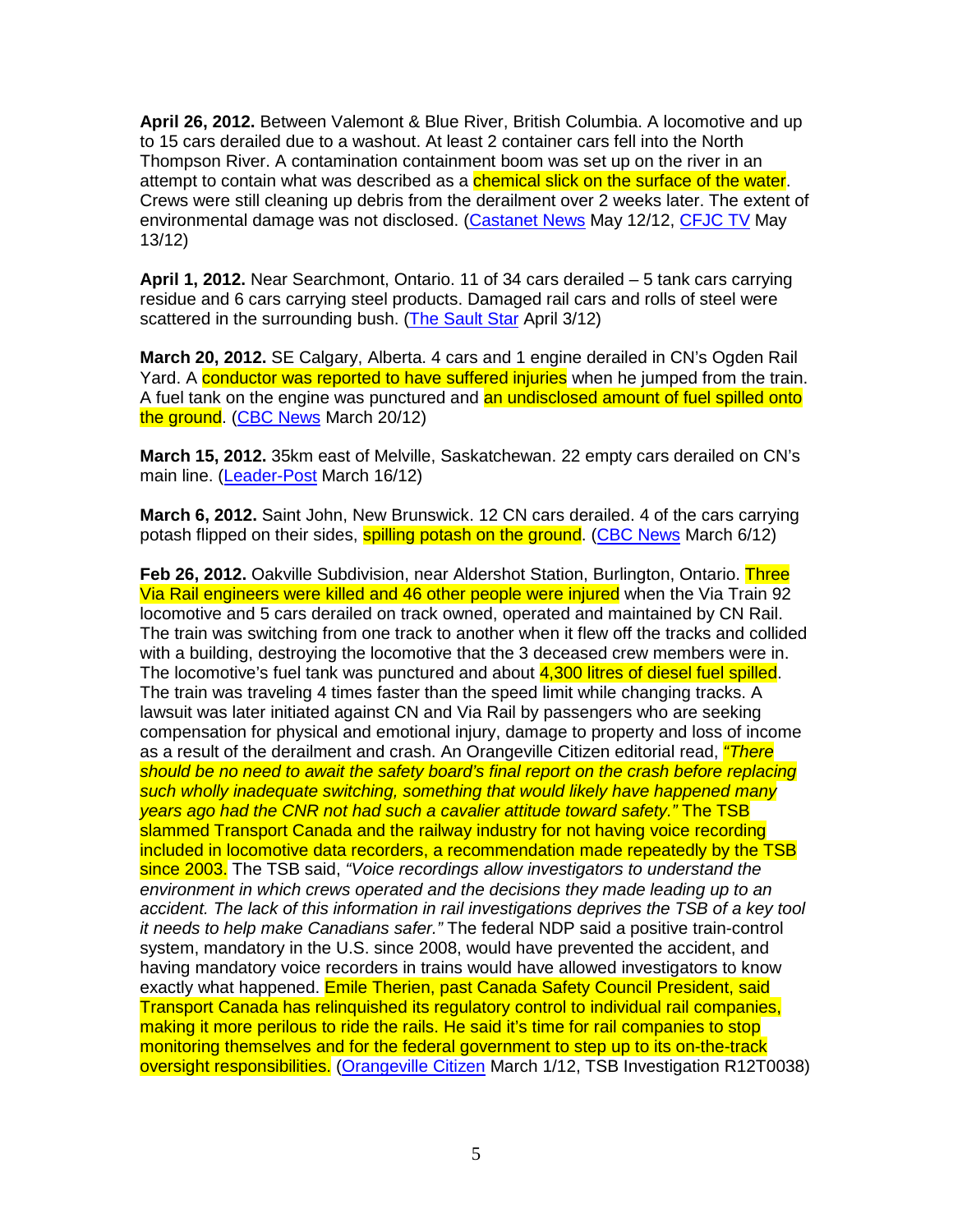**Feb 21, 2012.** 12km east of Smithers, British Columbia. 46 coal cars went off the track, spilling coal and damaging rail cars and rail tracks. One nearby resident said, "My property is a hell of a mess. I have property on both sides and they've made a mess of everything." (Houston Today March 3/12)

**Jan 21. 2012.** Tumbler Subdivision, 50km NE of Prince George, British Columbia. 13 CN cars loaded with coal derailed. (250 News Jan 22/12)

**Jan 21, 2012.** Near Fabyan, Alberta. 31 cars hauling grain derailed as a CN train crossed the Fabyan Bridge on the Wainwright Subdivision main track. The outside rail in a curve at the end of the bridge rolled over, causing the derailment. About 1,760 feet of track were destroyed, 17 of the derailed cars fell into the Battle River valley far below, rail cars were destroyed or sustained major damage, and there was significant damage to the bridge itself. The TSB found that loose and broken lag screws securing the track led to the derailment. As an example of the misleading information often provided by CN public affairs staff, both Julie Senecal and Warren Chandler of CN had told Star News that all 137 cars in the train were grain cars. Shortly following the derailment, a TSB investigator informed Star News that CN's information was not correct; there were only 74 cars that contained grain, while 31 tank cars contained dangerous goods residue (up to several thousand gallons in each car), 19 were empty, 5 were auto carriers, 2 carried pulp and 4 cars carried steel pipe. (Star News March 2/12, TSB Report R12E0008)

**Jan 20, 2012.** Near Hay Lakes, Alberta. 18 cars hauling plastic pellets and other general merchandise derailed. (CBC News Jan 20/12)

**Jan 18, 2012.** 16km north of Prince George, British Columbia. 11 cars in a CN train carrying lumber and pulp products went off the tracks. (250 News Jan 22/12)

**Jan 18, 2012.** Grande Cache Subdivision, Hanlon (between Hinton & Grande Cache), Alberta. CN train with 6 locomotives, 91 loaded coal cars and 1 empty car had a number of problems that eventually resulted in 13 loaded coal cars from the 13,620-ton train being left unattended on an incline with hand brakes improperly applied. The 13 loaded cars ran away uncontrolled for about 3 miles and plowed into a stationary CN train on the main line, causing 9 loaded cars and 3 locomotives to derail. 7 of the derailed cars were destroyed and the 3 derailed locomotives were extensively damaged. 1 locomotive flipped on top of another locomotive, with 2 locomotives ending up on their side. **1 crew** member was seriously injured and taken to hospital by helicopter, while 2 crew members sustained minor injuries. At least 2,800 litres of fuel and 740 tons of coal spilled, resulting in undisclosed environmental damage. About 250 feet of track were damaged. (Canadian Press Jan 18/12, TSB Report R12E0004)

**Dec 21, 2011.** Near Caribou, British Columbia. 19 CN rail cars carrying coal derailed on the main track after a wheel gave out and caused emergency braking. The TSB criticized CN and reiterated to Transport Canada to put regulations in place for wheel safety inspections on rail cars. The American Association of Railways has set a threshold of 90,000 pounds of impact for rail operators in the U.S. to pull the train and replace wheels. Unfortunately, Transport Canada has no threshold in place even though on Dec. 1, 2011 the TSB called on Transport Canada to establish one. A similar CN derailment of 36 coal cars occurred along the same line near Fort Fraser, B.C. February 12, 2011. (Canadian Press Jan 22/13, TSB Report R11V0254)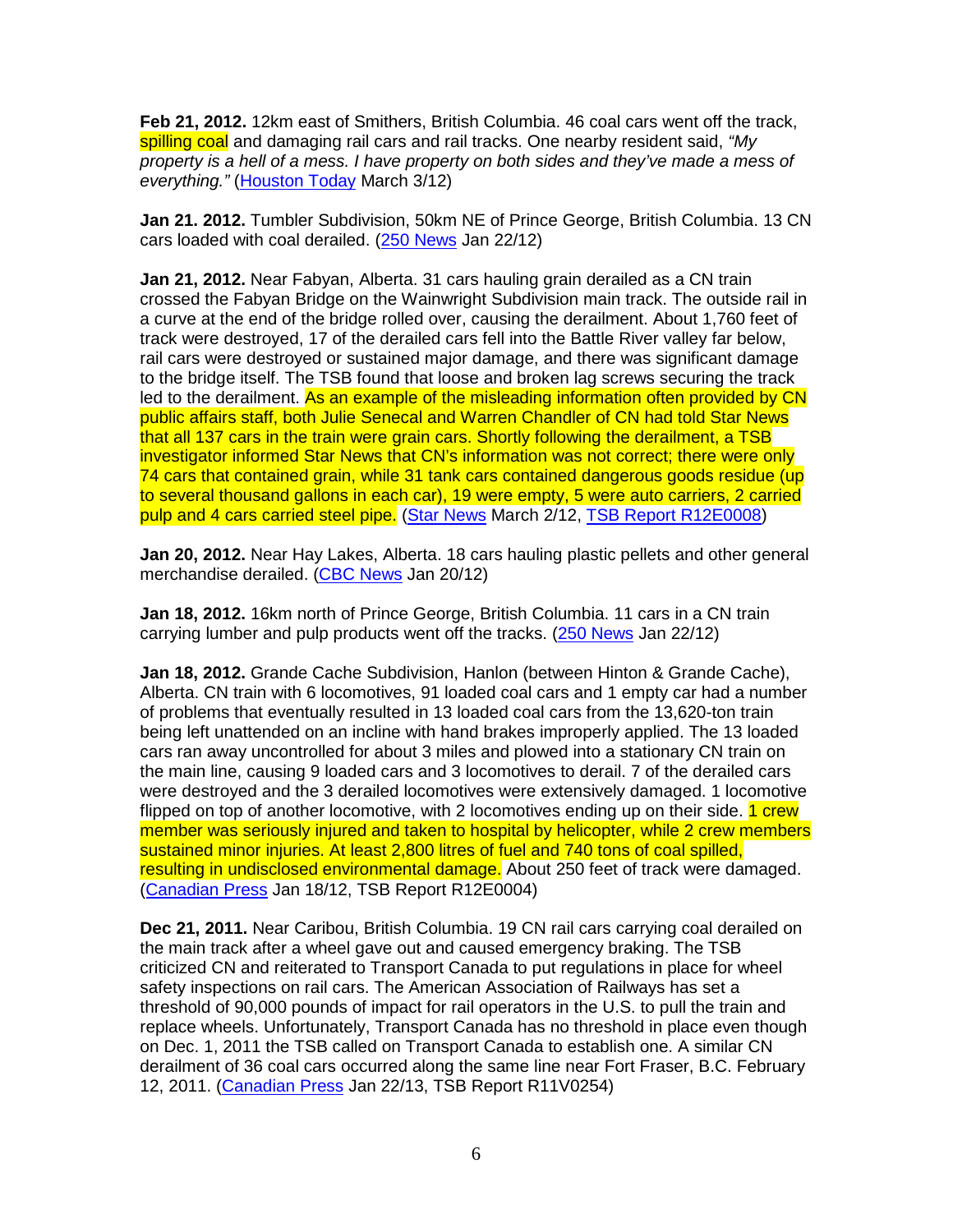**Oct 29, 2011.** Near Meharry, Manitoba. A CN freight train and a Via Rail passenger train approached one another on the same track, without either of the crews being aware, until it was almost too late. The trains were able to come to emergency stops within 1,500 feet of one another. An October 17, 2012 TSB investigation report determined that the rail near-miss resulted when short-cuts were made to railway operating rules and procedures. The redundancy and safeguards built into the rules are often compromised when short-cuts are taken, which increases the risk of accidents. The investigation also highlighted one of many outstanding issues on the TSB's Watchlist – the need for video and voice recorders on locomotives. The absence of such recorders has hindered many TSB investigations of rail accidents and rail near-misses, including this one. (TSB News Release Oct 17/12, TSB Report R11V0057)

**Oct 21, 2011.** Three Hills Subdivision, near Alix Junction, Alberta. A too-long freight train over 2 miles long consisting of 3 locomotives and 87 loaded cars derailed in a curve on the main track near the Ardley Bridge over the Red Deer River. The train consisted of 62 loaded double-stack intermodal cars (140 platforms) and 25 mixed freight cars. The TSB investigation found that 7 loaded double-stack intermodal flat cars (13 car bodies) derailed over a mile behind the locomotives when a sudden catastrophic failure of a rail occurred likely due to an existing defect in the rail. Several of these cars rolled down a bank and came to rest upside down. One derailed 3-unit intermodal flat car was carrying paint, paint products, sodium hydroxide, phosphoric acid and other dangerous goods. About **900 litres of phosphoric acid were spilled** and 470 feet of track were destroyed. The extent of environmental damage was not disclosed. The TSB criticized CN by indicating that their ultrasonic rail tests did not identify all the transverse defects in the older vintage rail. (TSB Report R11C0118)

**Sept 24, 2011.** Near Point-Saint-Charles, Quebec. A train exceeded the authorized speed limit at a switching crossover, causing a derailment on the main track. The TSB found that side-to-side force due to excessive speed and the sudden application of brakes caused the wheel of one of the cars to lift, leading to the derailment of 6 cars. About 650 feet of track and several track turnouts were damaged. (TSB Report R11D0075)

**July 14, 2011.** Near Waterfall, Ontario. 11 multi-platform intermodal cars carrying 86 containers derailed on CN's Bala Subdivision main track. About 6,800 feet of track were damaged or destroyed including a siding switch. The TSB reported that the derailment resulted from the combined effects of weakened track structure, worn car components condition and strained cornering behaviour of double-stack cars. (TSB Report R11T0162)

**July 14, 2011.** Kingston Subdivision, near Durham Junction, Ontario. 2 CN workers were repairing a section of track when a Via Rail train travelling on a track next to the track the workers were repairing hit and **killed one of the workers**. The TSB indicated the inappropriate use of the "Safety Watch" protocol was considered the primary factor in the fatality. The minimum required sight line at the accident location was 2,200 feet, whereas the actual sight line was less than 800 feet. The TSB criticized CN for improper or no training regarding the "Safety Watch" procedure, and criticized Transport Canada for lax implementation of its overall responsibility for rail safety. (TSB Report R11T0161)

**June 23, 2011.** 10km south of Anzac, south of Fort McMurray, Alberta. CN train derailed and an undisclosed amount of an undisclosed chemical leaked from 1 or more of the rail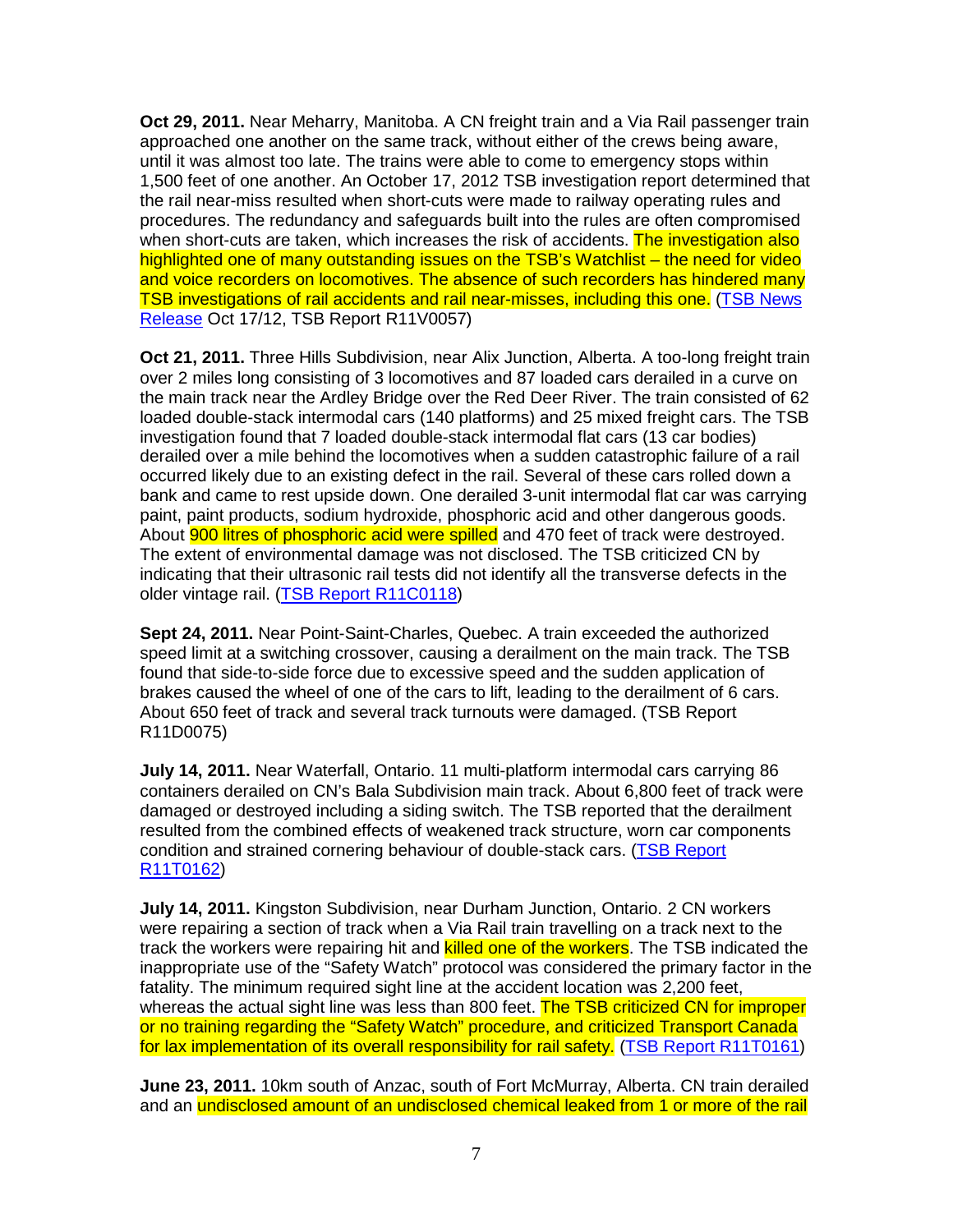cars. The extent of environmental damage was not disclosed. The Fort McMurray Fire Department, Environment Canada and Alberta Sustainable Resources were all at the scene. Few details were provided by CN officials. (CHED News June 24/11)

**June 23, 2011.** Edmonton, Alberta. 1 CN freight train collided with the tail end of a second stationary CN freight train along the main track near 50<sup>th</sup> Street and the Yellowhead Freeway. The collision resulted in the derailment and toppling of 2 intermodal flat cars and 1 of the locomotives sustaining damage. As well, 6 empty containers and 2 containers loaded with waste paper and metal scrap were damaged. The TSB reported that the moving train was traveling too fast considering the short sight line distance, and that the operating crew was fatigued. (CBC News June 23/11, TSB Report R11E0063)

**June 3, 2011.** Edmonton, Alberta. A moving CN freight train collided with the tail end of a stationary CN freight train. 2 intermodal flat cars from the stationary train derailed, and the lead locomotive in the moving train was damaged. The crew in the moving train did not have a long-enough clear and direct line of sight and did not reduce train speed accordingly before it collided with the stationary train. The TSB investigation report released October 18, 2012 on the collision read, "In the absence of additional backup safety defences in signalled territory, when signal indications are not correctly identified or followed, existing defences may not be adequate to reduce the risk of collision and derailment." The TSB has had an outstanding recommendation for more than a decade regarding this problem and has identified it as an issue on its Watchlist which is a list of issues "the TSB has determined pose the most serious risk to Canada's transportation system." (TSB News Release Oct 18/12)

**May 22, 2011.** Sarnia Rail Yard, Ontario. 2 CN trains collided during switching operations in the yard. 6 tank cars carrying dangerous goods, a locomotive and 2 loaded bi-level auto carriers derailed. About 400 feet of track were damaged. Sarnia Fire and Rescue Services were on the scene and remained on site while CN crews cleaned up the mess. The TSB reported that train movement information was not properly communicated between yard coordinators and operating crews. (The Observer May 24/11, TSB Report R11T0113)

**May 17, 2011.** SW Strathcona County, near Edmonton, Alberta. A CN-caused wildfire burned several acres of a private conservation area – Bretona ConservAction Area. The Strathcona Fire Department and the landowner had to fight the fire and contain it to prevent the entire 100-acre conservation area from burning. The fire occurred only about 100m from the industrial rail yard built in 2010 as a joint project by CN, Cando Contracting Ltd. and Imperial Oil Ltd. to store 225 petroleum tank cars right next to 2 homes and 2 conservation areas. Had the fire spread into the rail yard, it would have been disastrous. CN has refused to compensate the landowner for damages resulting from the wildfire. (Railroaded News Release May 18/11)

**May 8, 2011.** Clover Bar Yard, Edmonton, Alberta. 4 freight cars jumped the tracks. CN did not share information on the contents of the derailed cars. (CTV News May 8/11)

**April 24, 2011.** Prince George CN Yard, British Columbia. A locomotive derailed and appeared to have crashed into cars that were full of coal. (250 News April 24/11)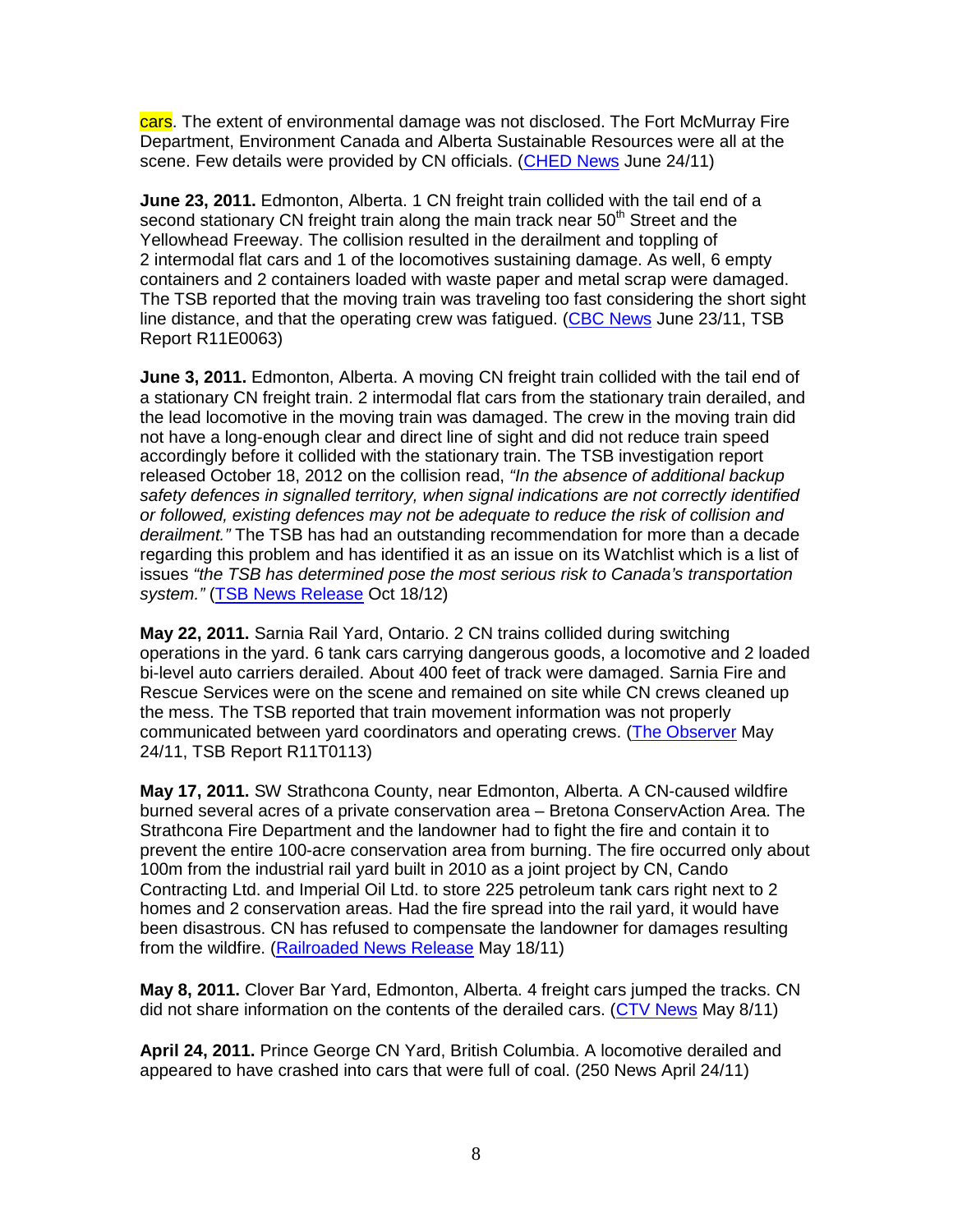**April 22, 2011.** Ikea (Sweden's furniture giant), Tuxedo Yards Development Corp., and Seasons (Winnipeg) JV Corp. are suing CN Rail for unspecified damages to the property where Ikea's new store was to be built in Winnipeg. More specifically, the suit claims CN has refused to remove fill and materials it dumped on the property over several decades. They also claim that while CN has removed the tracks, it didn't take away the ballast used to construct the spur track, and it also left underground drainage pipes all over the property. As well, the companies allege that when a building CN built on the site was being demolished, they found the walls contained hazardous levels of asbestos in the vermiculite insulation. The companies claim they asked CN to remove the material, but finally did it on their own when CN didn't. (Winnipeg Free Press April 27/11)

**March 31, 2011.** Symington Rail Yard, Winnipeg, Manitoba. 10 CN cars derailed and 1 of the toppled cars **spilled an undisclosed amount of gasoline**. (Winnipeg Free Press March 31/11)

**March 27, 2011.** East of Port Hope, Ontario. At least 25 CN cars in a 116-car train derailed. The derailment, considered "significant", occurred on a main line and included spills of dangerous goods - jet fuel and propane. Booms were required in an attempt to contain the spills. A fire broke out and a "Red Alert" was issued through Emergency Management Ontario. A Red Alert means there is "a major risk to health, safety and security". Families from 20 houses were forced to flee their homes. The rail corridor was also shut down. About 67,000 litres of spilled aviation fuel were eventually recovered, while about 133,000 litres made their way into the local environment including the water system, causing undisclosed environmental damage. As with many other CN derailments across North America, CN did not allow the media near the vicinity of the spill to view clean up progress. Fuel spilled during the derailment on the shores of Lake Ontario continued to come up through a swamp area 19 months later. Production on 2 private farm properties was still not back to normal. Not only the farmland near the lake was affected, but the access roadways to them as well. Clean-up has included excavating and hauling away contaminated soil. It is not known whether CN has paid compensation to the farmers for damages. (Toronto Star March 27/11, Northumberland Today April 25/11, Northumberland Today Oct 4/12)

**March 15, 2011.** A U.S. Federal Appeals Court ruled unanimously that CN must honour conditions imposed by the U.S. Surface Transportation Board on CN's purchase of the Elgin Joliet & Eastern (EJ&E) Rail Line that runs between Illinois and Indiana. The decision means CN must pay \$68 million to cover the lion's share of costs in building 2 underpasses in the Chicago area to mitigate rail crossing traffic jams. CN has been battling with 33 communities along the EJ&E main line that are concerned about CN's aggressive approach to the EJ&E takeover. Communities have been concerned about increased rail traffic, increased noise and diesel exhaust pollution, adjacent property devaluation, and increased traffic jams at many rail crossings which have very significant impacts on emergency vehicle response times. (Chicago Business March 15/11)

**March 11, 2011.** A British Columbia Provincial Court convicted CN of an offence under the federal Fisheries Act. CN was sentenced to pay \$75,000 for spilling a deleterious substance – diesel fuel - into a fish-bearing river. In January 2009, Environment Canada was notified of a diesel slick near the confluence of Barker Creek and the Fraser River in B.C. Their investigation confirmed that the source was a fuel pumping station at the CN Rail Thornton Yards. (Daily Commercial News March 14/11)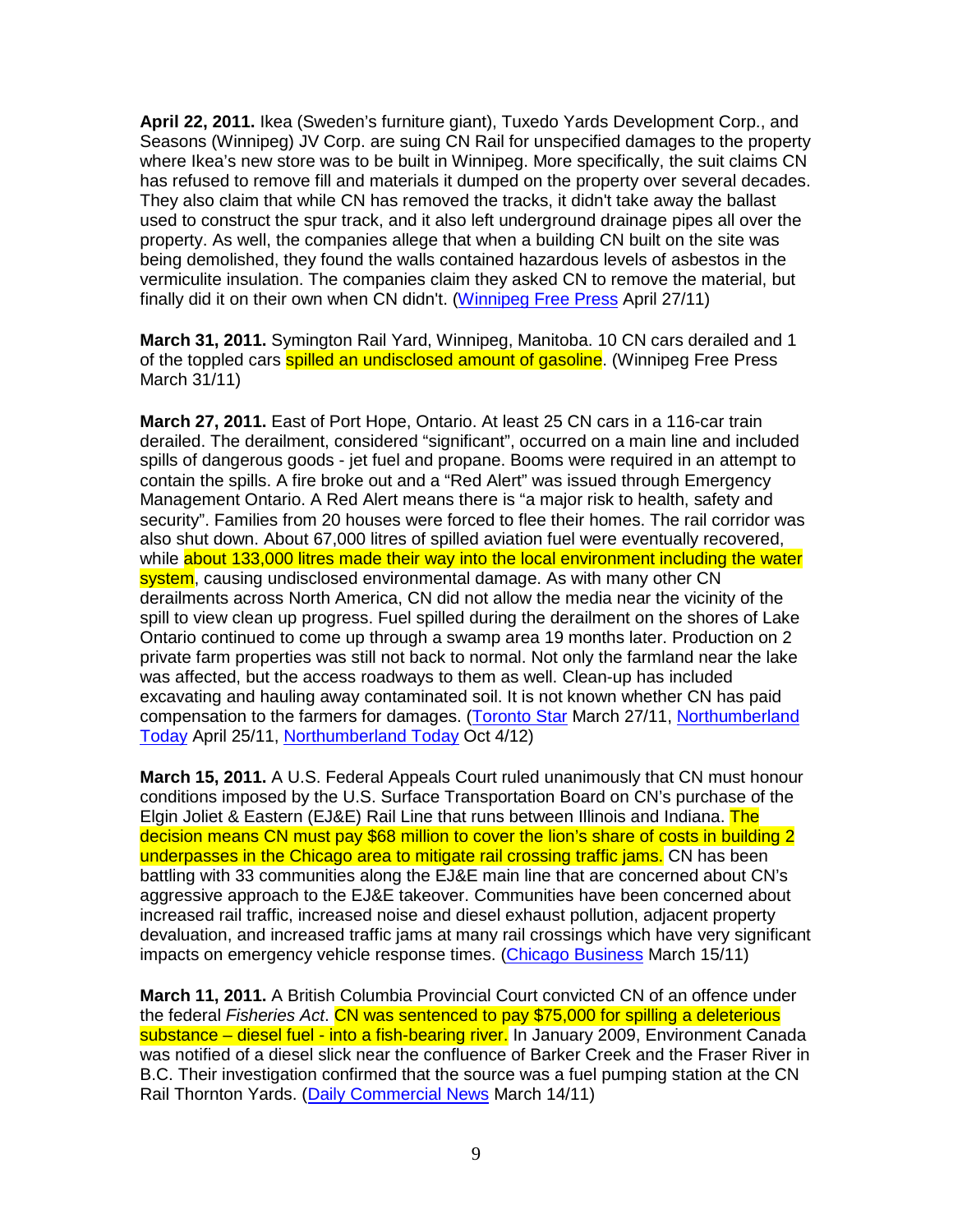**End of Feb 2011.** Kennedy Siding, Pine Pass, British Columbia. CN train carrying 16 propane cars derailed. (250 News Feb 26/11)

**Feb 12, 2011.** Fort Fraser, British Columbia. 36 of 104 loaded CN coal cars derailed on the main track. A rail car wheel fractured when a crack, which had been growing over a period of time, reached such a size that the wheel could no longer support normal service loads. 19 loaded CN coal cars went off the tracks on the same line near Caribou, B.C. December 21, 2011. (TSB Report R11V0039)

**Feb 7, 2011.** Mussey Township, St. Clair County, Michigan. 4 CN cars derailed, **spilling** ammonia nitrate, which is used as a fertilizer. CN did not disclose how much ammonia nitrate was spilled. (The Times Herald Feb 7/11)

**Jan 6, 2011.** Vernon Township, Michigan. A CN train that derailed spilled hydrochloric acid, forcing about 35 nearby residents to evacuate their homes. 12 of about 100 cars came off the tracks, including 4 that toppled over on their sides. 10 tank cars were loaded with toxic hydrochloric acid, 1 carried flammable ethanol and the other was a freight box car. At least 1 tank car with a capacity of 20,000 gallons spilled hydrochloric acid and a cloud of gas drifted into the surrounding area. Hydrochloric acid is toxic and can damage eyes, skin, lungs and other organs. Local authorities monitored air and water quality before lifting the evacuation notice. A CN public relations spokesperson refused to share information on the health of the train crew, saying it is company policy not to discuss the status of employees. CN also did not disclose how much hydrochloric acid had spilled or the extent of environmental damage. (Washington Post Jan 7/11)

**Jan 2, 2011.** 10km west of Tête-Jaune Cache, British Columbia. 33 of 113 loaded CN coal cars derailed at a bend in the track next to the Fraser River, on their way to Prince Rupert. The derailed cars slid onto the riverbank, spilling an undisclosed amount of coal. (Each car carries up to 1 million kg of coal.) A small marsh that drains into the Fraser River was directly impacted by the spilled coal. Crews worked several days clearing up the mess and removing all the debris. A veteran CN employee said the derailment could have been caused by any number of rail defects. (Rocky Mountain Goat Jan 5/11)

**Dec 27, 2010.** Neenah Rail Yard, Wisconsin. Part of a 99-car CN train - 11 empty freight cars - derailed and 7 of them toppled over on the main line. An undisclosed length of track was damaged. (Chicago Tribune Dec 27/10)

**Dec 21, 2010.** The U.S. Surface Transportation Board fined CN \$250,000 for intentionally under-reporting train blockages at railroad crossings along the EJ&E line between Illinois and Indiana. The decision was the first fine ever imposed on a railroad by the U.S. Surface Transportation Board. The decision stated that an investigation into Canadian National's reporting of the blockages, "supports the conclusion that CN has knowingly violated the Board's orders that CN report, on monthly and quarterly bases, the date and descriptive information for each crossing blockage exceeding 10 minutes in duration." For example, U.S. Representative Judy Biggert indicated that CN had reported only 14 blocked crossings lasting 10 minutes or longer for a particular reporting period, whereas the actual number was 1,457, over 100 times the reported number. TRAC (The Regional Answer to Canadian National) stated, "The STB decision brings to light a serious flaw in how railroads are regulated." TRAC has indicated that more needs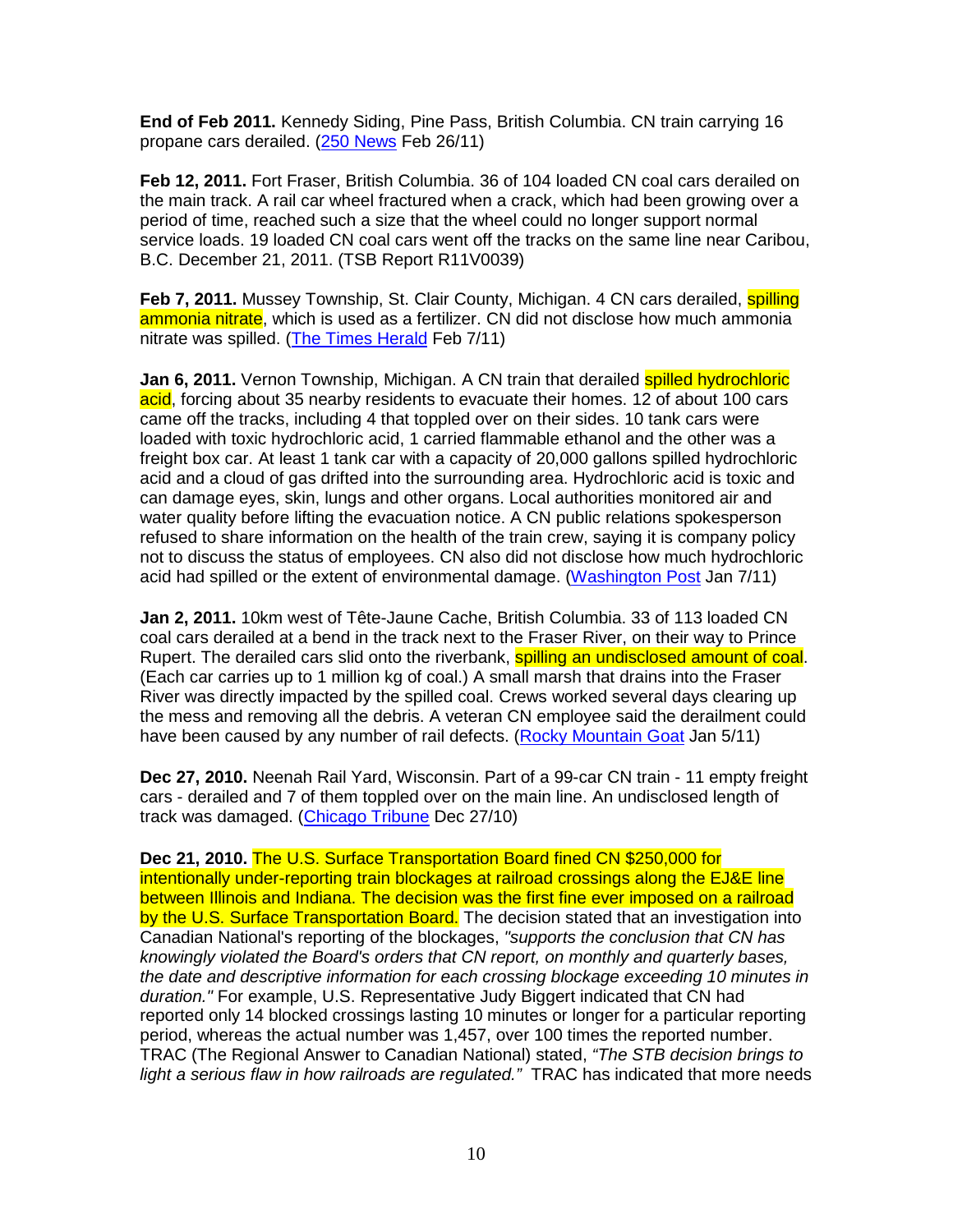to be done to ensure that communities across the U.S. are not harmed by CN's lack of respect for U.S. citizens. (nwitimes.com Dec 21/10, several other sources)

**Dec 10, 2010.** Prichard, Alabama. At least 10 CN cars loaded with coal derailed and 3 overturned, spilling an undisclosed amount of coal and closing Highway 45. (FELA Lawyer News Dec 10/10)

**Nov 27, 2010.** Williams Lake, British Columbia. 2 locomotives derailed, disrupting traffic at a public crossing just north of a rail yard. (Williams Lake Tribune Dec 2/10)

**Nov 21, 2010.** Scotford Rail Yard, Fort Saskatchewan, Alberta. 14 CN cars fell off the track – 10 tank cars and 4 general freight cars - a short 3 months following a 43-car derailment in the same yard. Another CN derailment in the same yard April 6, 2005 involved a hydrogen peroxide spill. (Fort Saskatchewan Record Nov 25/10)

**Nov 19, 2010.** East of Vibank, Saskatchewan. 2 locomotives and 1 empty hopper car derailed, closing Highway 48 for 2 days while CN cleared the derailed locomotives and car, and repaired damages. (Regina Leader Post Nov 20/10)

**Nov 5, 2010.** SW Strathcona County, near Edmonton, Alberta. The first petroleum tank cars were moved in to an industrial rail yard joint ventured by Cando Contracting Ltd., CN and Imperial Oil Ltd. Construction of the new rail yard began June 21, 2010 and was completed by late October. Up to 225 tank cars owned by Imperial Oil Ltd. are to be stored and moved in and out of the rail yard. The rail yard was built only 68m from one home and 163m from another home, and only 30m from 2 conservation areas. This violates minimum set-back distance requirements of the Railway Association of Canada, Federation of Canadian Municipalities and CN's own policy, all of which indicate that new rail yards are not to be built within 300m of any homes. Construction and operation of the rail yard also breaches federal transportation, railway safety and environmental legislation and regulations; Alberta environmental protection and drainage legislation; Canadian Rail Operating Rules; CN environmental policies; CN community relations policies; Imperial Oil environmental policies; and, Imperial Oil community relations policies. (Railroaded News Release July 21/10, Railroaded News Release Nov 8/10)

**Oct 18, 2010.** Kingston Subdivision, near Lancaster, Ontario. CN train derailed 18 cars on the main track, including 6 cars containing dangerous goods. An undisclosed amount of sodium cyanide (solid) was spilled. As a precautionary measure, residents in close vicinity to the accident site left their homes. About 1,000 feet of track were damaged or destroyed. The train consisted of 2 locomotives at the head of the train and 122 cars (59 loaded, 63 empty). It weighed 8,350 tons and was 7,105 feet long. The train derailed due to a rail roll-over partly attributable to improperly assembling the train. (TSB Report R10D0088)

**Oct 10, 2010.** New Haven, Michigan. About 3,000 gallons of diesel fuel spilled from a CN locomotive, causing undisclosed environmental damage. (The Voice News Oct 11/10)

**Oct 8, 2010.** Parry Sound, Ontario. CN train carrying dangerous goods derailed. 19 cars fell off the tracks, 15 of them containing extremely flammable propane and fuel oil. A major emergency response included evacuations, road closures and fire crew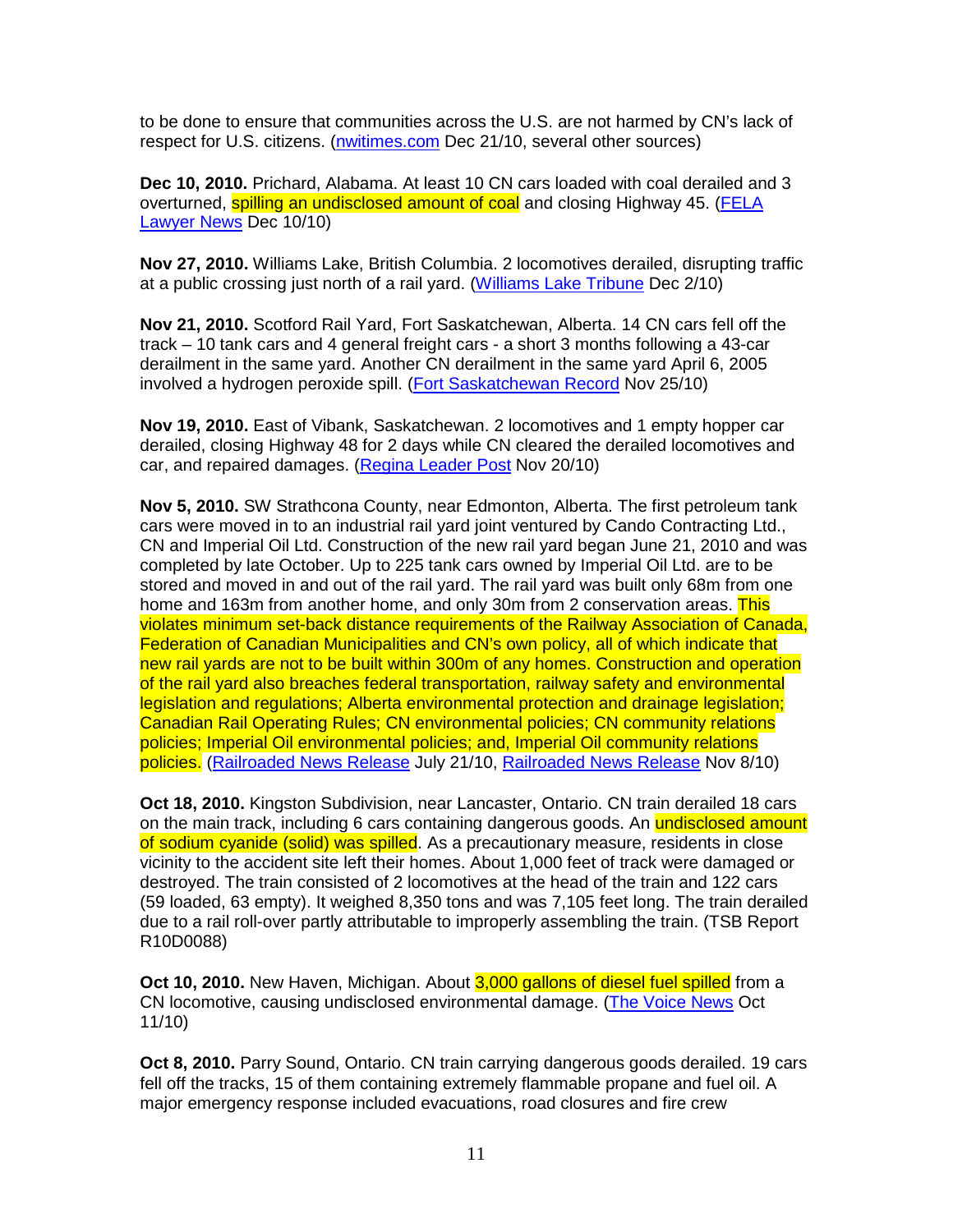deployment. Many rail cars and 1,000 feet of track were damaged. About 40 gallons of fuel oil were spilled. (Cottage Country Now Oct 8/10)

**Oct 2, 2010.** Near Newbrook, NW of Edmonton, Alberta. 2 locomotives and 18 cars derailed on the way from Edmonton to Fort McMurray in a 1½ mile long train with 3 locomotives and 162 cars. (**Edmonton Journal Oct 3/10**)

**Oct 1, 2010.** Near Falding, Ontario. CN freight train derailed 21 cars on the main track. The derailed cars included 8 loaded tank cars containing liquefied petroleum gas and 7 loaded tank cars containing fuel oil. A number of homes in the vicinity of the derailment were evacuated. The TSB found that the train was not properly assembled, braking instructions were not properly followed, and the locomotive engineer was fatigued. (TSB Report R10T0213)

**Sept 30, 2010.** Brimson, North of Two Harbors, Minnesota. 2 CN ore trains collided after one of the trains carrying 116 cars full of taconite ore left a siding and entered the main track before getting permission. It later collided with a CN train with 118 empty rail cars. 3 locomotives and 14 cars derailed, all 5 crew members from both trains were injured, and the derailment resulted in over \$8 million in property damages. The NTSB blamed the collision on the loaded train entering the main line without permission and a lax CN policy on train right-of-way communication on a route without signals. (Duluth News Tribune Feb 12/13)

**Aug 23, 2010.** Saint-Maurice Subdivision, near Clova, Quebec. 17 CN cars (16 loaded and 1 empty) derailed and about half of the cars toppled over on their sides on the main track. About 1,300 feet of track were destroyed. The derailment zone covered a distance of about 1,300 feet. The derailed equipment consisted of 10 gondola cars loaded with wood chips, 1 covered hopper car (sodium cyanide residue), and 6 covered cars carrying newsprint. The train was made up of 5 locomotives and 95 cars (90 loaded and 5 empty), it weighed 13,100 tons and was 5,640 feet long. The derailment occurred when a track slid sideways as the train was passing over it. (TSB Report R10Q0037)

**Aug 18, 2010.** Scotford Rail Yard, Fort Saskatchewan, Alberta. 43 CN tank cars carrying 7 types of hazardous goods including diesel and liquefied petroleum gas derailed, many of them toppling over on their sides. The derailment occurred during switching operations - 1 CN train was shoving 50 loaded and 5 empty cars in the yard when the movement collided with 46 parked empty cars on the track. It is not known whether there were any hazardous products spilled or whether there was any environmental damage, as CN staff made sure no members of the public were allowed near the site. The TSB attributed the derailment to human error and to the poorly lit rail yard during a night time operation. Other CN derailments in the same yard include one April 6, 2005 and another one November 21, 2010 (Edmonton Journal Aug 19/10, Railroaded News Release Aug 19/10, TSB Report R10E0096)

**July 31, 2010.** 15km south of Lytton, British Columbia. A water bomber crashed in the Fraser Canyon while fighting a CN-caused wildfire, killing the pilot and co-pilot. (FireFightersCloseCall.com Aug 1/10)

**July 21, 2010.** 10km east of Prince George, British Columbia. 16 CN cars loaded with coal derailed.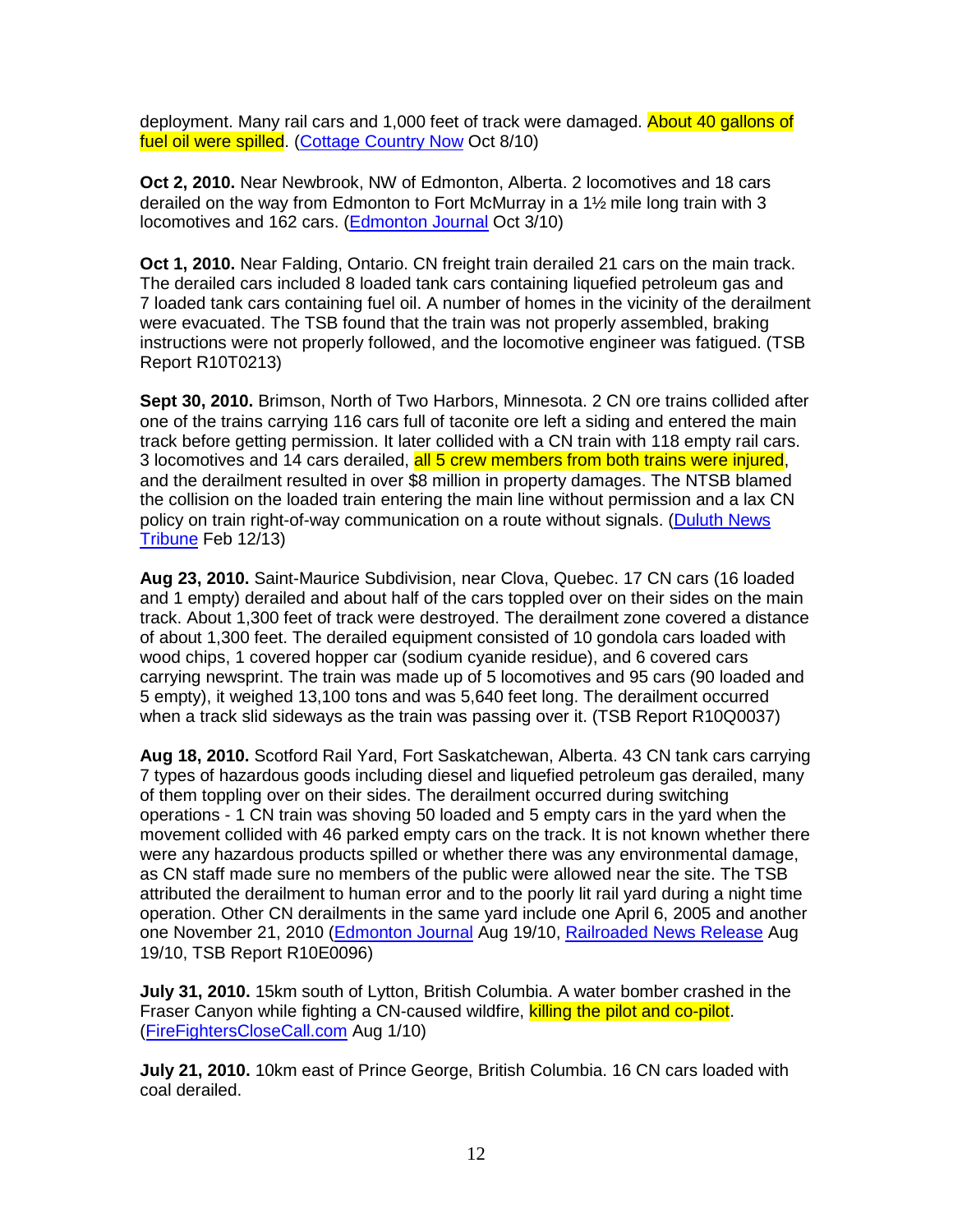**July 20, 2010.** Tk'emlups First Nation Reserve, near Kamloops, British Columbia. A fire investigator is confident that a CN engine in a rail yard ignited a large grass fire on the Tk'emlups First Nation Reserve. In 2009, the City of Kamloops billed CN for \$20,000 for firefighting when sparks from a train ignited a 3-day blaze. These are just a few examples of the many fires caused annually by CN. Idling and slow-moving locomotives, such as in rail yards, pose particularly high fire hazards. (Kamloops Daily News July 23/10)

**July 6, 2010.** Jasper Yard, Jasper, Alberta. A CN freight train collided with a Via passenger train while passengers were disembarking on the station track. The passenger train was pushed to a 45° angle. The CN l ocomotive and one of the Via passenger cars were damaged. The TSB attributed the accident to human error – improper communication between the 2 crews. (TSB Report R10E0080)

**June 15-28, 2010.** Between Sarnia, Ontario and Port Huron, Michigan. About 2,000 rail tank car loads of biodiesel were moved back and forth repeatedly across the Canada/U.S. border without unloading the cars. One CN worker said, "In 25 years, I'd never done anything like it…The clerk told me it was some kind of money grab. We just did what we were told." CN made \$2.6 million from the money-making scheme. (UPI Dec 3/12)

**March 30, 2010.** Pickering, Ontario. 9 cars of a 149-car CN train stretching 9,383 feet and weighing 12,166 tons jackknifed and derailed at the Pickering GO Station on the main track. 1 car spilled a load of lumber and the fuel tank of one of the 3 locomotives was punctured and **spilled 50 litres of diesel fuel which caught fire**. Local residents were concerned about the sixth derailment in as many years along this section of track running from Whitby to Pickering. This is of particular concern to Canadians living next to railways, considering that 12% of all rail traffic carries dangerous goods, according to the Railway Association of Canada. In April 2011, the TSB issued a scathing investigation report faulting the way in which this latest train was assembled. The train was pulled by 3 locomotives, all located in the front of the train, a method the TSB has blamed for a number of other CN derailments involving these too-long and too-heavy trains. Following a similar CN derailment near Brighton, Ontario in 2009, CN had pledged to start building trains over 8,500 feet long by spacing locomotives throughout the train, a technique known as distributing power, which cuts down on in-train forces. The TSB has investigated 10 derailments that involved longer, heavier trains and excessive in-train forces. 9 of these were Canadian National trains. CN has the lowest safety level rating, 1 or 2 on a scale of 5. One of many reasons identified for this poor safety record is the lack of dialogue by CN management with its train operators and the general strained relationship between the railway union and CN management. A "culture of fear" is known to exist within CN, and workers are reluctant to bring safety risks to the attention of their supervisors for fear of reprisal. (TSB Report R10T0056, The Toronto Star March 31/10, Financial Post April 15/11, Consider This April 21/11)

**March 2, 2010.** Morrisburg, Ontario. CN train derailed 26 cars on the Kingston Subdivision main track. The train comprised 2 locomotives and 121 cars (53 loaded, 68 empty). It was 8,703 feet long and weighed 9,641 tons. About 1,400 feet of track, including 4 crossovers, were damaged. The TSB blamed the derailment on a cracked axle and insufficient inspections by CN. (TSB Report R10T0035)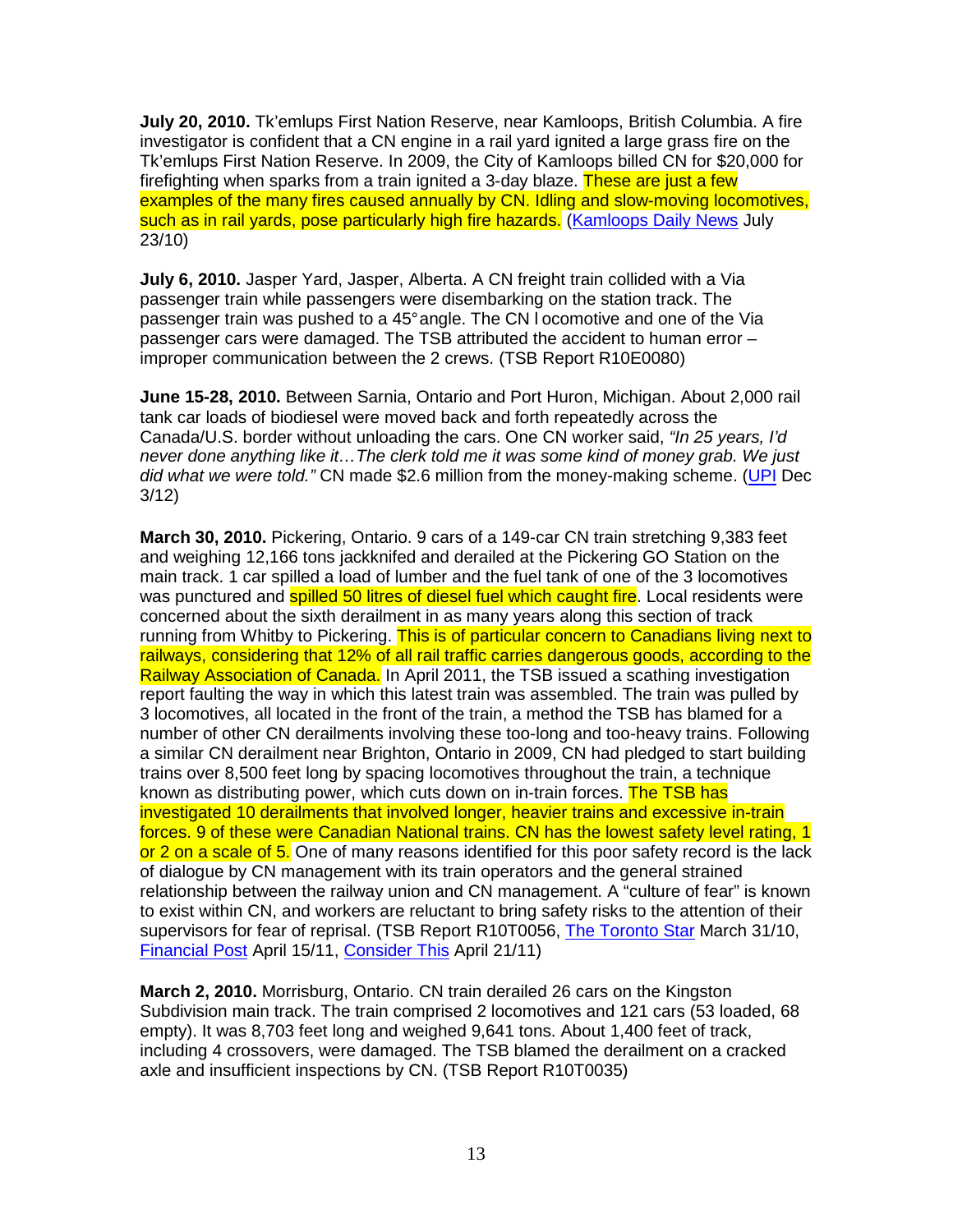**Feb 25, 2010.** St-Charles-de-Bellechasse, Quebec. A Via Rail passenger train on CN track entered a siding track at excessive speed resulting in 2 locomotives and 6 passenger cars derailing on the main track. 2 locomotive engineers and 5 passengers were injured. A house, garage and 6 motor vehicles were destroyed. Via passenger cars and siding track were also extensively damaged. **About 3,000 litres of diesel fuel spilled** from the derailed train, causing undisclosed environmental damage. The TSB reported the following factors as contributing to the derailment: snow accumulation, poor visibility, misinterpretation of the advance switching signal, and safety deficiencies related to medical testing for employees (slow transfer of medical information for locomotive engineers hired by Via Rail from CN and other railways). When the TSB investigation report was released March 6, 2012, TSB officials said Canadians have reason to fear rail safety because the rail industry and Transport Canada refuse to recognize the necessity of maintaining and in many cases improving rail safety measures. (CTV News March 6/12, TSB News Release March 6/12, TSB Report R10Q0011)

**Feb 9, 2010.** MacMillan Yard, Toronto, Ontario. 2 CN cars derailed in the yard during switching operations. 1 of the cars, a tank car, broke into 2 sections and **spilled its entire** load of about 57,000 litres of ferric sulphate – a hazardous corrosive liquid - along the roadway and adjacent tracks. The extent of environmental damage from the spill was not disclosed. 3 additional cars were damaged. The TSB reported that the tank split in 2 due to a small fatigue crack at a weld seam that should have included a reinforcing pad. (TSB Report R10T0020)

**Dec 5, 2009.** Rivers Subdivision, near Spy Hill, Saskatchewan. A CN freight train derailed 36 cars on the main track, including 22 tank cars loaded with dangerous goods – liquefied propane, benzene, plastic pellets. An undisclosed quantity of dangerous goods was subsequently spilled, resulting in a fire which initially involved 34 of the cars and burned for 6 days. All residents within a 1.6-kilometre radius were evacuated. About 400 feet of track were destroyed. The extent of environmental damage was not disclosed. The train consisted of 2 locomotives at the head of the train and 168 cars (142 loaded, 26 empty). It weighed 12,423 tons and was over 2 miles long. The TSB determined the probable cause of the accident was the sudden failure of a rail that had persistent surface defects. (TSB Report R09W0252, several additional sources)

**Nov 21, 2009.** Lac-St-Jean Subdivision, Sainte-Tite, Quebec. A CN train derailed 10 cars (5 loaded and 5 empty) on the railway bridge across des Envies River. About 200 feet of the main track were damaged and one span of the bridge was destroyed. The train consisted of 2 locomotives and 11 cars (5 loaded and 6 empty). It weighed 1,250 tons and was 850 feet long. The derailment was caused by a fatigued rail on the bridge that had developed numerous defects over time. (TSB Report R09Q0047)

**Nov 17, 2009.** Yale Subdivision, near Komo, British Columbia. A CN freight train consisting of 1 locomotive, 45 loaded cars and 13 empty cars struck a debris slide of rock, mud and trees on the main track that derailed the locomotive and 3 cars loaded with copper concentrate. The train struck the slide, rode up and over it and came down on the other side where the locomotive rolled over onto its side. The first 3 cars behind the locomotive jackknifed and derailed. About 833 gallons of fuel were spilled from the locomotive, which overturned on its side, resulting in undisclosed environmental damage. The locomotive engineer sustained contusions and a laceration to his right leg. The conductor suffered a fractured right thumb and contusions. Both were taken by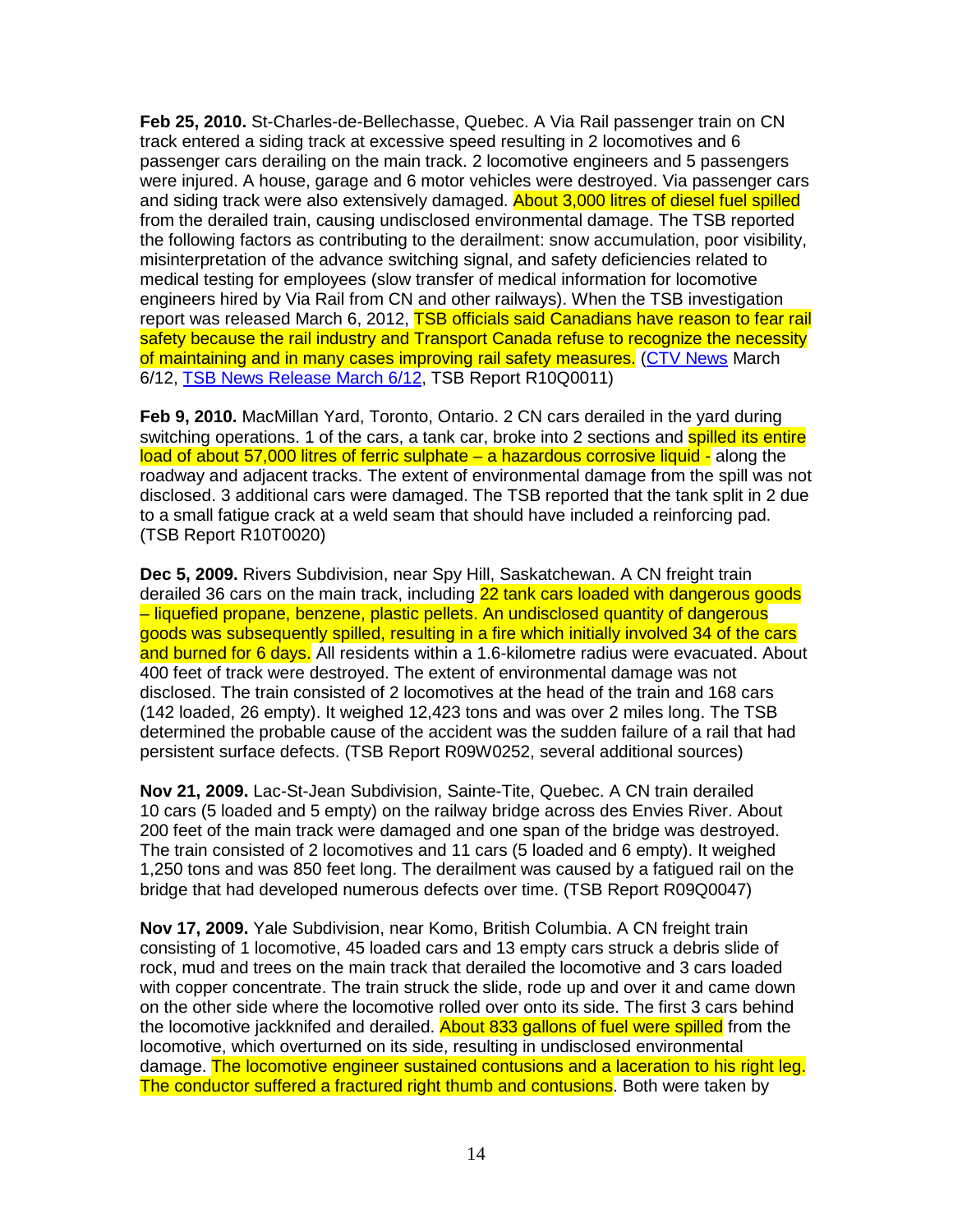ambulance to the hospital in Hope. The train weighed 6,394 tons and was 3,519 feet long. (TSB Report R09V0235)

**July 17, 2009.** Limoilou Yard, Quebec City, Quebec. 5 CN tank cars derailed. A turnout and about 180 feet of track were damaged. Aviation fuel, which is extremely flammable and explosive, leaked from one of the tank cars. A safety perimeter was established around the derailment area. The Dufferin-Montmorency Highway and neighbouring public roads were closed to traffic. The derailment occurred when a track in one of the yard switches rolled over due to the lateral forces exerted by the heavy tank car wheels. (TSB Report R09Q0030)

**June 28, 2009.** Redditt Subdivision, Jones, Ontario. A CN train collided with the tail end of another CN train which was stopped on the main track. As a result of the collision, the 4 intermodal cars (six platforms in total) from the stationary train and the 3 locomotives from the moving train derailed. The locomotive engineer from the moving train was transported to hospital with injuries. The TSB reported miscommunication between the rail traffic controller and the operating crew of the moving train. (TSB Report R09W0118)

**June 19, 2009.** Cherry Valley, Illinois. 19 of 74 tank cars carrying flammable ethanol, derailed at a highway railway crossing where cars waited for the train to pass. 13 of the derailed cars were punctured, causing the ethanol to spill which exploded into a huge fireball. The train, hauling a total of 114 cars, was carrying about 2 million gallons of ethanol. One 44-year-old woman waiting at the railway crossing burned to death, and 9 to 11 others were injured (reports vary). The dead woman's husband was burned but survived and her 19-year-old pregnant daughter was injured and lost her baby. 600 nearby homes were evacuated due to the intensity of the ethanol fire. About 60,000 gallons of ethanol spilled into a creek that flows into the Rock and Kishwaukee rivers, killing a minimum of 72,350 fish, many of which were game species. The Illinois Attorney General found CN Rail responsible for what was characterized as the single-largest fish kill that was not natural in the history of the state of Illinois. Monetary damages were estimated to total \$7.9 million. The NTSB investigation found a washout of the tracks, a failure of CN's emergency communications, and inadequate design of the tanker cars all contributed to the derailment and severity of the accident. The NTSB report released in February 2012 contained many more criticisms of CN. Associated Press research of U.S. statistics revealed that ethanol tank cars have been breached in at least 40 serious accidents between 2000 and mid-2012. An Illinois District County Court ordered CN to pay US\$36 million to settle 2 negligence lawsuits that revealed Canada's largest railway was negligent in the operation, maintenance and supervision of the train and track. (Associated Press Sept 12/12, Rock River Times June 6/12, NTSB Report RAR-12-01)

**May 22, 2009.** CN Walker Yard, Edmonton, Alberta. A fire broke out in the rail yard and was contained within about an hour. Generally, rail yards pose high fire risks because extremely flammable diesel fuel, oil, grease and solvents leak and drip all over the ground from locomotives and rail cars. As well, tank cars carrying flammable products often ignite during derailments and spills in rail yards. (Edmonton Sun May 23/09)

**May 19, 2009.** Becancour, Quebec. A stub sill was reported broken on a tank car loaded with chlorine at a chemical plant. (A stub sill is part of the frame which connects the tank cars.) Based on this particular type of fault, the **TSB warned, "that tens of thousands of** faulty railway cars may be in operation, hauling dangerous goods across Canada". (TSB Report R09W0016)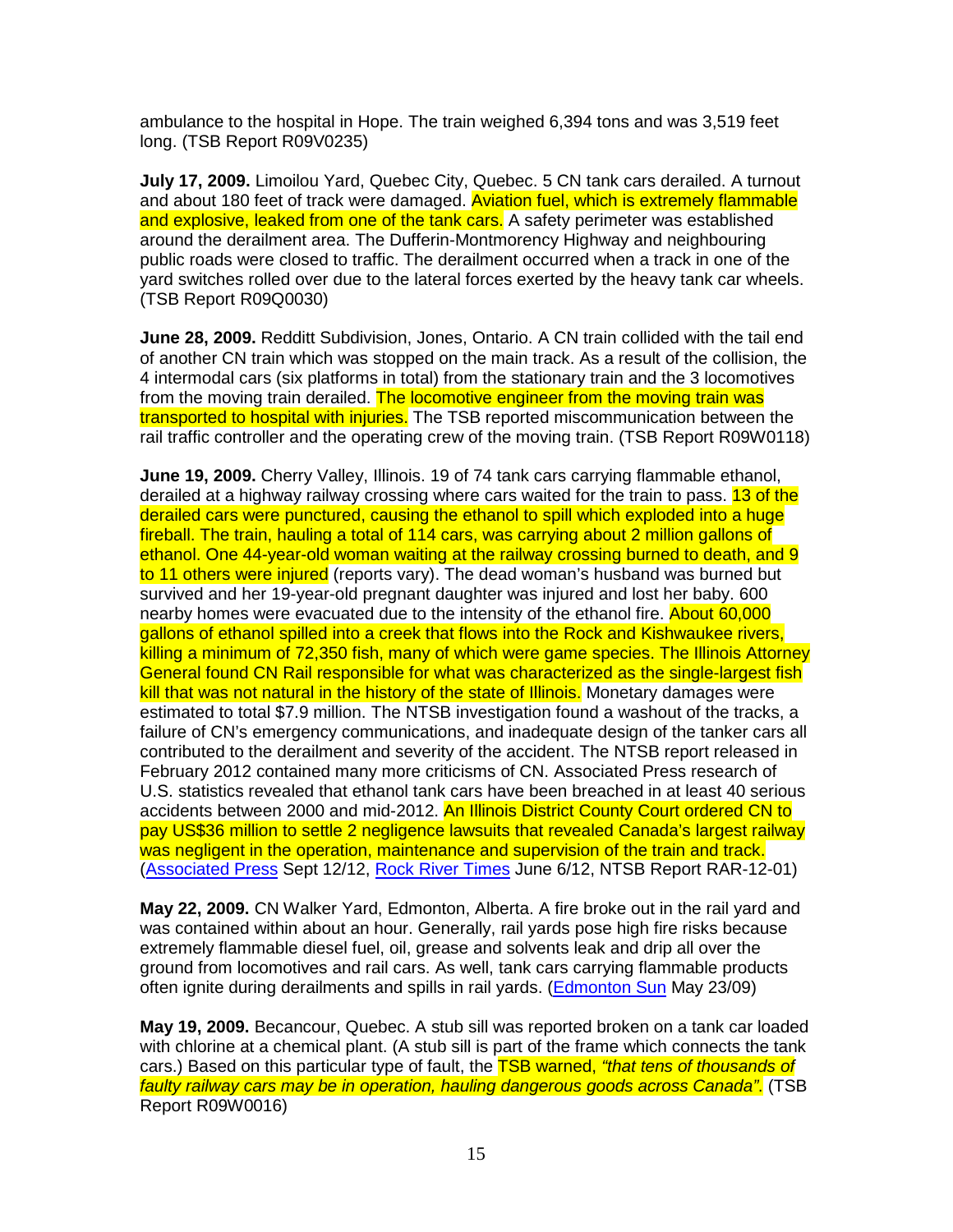**March 21, 2009.** Kingston Subdivision, near Brighton, Ontario. 6 of 137 CN rail cars were ripped off the main track - 3 carrying hazardous materials - after the train, which stretched nearly 2.7km, came to an unexpected and abrupt stop. This forced some of the heavier loaded cars in the back of the train to crash into some lighter empty ones closer to the front, causing the knuckle on the 107<sup>th</sup> car to break. CN and others have been realizing significant cost savings by increasing the length and weight of their trains, and by improperly assembling them, but at the same time this practice is compromising safety. As a result of the increasing number of derailments of too-long, too-heavy and improperly assembled trains, the federal government launched a 2-year study in an attempt to develop regulations to address the problem. (TSB Report R09T0092)

**Feb 13, 2009.** Allanwater Subdivision, Robinson, Ontario. A CN freight train derailed 2 locomotives and 29 cars on the main track. The derailed cars included a load of sodium chlorate and 2 loads of propane. The derailed cars struck an 800-gallon wayside propane tank that fuelled a switch heater, puncturing it and igniting an explosion and fire. The fire engulfed most of the derailment site, including approximately 15 of the 29 derailed cars. 2 tank cars of lard and a carload of lumber were consumed in the fire. Several bulldozers and large backhoes were brought to the accident site to contain the fire and to work on restoring the rail line. The heavy equipment spread the damaged rolling stock about the site and covered it in snow in an effort to extinguish the fire, which burned for about 24 hours. The train consisted of 2 locomotives at the head of the train and 94 cars. It weighed 10,386 tons and was 6,061 feet long. The TSB was unable to determine the cause of the derailment because the wrecking and restoration work had commenced without TSB consent. (TSB Report R09W0033)

**Jan 14, 2009.** Near Dugald, Manitoba. A faulty stub sill went undetected, allowing a tank car loaded with 51,500 pounds of flammable liquid propylene to separate from the rest of the train before coming to a stop. (A stub sill is part of the frame which connects the tank cars.) In a scathing report issued August 25, 2010, the TSB said the lack of formal protocols to record and report stub sill failures may prevent other broken parts from being found before the next accident. The TSB warned "that tens of thousands of faulty railway cars may be in operation, hauling dangerous goods across Canada". The TSB continued, "Approximately 41,000 cars within the North American tank car fleet are equipped with this model of stub sills, and approximately 35,000 of them are in dangerous goods service…These numbers are alarming and must not be ignored." Adding to the concern, Transport Canada, the regulator, was either unaware of, or had limited information regarding, stub sill failures so the problem has gone undetected. The TSB strongly suggested Transport Canada take the lead in coordinating with the railway industry and other North American regulators on the issue of reporting stub sill failures. (This does not appear to have been done.) Adding to the risk, the TSB said today's trains are longer and heavier than ever, making them more difficult to control. Alarmingly, stub sills manufactured according to older design criteria may be more susceptible to failure in the current operating environment of longer heavier trains. Prior to the mid-1990's, an average train in main-track service was about 5,000 feet long and weighed 6,000 to 7,000 tons. Following the privatization of CN in 1995, some of the trains are now over 12,000 feet long and weigh more than 10,000 tons. (TSB News Release Aug 25/10, TSB Report R09W0016)

**Dec 31, 2008.** Drummondville Substation, near Villeroy, Quebec. 33 CN cars derailed on the main track - 7 empty tank cars, 6 empty box cars and 20 loaded covered hopper cars. 2 main-track turnouts were damaged. A switch heater gas line was severed,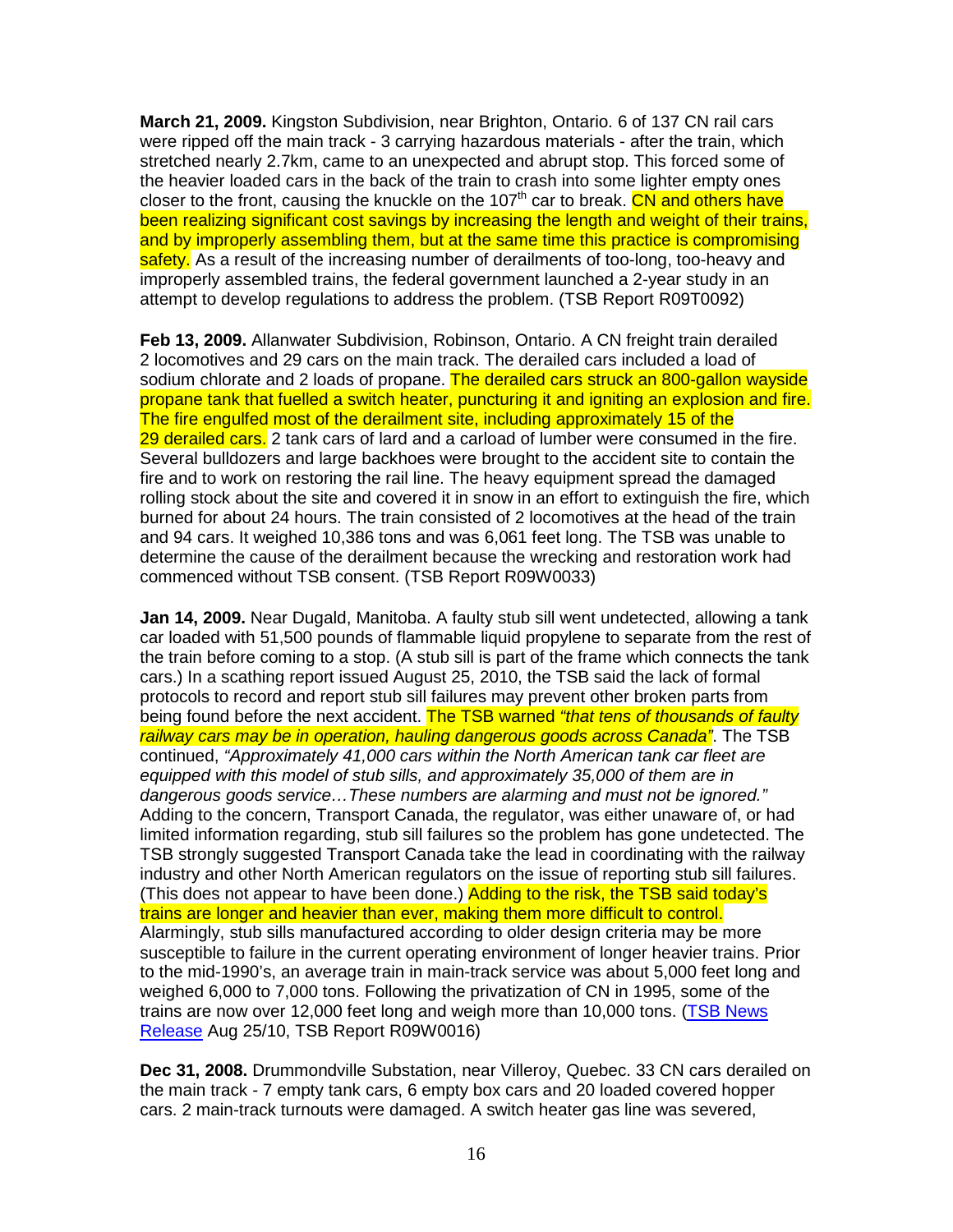causing about 2,000 gallons of propane gas to leak into the air. About 500 feet of track were destroyed. The train consisted of 3 locomotives and 115 cars (70 loaded and 45 empty), weighed 10,800 tons and was 7,000 feet long. The local fire department was advised by local residents of the accident, arrived on the scene shortly thereafter, and established a safety perimeter, evacuating about 70 residents from the area as a precaution. The TSB reported that the train derailed when the switch heel block joint failed under the weight of the train, and that a simple wrench test would have detected the loose switch bolts. (TSB Report R08Q0028)

**Dec 18, 2008.** Edson Subdivision, Peers, Alberta. A CN freight train weighing 9,444 tons and 8,244 feet long derailed 48 of its 147 cars on the main track. The derailed cars included 16 loaded hopper cars, 7 loaded centre beam bulkhead flat cars, 3 loaded box cars, 12 empty covered hopper cars, a loaded gondola, and 9 tank cars carrying residue. The first 6 derailed cars had left the track on the high side of a curve. The following 42 cars were derailed on both sides of the track. About 1,715 feet of main track were damaged. The TSB reported that, as the train was travelling through the curve, the high rail likely broke under the 21st car or one of the adjacent cars due to heavy loads and inservice forces. (TSB Report R08E0150)

**Oct 21 & 22, 2008.** Symington Yard, Winnipeg, Manitoba. 3 CN cars derailed in the yard on October 21. On October 22, a CN mechanical crew was cleaning up the derailment site. While one of the clean up crew members was monitoring a crane that was lifting a derailed car, the employee was struck by a locomotive that was in switching operation right next to the derailment work site. The employee, who suffered a broken wrist, a facial laceration and a bruised knee, was taken to the hospital. The TSB questioned why CN decided to resume normal switching operations so quickly and so close to the derailment site where clean up activities were underway. This resulted in reducing the physical space available to the clean up crew and, therefore, the level of protection. The locomotive struck the employee because the physical space required to conduct re-railing activities was insufficient. (TSB Report R08W0219)

**Oct 1, 2008.** Near Hamiota, Manitoba. 11 empty cars of a 153-car CN train derailed, causing major damage to both the rail lines and the cars. (TCRC76 Oct 2/08)

**July 3, 2008.** CN Bedford Subdivision, Halifax, Nova Scotia. A Via Rail train was moving westward exiting a loop track. At the same time a CN train was reversing eastward toward Halifax Ocean Terminals. In an area where sightlines were restricted due to the curvature of the track and a rock cut, the 2 trains collided. As a result of the collision, 2 locomotives, a baggage car and 5 coaches of the Via train were severely damaged. There was also some track damage. (TSB Report R08M0063)

**June 23, 2008.** Wabamun, Alberta. A stub sill on a tank car completely severed from the car during normal CN train operation. The car was scrapped with, unfortunately, no record of the stub sill failure which could have helped fix the problem on many other tank cars carrying dangerous goods. (A stub sill is part of the frame which connects the tank cars.) Based on this particular type of fault, the TSB warned, "that tens of thousands of faulty railway cars may be in operation, hauling dangerous goods across Canada". (TSB Report R09W0016)

**May 2008.** Standing Committee on Transport, Infrastructure & Communities released its report on Rail Safety in Canada. The report was particularly critical of CN's carrying out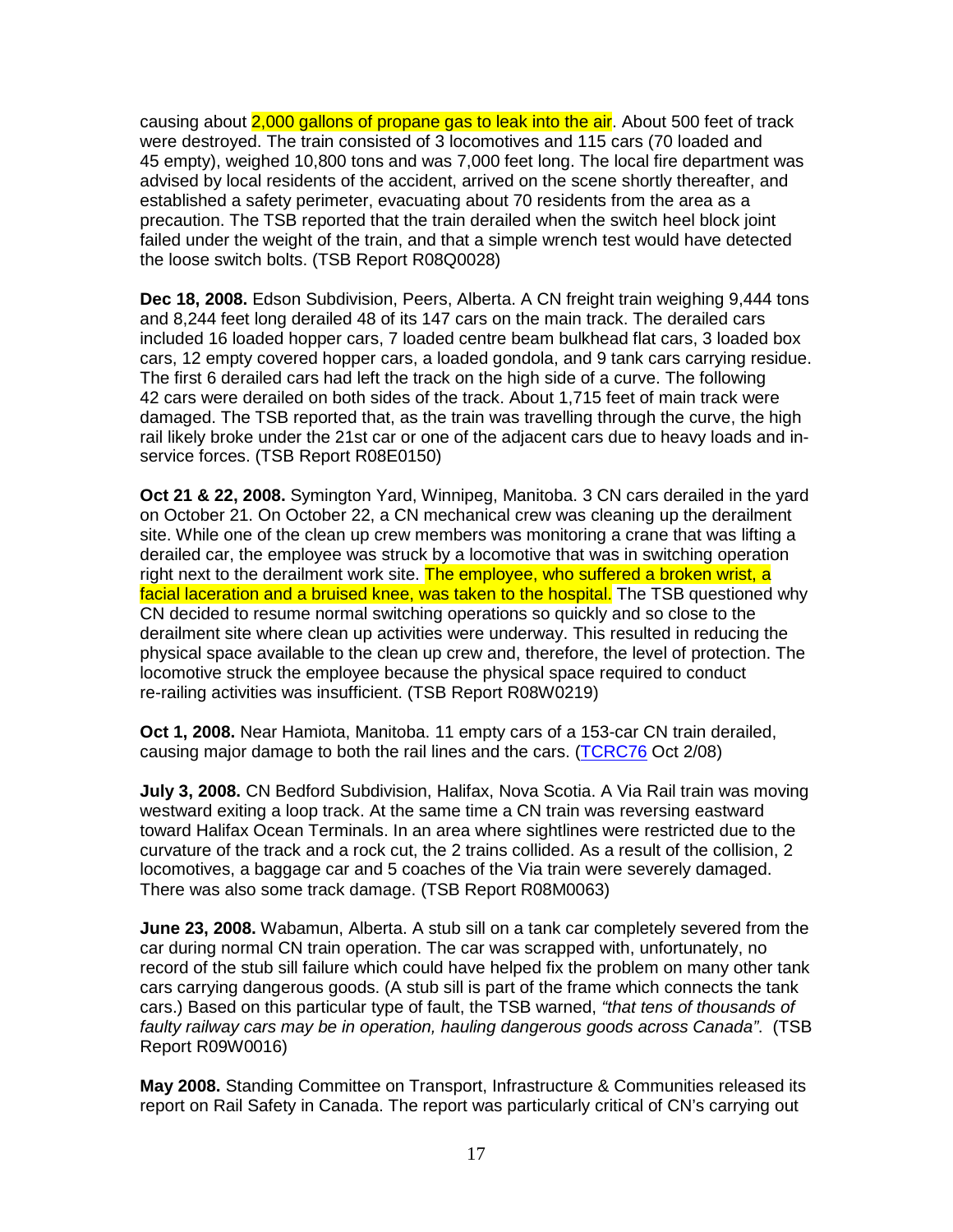of safety standards and manner of reporting safety issues. The Committee wrote, *"Due* to the frequency of rail accidents in Canada in the last few years, notably in British Columbia, Alberta, Ontario and Quebec, there is a concern that the rate of accidents is on the rise. The repercussion from these accidents has been severe in terms of human fatalities and environmental damage." The Committee remained concerned about both the increase in main track derailments and the need for better rail safety generally across the country. There is a lack of accountability by both Transport Canada and the railroads with regard to rail safety. Transport Canada is not accountable enough in enforcing safety regulations, ensuring the implementation of safety procedures is more consistent across the country, conducting safety audits and making safety audit results public. Transport Canada needs more resources and needs a more hands on approach to rigorous inspection programs and to enforcing safety regulations. The railways, particularly CN, were criticized for the lack of meaningful management-employee consultations, poor crew training, poor employee fatigue management, and poor prioritizing and carrying out of safety procedures. The Committee also criticized Transport Canada and the railways for the serious delays in implementing the Safety Management Systems, developed 7 years earlier. On a scale of 1 to 5, with 5 being the optimal level, CN was at level 1 or 2, CP at 3 and Via Rail at 4 in terms of progress to properly implement the Safety Management Systems. CN employees were reluctant to report safety violations, for fear of reprisals from the company, and stated they were working within a "culture of fear". The fear of discipline for reporting safety violations was viewed by CN employees as a major deterrent to reporting such violations. The Standing Committee developed 14 recommendations to address the above-mentioned shortcomings. (Standing Committee Report May 2008, Maclean's July 7/08)

**Feb 18, 2008.** Oakville Substation, Aldershot, Ontario. 20 CN cars derailed including 5 residue tank cars - 3 containing sulphuric acid residue and 2 containing sodium hydroxide residue. There was significant structural damage to a neighbouring industrial building. The train consisted of 3 locomotives and 139 cars (79 loaded, 43 empty, and 17 residue tank cars). It weighed 11,908 tonnes and was 8,027 feet long. The TSB reported that a rail car wheel broke while the train was moving through a curve in the track. The wheel was defective and had been deteriorating for some time. The TSB said without an appropriate quality assurance process for inspecting wheels, derailments will continue. (TSB Report R08T0029)

**Oct 30, 2007.** Malport, Ontario. A CN freight train derailed while stopping to set off a block of intermodal cars. The train consisted of 4 locomotives at the head of the train and 131 cars (59 loaded and 72 empty), was 7,839 feet long and weighed 7,810 tons. 32 cars derailed and about 2,500 feet of track were destroyed or damaged. The TSB investigation determined that weakened track rolled over, initiating the derailment. The derailment actually consisted of 2 separate derailments, an initial one involving only 2 cars, and then a subsequent one that resulted in other derailed cars continuing to spread rail until the added drag finally brought the train to a stop. (TSB Report R07T0323)

**Oct 27, 2007.** Edson Subdivision, Peers, Alberta. A CN train did not stop prior to a stop signal on the main track and collided with a second CN train that was entering the siding. As a result of the collision, the locomotives and 22 cars of the train that could not stop derailed; 10 other cars were damaged but did not derail. 5 cars on the train that was hit derailed and 4 other cars were damaged but did not derail. The TSB reported that the locomotive engineer in the train that failed to heed the stop signal was fatigued. The report said despite previously-acquired knowledge on employee fatigue, the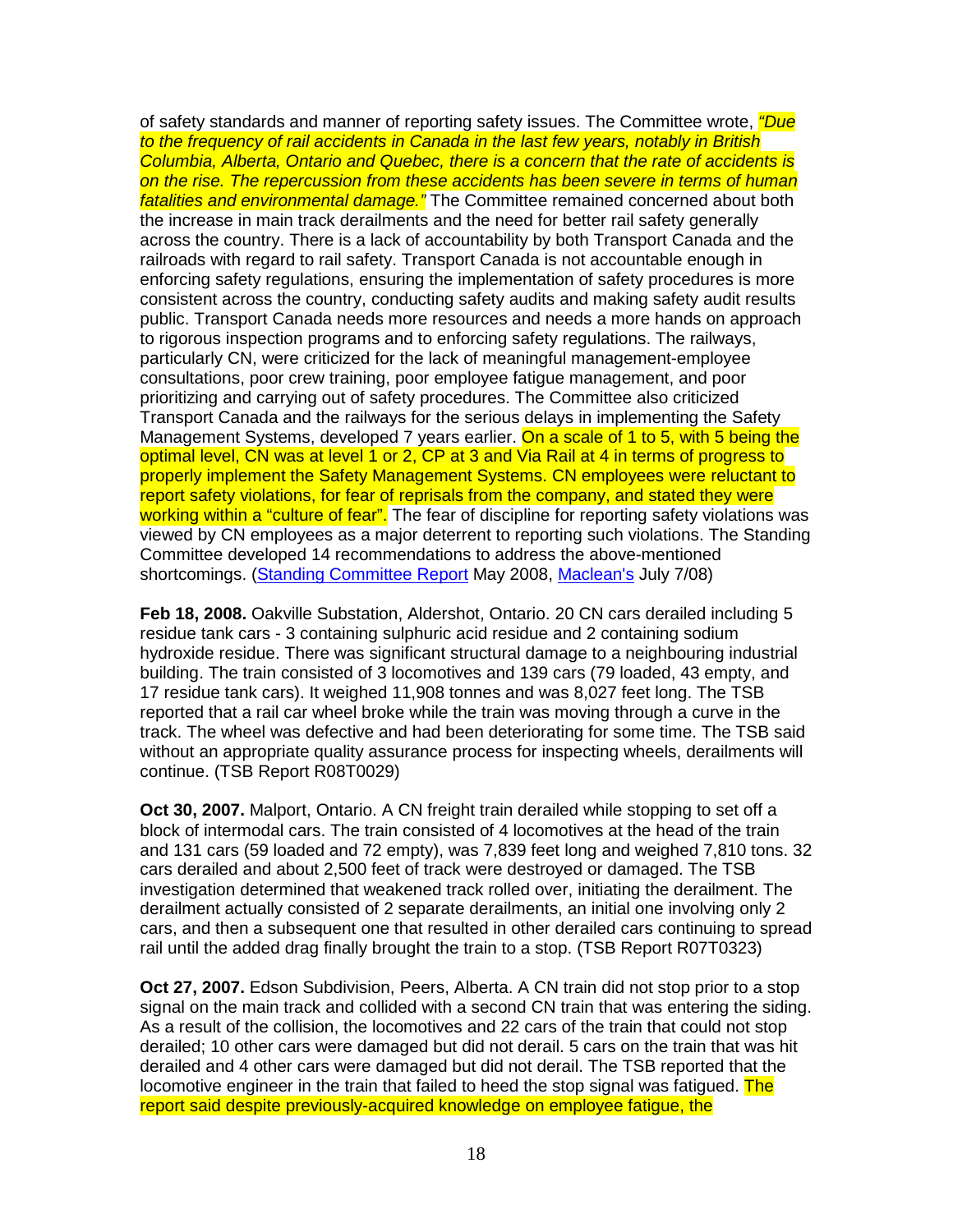countermeasures that CN had in place were ineffective. In view of the severity of the accident and the availability of other crews at that location, consideration should have been given to relieving the crew from the train that missed the stop signal. (TSB Report R07E0129)

**Sept 17, 2007.** Halton Subdivision, MacMillan Yard, Toronto, Ontario. A CN train remotely controlled by Beltpack and consisting of 67 loaded cars and 30 empties sidecollided with the tail end of a second CN train. 2 locomotives and 2 cars from the remotely controlled train derailed. 6 cars on the other train derailed and/or sustained damage, including 2 special dangerous goods tank cars containing chlorine gas. Both of these cars were severely damaged. About 3,785 litres of diesel fuel spilled from the derailed locomotives and seeped into the ground. About 3,000 litres of diesel fuel were reported to have been recovered and 4 tons of contaminated soil was removed. The extent of environmental damage was not disclosed. The remotely controlled train weighed 9,054 tons and was 5,914 feet long. The TSB reported that the new conductor operating the train by Beltpack remote control had inadequate training and experience for switching long, heavy trains by remote control. The TSB also indicated that the train was actually too long and too heavy to be operated by remote control at all. (TSB Report R07T0270)

**Sept 17, 2007.** 48km east of Terrace, British Columbia. 29 of 99 grain cars derailed on CN's northern B.C. main line. (Business Edge May 10/07)

**Aug 4, 2007.** Chetwynd Subdivision, CN Yard, Prince George, British Columbia. During a switching operation in the yard located on the banks of the Fraser River, a CN train remote controlled by a Beltpack and pulling 53 loaded cars struck a second CN train which was entering the yard. The remote controlled train struck a car loaded with gasoline, derailing it as well as the adjacent car also loaded with gasoline. 2 locomotives, a yard slug unit (a car that provides traction and braking effort to a locomotive) and a centre beam flatcar loaded with lumber in the remote controlled train derailed. A massive fire broke out, burning and destroying the 2 tank cars loaded with gasoline, the centre beam flatcar, as well as the 2 locomotives and slug unit of the remote controlled train. About 172,600 litres of fuel (1,600 litres of diesel and 171,000 litres of gasoline) were spilled, some of which was consumed by the fire. Water bombers were called in to help fight the fire. Health officials issued a voluntary evacuation order for nearby residents. An undisclosed amount of gasoline also spilled into the nearby **Fraser River as slicks were seen swirling downstream.** The extent of environmental damage was not disclosed. The TSB investigation reported that the CN staff operating the train by remote control Beltpack were inadequately trained and had no experience switching long, heavy trains by remote control. (CBC News Aug 4/07, TSB Report R07V0213)

**April 28, 2007.** Kingston Subdivision, Cobourg, Ontario. A CN freight train derailed a Herzog track maintenance machine and 21 empty multi-level cars on the main track. During the derailment, the fuel tank on the Herzog maintenance unit was punctured, spilling about 9,084 litres of diesel fuel. The fuel ignited, setting fire to the Herzog unit and about 1,000 feet of track structure, including the Burnham Street level crossing. The local fire department responded and extinguished the fire. The train consisted of 3 locomotives at the head of the train and a mix of 84 empty and loaded cars. It was 9,602 feet long and weighed 9,000 tons. The TSB investigation determined that the marshalling of the train, with placement of a car equipped with non-standard couplers at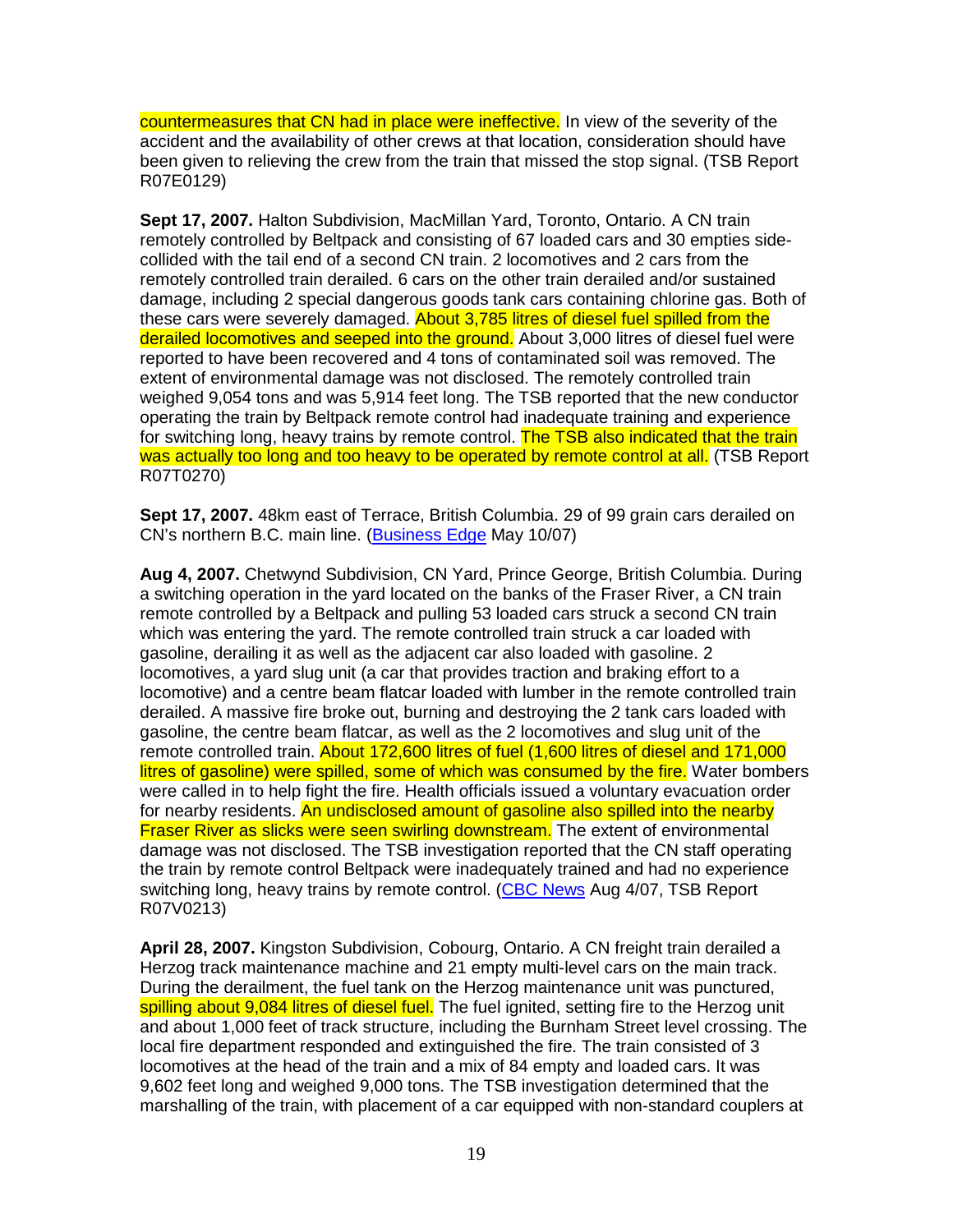the head-end of a train with significant trailing tonnage, was a contributing factor to the accident. A quote from the TSB report read, "CN's train design planning system does not take weight distribution within the train into consideration when the train service plan is produced. In comparison, other Canadian railway companies require that freight trains be made up…with the loads marshalled closest to the locomotives to reduce the probability of undesirable track/train dynamics occurrences." The TSB also wrote, "Despite a recent derailment under similar circumstances where Canadian National investigators were made aware of the unique coupler design of the Herzog machine, the machine was allowed to be marshalled in trains without additional restrictions." (TSB Report R07T0110)

**March 29, 2007.** North of Huntington, Quebec. A CN freight train derailed 8 cars on the main track. 4 of the derailed cars were tank cars loaded with sulphuric acid (a dangerous good), 2 cars were loaded with wood products and 2 cars were loaded with paper. 6 of the cars, including 3 of the tank cars loaded with sulphuric acid, flipped over on their sides down an embankment. The train consisted of 2 locomotives and 80 cars (78 loaded and 2 empty). It was 4,771 feet long and weighed 10,382 tons. About 1,200 feet of track were damaged. In some places the track had buckled and was forced laterally up to 2 feet. The TSB reported the rail anchoring condition was poor and may have contributed to the derailment. (TSB Report R07D0030)

**March 12, 2007.** Queen's switch, Kingston, Ontario. CN freight train derailed 32 cars. (Colin Churcher's Railway Pages)

**March 7, 2007.** Chicago, Illinois. The crew of a CN train left 2 locomotives, which had only air brakes applied, on a grade at CN's Lumber Street interchange. The 2 uncontrolled and unmanned locomotives rolled about 1,789 feet along CN's track and onto Amtrack's track where they collided with the lead locomotive of a standing Northern Illinois Regional Commuter Railroad (Metra) train. About 55 passengers were aboard the eighth Metra passenger car at the time of the collision. The other 7 passenger cars were empty. 7 passengers and the Metra engineer and assistant conductor were transported to area hospitals with minor injuries. The total property damage was estimated to be \$75,766. The NTSB determined the probable cause of the collision was the failure of the CN engineer and conductor to properly secure the CN locomotives before leaving them unattended. (NTSB Report RAB-07-04)

**March 3, 2007.** Napadogan Subdivision, Juniper, New Brunswick. A CN freight train derailed 18 cars, including 3 dangerous goods tank cars (liquefied petroleum gas residue) on the main track. The derailed equipment consisted of 12 empty covered hopper cars, 2 tank cars that contained non-dangerous goods residue, and 3 tank cars which contained liquefied petroleum gas residue. They had detached from the train and piled up on either side of the main track. 10 of the cars were destroyed. The 3 liquefied petroleum gas tank cars experienced some jacket damage. Rail car wheel sets were strewn about the derailment site. There were more than 50 broken rails in the 14 miles between Juniper and the accident site. Damaged infrastructure included 2 switches, a hot box detector and its associated bungalow, a private crossing for a logging road, as well as 14 miles of track. The train consisted of 3 locomotives and 100 cars (42 loaded, 49 empty, and 9 with residues), weighed 7,600 tons, and was 6,850 feet long. The TSB reported the train derailed following the fracture of a wheel caused by the improper functioning of the car's air brakes due to a stuck slide valve on the service portion. (TSB Report R07M0017)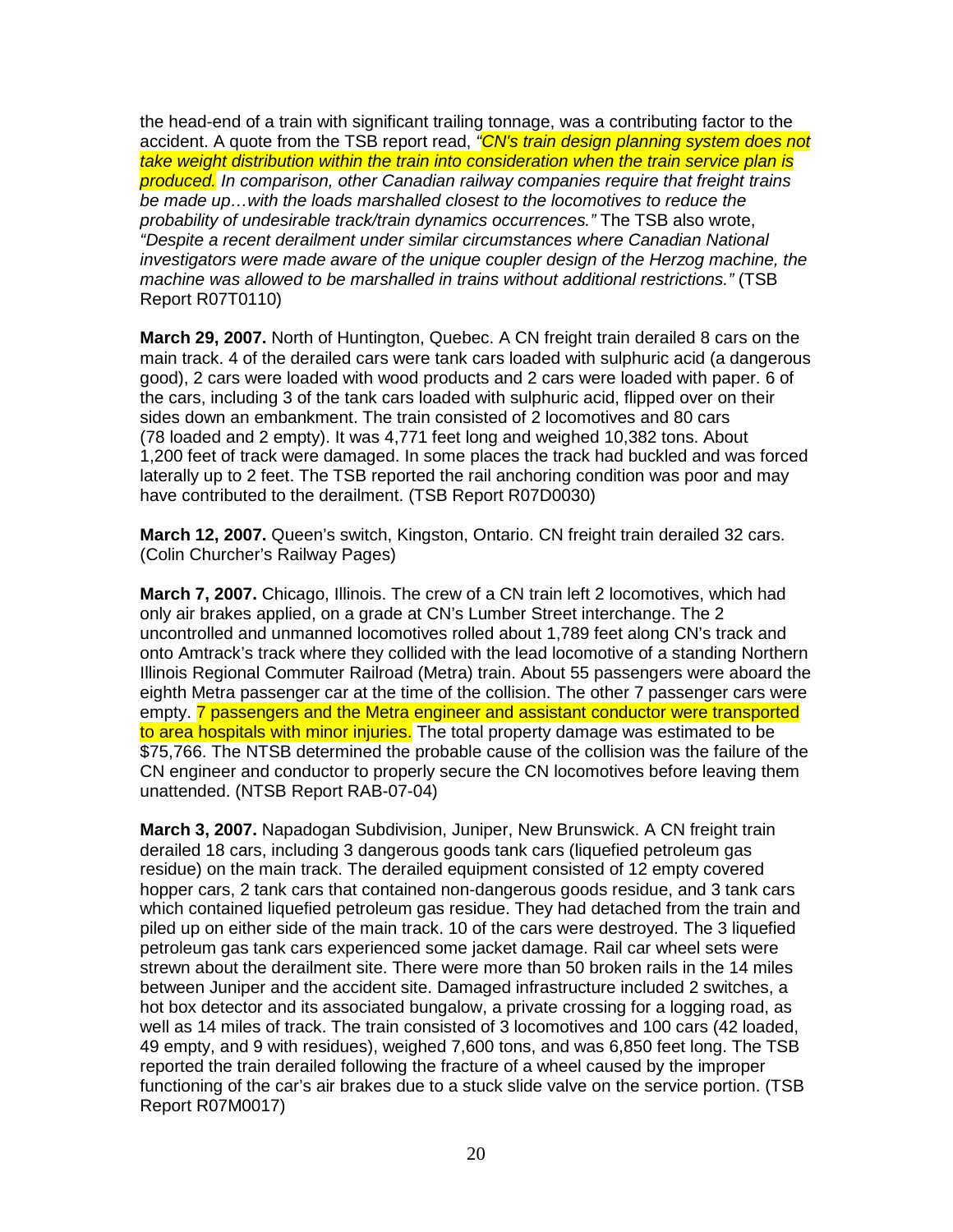**Feb 13, 2007.** Sprague Subdivision, Symington Yard, Winnipeg, Manitoba. A CN train remote controlled by a Beltpack was accidentally made to travel westward during a switching operation when the operator meant to send the train eastward. The remote controlled train sideswiped a second CN train that was outbound. 4 empty covered hopper cars from the remote controlled train derailed. A total of 9 cars were damaged. The first 2 derailed cars were on their side, the third car came to rest at a 45° angle and the fourth derailed car remained upright. On the outbound train, 3 covered hopper cars loaded with grain and 1 empty covered hopper car were damaged. As well, a stationary empty auto rack car, which was stored on an adjacent track, was damaged. The TSB warned that greater care was required by CN operators who control trains in rail yards with remote controls. In this particular case, the operator was sitting in a motor vehicle that was travelling away from the train which made it very difficult to visually monitor the train he was operating by remote control. (TSB Report R07W0042).

**Feb 12, 2007.** Drummondville Subdivision, near Drummondville, Quebec. 8 of 105 cars in a CN freight train derailed when a knuckle on the  $75<sup>th</sup>$  car broke. 1 of the derailed cars was a tank car with aviation fuel residue. About 850 feet of track were damaged. The train was pulled by 5 locomotives all located at the front end of the train, was 7,006 feet long and weighed 10,815 tons. The TSB investigation determined that the improperly assembled train (empty cars ahead of loaded cars) contributed to the derailment. CN and others have been realizing significant cost savings by increasing the length and weight of their trains, and by improperly assembling them, but at the same time this practice is compromising safety. (TSB Report R07D0009)

**Jan 7, 2007.** Montmagny Subdivision, Montmagny, Quebec. A CN freight train derailed 24 cars (19 loaded and 5 empty) on the main track. 4 of the derailed tank cars contained sulphuric acid, a dangerous good. 1 of these cars was damaged which created a risk because it was located on a bridge over a river. The rest of the derailed cars included: 3 tank cars loaded with non-dangerous liquids, 4 centre beam flat cars, 2 automobile carriers, and 11 covered hopper cars. These cars were derailed in an accordion pattern across the main track, the station platform, and into the street behind the station. A workshop trailer owned by CN was destroyed, and the Via Rail station building and 2 inhabited houses were damaged. About 600 feet of track, a main-track turnout, numerous switch parts, the deck and the west span of the bridge over the Rivière du Sud were also damaged. The train consisted of 3 locomotives and 122 cars (72 loaded and 50 empty), weighed 10,587 tons and was 8,384 feet long. The TSB reported that the train derailed when a switch point rail broke under the train. The TSB also suggested that, considering all the derailments in Canada, perhaps there is a need for tracks to be maintained at a level higher than that required by the Railway Track Safety Rules. (TSB Report R07Q0001)

**Nov 11, 2006.** Kingston Subdivision, Moira, Ontario. A spike puller operator on contract to CN was fatally injured while attempting to perform repairs to his Nordco Grabber Model A Spike Puller. The accident occurred when the right side joystick controller of the spike puller was inadvertently activated, causing the right-hand roller frame assembly to drop rapidly onto the machine operator underneath the machine. (TSB Report R06T0281)

**Aug 27, 2006.** Lac-Saint-Jean Subdivision, Chambord, Quebec. A CN freight train derailed 12 cars, 5 loaded and 7 empty, on the main track. The derailed equipment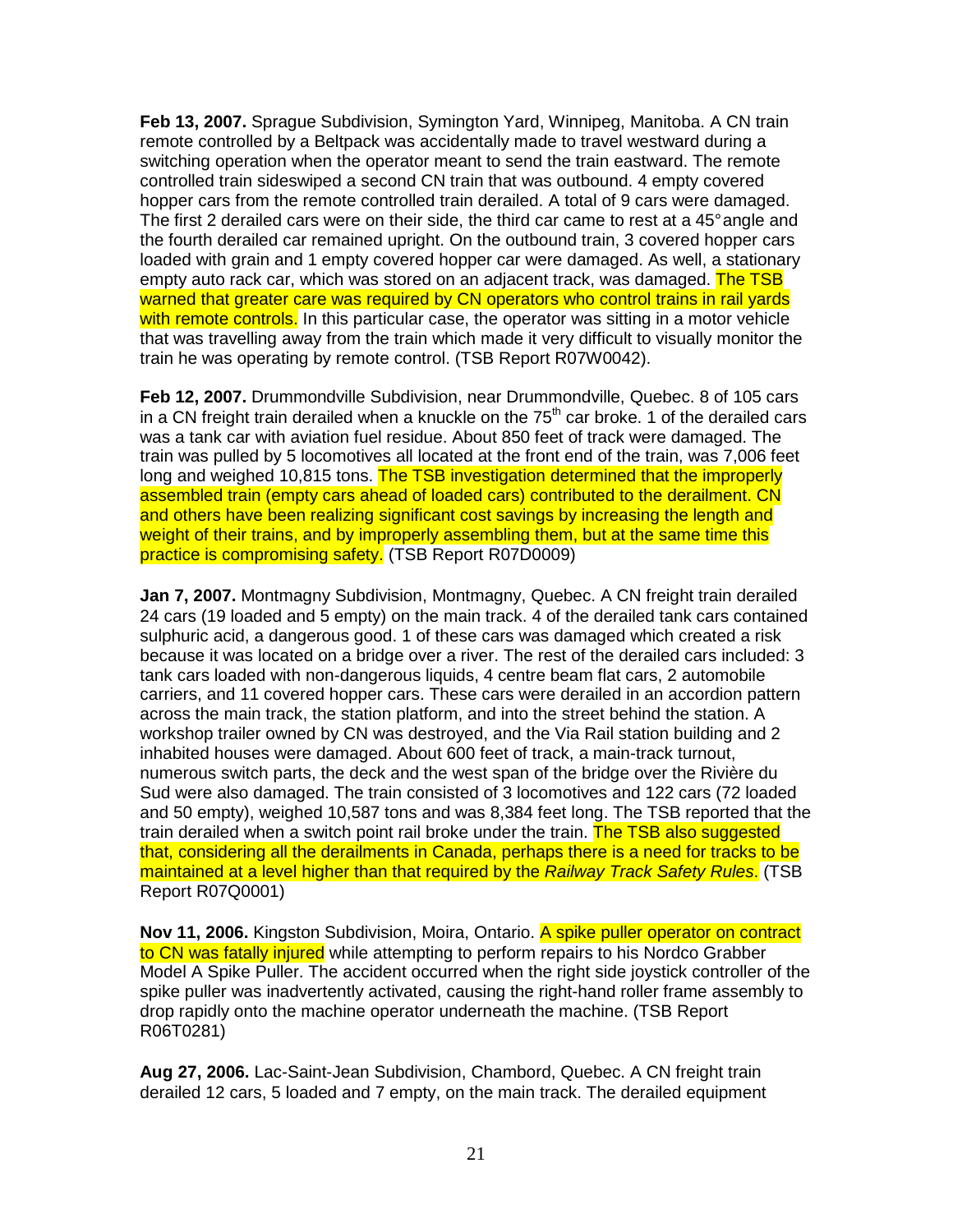consisted of 4 gondola cars loaded with wood chips, 1 tank car loaded with a flammable liquid, 4 empty box cars, and 3 empty gondola cars. About 1,400 feet of track were damaged. The train consisted of 2 locomotives and 93 cars (20 loaded, 73 empty), weighed 4,980 tons and was 6,140 feet long. The TSB reported that the derailment was caused by wheel lift on a loaded wood chip car negotiating a curve in the track. As the car ran derailed, it damaged the track, leading to the derailment of 11 other cars. The TSB also reported on asymmetrical loading of car contents as a contributing factor. (TSB Report R06Q0096)

**July 14, 2006.** Oakville Subdivision, Mimico, Ontario. A CN freight train derailed 7 cars on the main track as it was passing over a switch. Derailed equipment fouled the 3 main tracks. The train derailed at a track buckle in an area of track that had undergone recent upgrades in the form of a new turnout installation and track resurfacing. In addition to the buckled track and damaged turnout, about 650 feet of the 3 main-line tracks were damaged during the derailment. The TSB attributed the derailment to track buckling caused by inadequate rail anchoring. (TSB Report R06T0153)

**June 29, 2006.** Lillooet Subdivision, near Lillooet, British Columbia. A CN freight train consisting of 1 locomotive and 1 car loaded with lumber derailed after losing control while descending a steep grade near Lillooet. When the crew realized the train was in a runaway situation, the conductor decoupled the loaded lumber car from the locomotive, climbed onto the car and began to make his way over the lumber to apply the hand brake located on the other end of the car. With the connection between the locomotive and the car severed, the 2 began to separate. Having separated from the locomotive by about 200 feet, the car derailed to the outside of a curve. The conductor was thrown from the derailing car and was killed. The lumber car came to rest about 1,000 feet below the rail right-of-way. The locomotive continued to accelerate. At a curve in the track, the locomotive derailed and slid about 800 feet down the mountain. The trainman was thrown from the locomotive and sustained fatal injuries. The locomotive engineer was thrown off and sustained serious injuries. The locomotive came to rest about 800 feet below the rail right-of-way. The TSB report contained many criticisms of CN and many recommendations to improve the safety of train travel in steep mountainous terrain. Brake shoe friction fade on the lumber car may well have contributed to the derailment. The TSB expressed concern that Transport Canada and CN had not followed the lead by the Association of American Railroads in improving brake shoe design for heavier cars, and that heavier cars in Canada will continue to be operated using brake shoes designed to an older specification. CN employees had also previously raised concerns about the use of non-Dynamic Brake-equipped locomotives in steep mountainous territory such as Lillooet, but these concerns were not relayed to CN management. The TSB criticized CN for the failure of its safety management system to identify and mitigate risks in steep mountainous terrain and recommended that Transport Canada require CN to do so. Many local residents and ex-B.C. Rail employees criticized CN for not becoming better prepared for the added risks of rail travel in mountainous terrain when they bought B.C. Rail in 2004. (TSB Report R06V0136, several other sources)

**June 4, 2006.** Joliette Subdivision, Charette, Quebec. A CN freight train derailed 14 cars (10 loaded and 4 empty) on the main track, including 7 cars loaded with dangerous goods, while exiting a bridge. The dangerous goods cars included 2 cars loaded with gasoline, 3 cars loaded with fuel oil and 2 cars loaded with sulphuric acid. About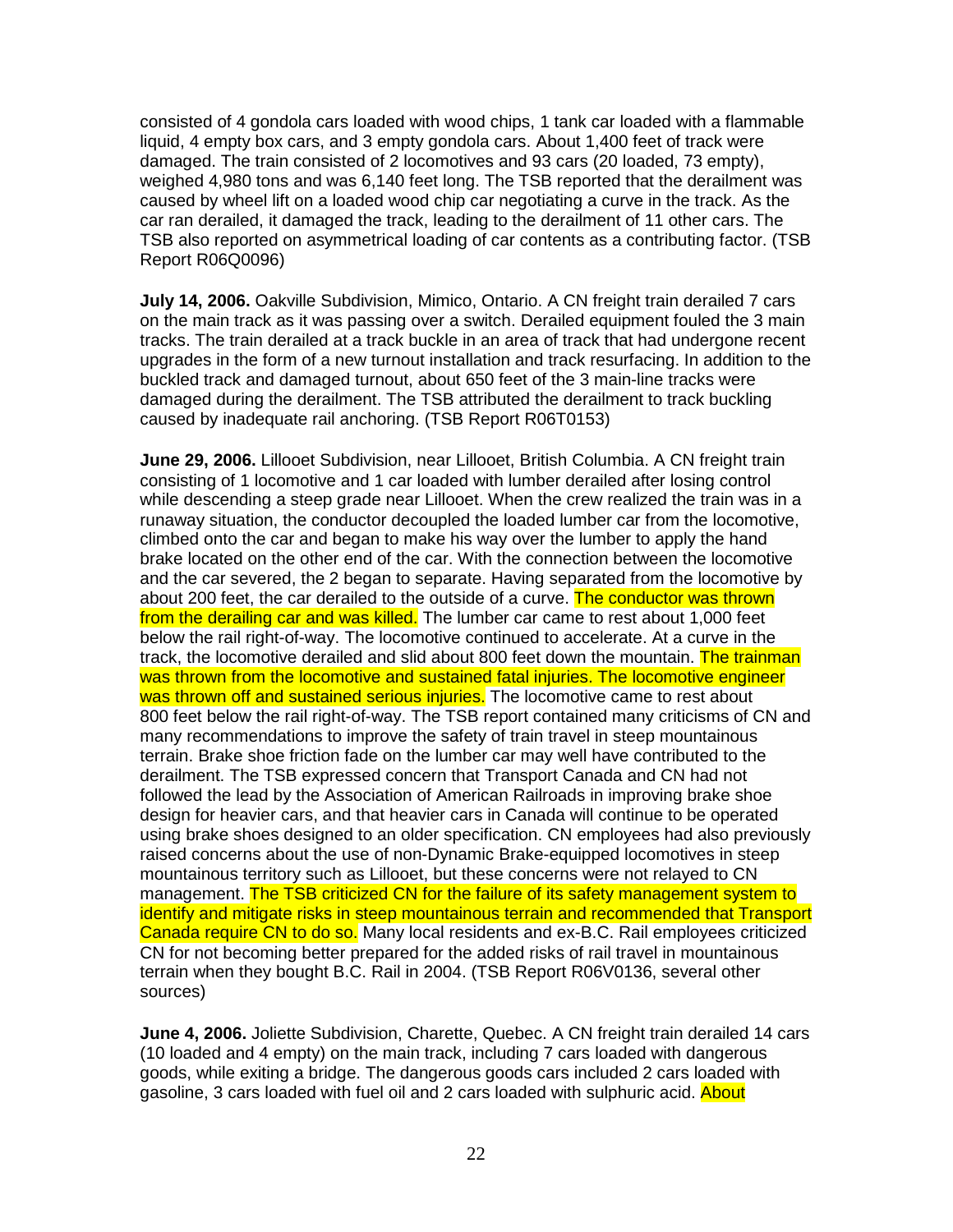233,000 litres of hydrocarbons spilled from 3 tank cars and about 160,000 litres flowed down the river valley and into the Rivière du Loup right next to the derailment. Local fire and police departments; Environment Canada; the Canadian Forest Service; and Quebec Sustainable Development, Environment and Parks responded to the accident. Containment barriers were constructed in an attempt to slow the flow of the remaining hydrocarbons into the river. Skimmers and booms were installed on the Rivière du Loup in an attempt to collect hydrocarbons near the derailment site and downstream near the St. Lawrence River. Because the first responders arrived after most of the hydrocarbons had entered into the Rivière du Loup, only about 73,000 of the 233,000 litres of hydrocarbons were recovered. Spilled liquids continued being collected through the following winter months. The spill negatively impacted the bird and fish life along the Rivière du Loup. The train consisted of 3 locomotives and 142 cars; it was 6,760 feet long and weighed 12,290 tons. The TSB reported that rotting and otherwise deteriorating track ties and a lack of rail anchors were major contributors to the derailment and spill. (TSB Report R06Q0054)

**May 21, 2006.** Kamloops Yard, Kamloops, British Columbia. A CN train involved in a switching operation in the yard collided with an unoccupied Rocky Mountaineer Vacations (RMV) passenger train moving into the yard. 4 passenger cars derailed and the CN locomotive was heavily damaged. The CN train was 2,600 feet long, weighed 3,952 tons and consisted of 2 locomotives pulling 28 loaded and 13 empty cars. The TSB reported that the speed of the CN train and distance to the RMV train, along with the weight and lack of braking power on the trailing cars, resulted in the CN train being unable to stop before colliding with the RMV train. Although the CN train did not exceed 15 mph, the movement was unable to stop within one-half the range of vision of equipment as required by Canadian Rail Operating Rule 105. Communications between the rail traffic coordinator and train crews and between the 2 crews involved were inadequate to assist the crews in identifying each other's whereabouts. (TSB Report R06V0111)

**May 15, 2006.** Lac-Saint-Jean Subdivision, near Lac Bouchette, Quebec. A CN freight train derailed 18 cars (16 loaded, 2 empty) at a curve on the main track. The train consisted of 3 locomotives and 75 cars (72 loaded, 3 empty), weighed 8,780 tons and was 4,750 feet long. The TSB reported that the design and loading of the first 3 derailed cars contributed to the derailment and speculated that there must have been a warp in the track. (TSB Report R06Q0046)

**Aug 5, 2005.** Squamish Subdivision, north of Squamish, British Columbia. 9 CN Rail cars (1 loaded and 8 empty) flipped off the tracks, **spilling 40,000 litres of toxic caustic** soda (sodium hydroxide) into the Cheakamus River. The chemical compound stripped the river of oxygen and had a devastating impact on the river's fish population. All freeswimming fish occupying the river at the time of the spill were killed. More than 500,000 adult and young salmon, steelhead, trout and other fish species were killed. Fish died of suffocation from skin burns and gill haemorrhaging. British Columbia Environment staff said the spill decimated the river's fish population. Angling closures were issued on the Cheakamus and MamQuam rivers and a portion of the Squamish River in an attempt to help fish populations repopulate the sections impacted by the spill. Birds and mammals that relied on Cheakamus River salmon for food were also negatively impacted by the toxic spill. CN was assessed about \$200,000 for river clean up costs and was charged twice under the federal Fisheries Act and 3 times under the B.C. Environmental Management Act, which resulted in fines. The train consisted of 5 locomotives at the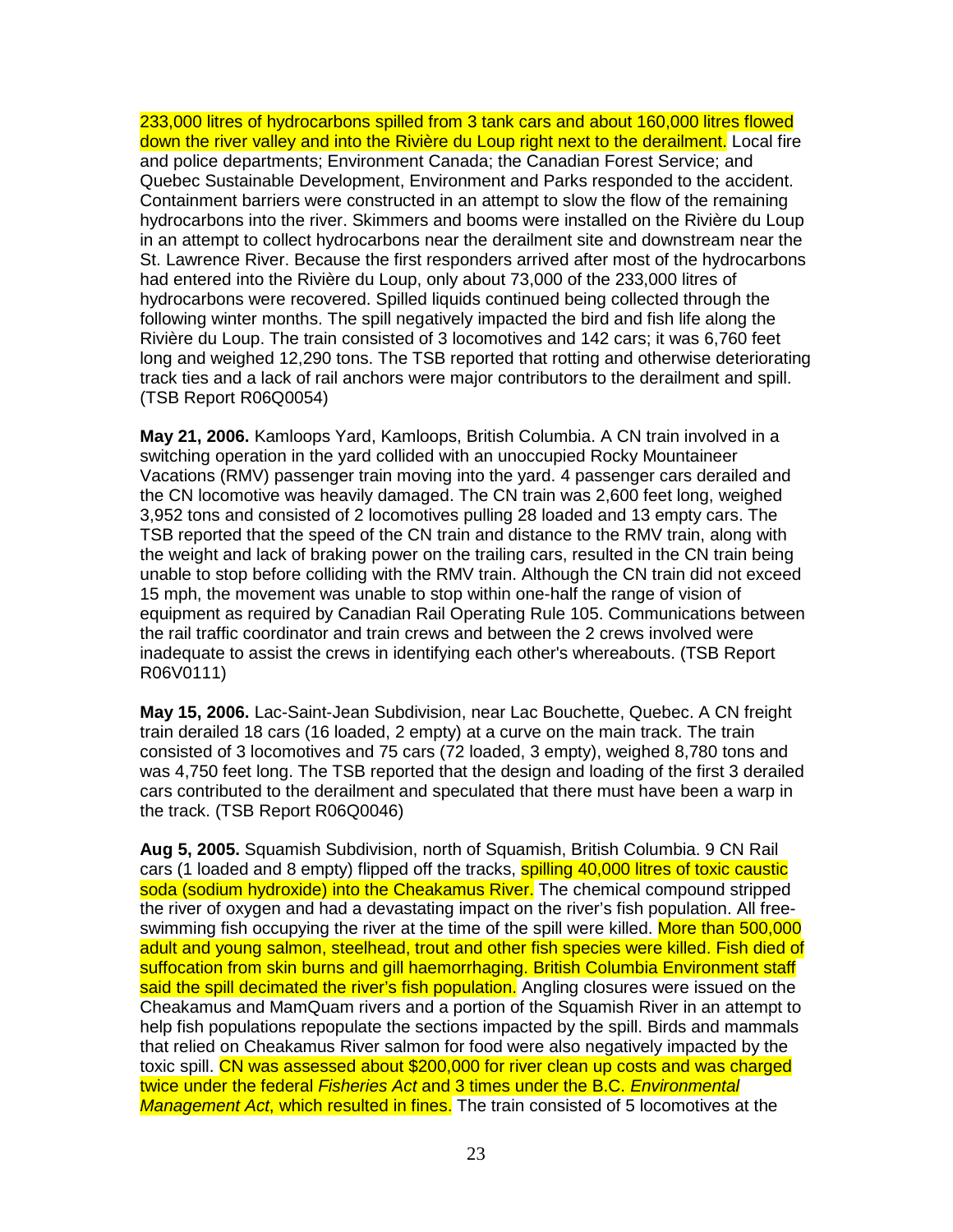head of the train, 144 cars (3 loaded and 141 empty), and 2 locomotives behind the 101<sup>st</sup> car. It was 9,340 feet long and weighed 5,002 tons. The TSB blamed the derailment on human error, poor supervision, use of a too-long train and an improperly assembled train. (TSB Report R05V0141, Canada.com Aug 4/07, several other sources)

**Aug 3, 2005.** Edson Subdivision, Wabamun Lake, west of Edmonton, Alberta. 43 CN cars derailed along the shoreline of Wabamun Lake, spilling 1.3 million litres of heavy bunker C fuel oil that quickly spread across the lake. 100 Wabamun Lake residents blockaded the CN tracks for 5 hours to protest insufficient action by CN to contain or clean up the spill. Oil-slicked birds and other wildlife plus the oil-soaked lake shoreline became instant national news. 4 days later, CN revealed that 700,000 litres of Imperial Pole Treating Oil had also spilled into the lake. This hazardous chemical contained naphthalene and other polycyclic aromatic hydrocarbons that are highly toxic and linked to cancer. People who lived nearby were forced to evacuate their homes and cottages. Hundreds of oil-soaked birds died. Wabamun Lake is a popular angling lake, and fish were negatively impacted. CN spent an estimated \$28 million attempting to clean up the mess, with remaining costs covered by insurance. CN was forced into a compensation program for those whose properties were damaged. In May 2009, CN pleaded guilty to 3 charges, one under Alberta's Environmental Protection and Enhancement Act for failing to take all reasonable measures to contain and remedy the spill, one under the federal Fisheries Act, and a third under the federal Migratory Birds Convention Act. Fines issued by the court totaled \$1.4 million, which many Albertans did not think was sufficient, considering the magnitude of environmental damages, and considering it appeared that CN was more concerned about opening their track again than in containing and cleaning up the spilled dangerous goods. The train consisted of 3 locomotives, 117 loaded cars, 13 residue cars, and 10 empty cars. It was 8,547 feet long and weighed 15,562 tons. The TSB reported that a defective rail caused the train to fall off the tracks. (Wikipedia, TSB Report R05E0059, several other sources)

**July 31, 2005.** Val-d'Or Subdivision, Val-d'Or, Quebec. A CN freight train derailed 9 cars on the main track. 7 of the derailed cars were bulkhead flat cars loaded with logs, and 2 were gondola cars loaded with copper concentrate. 7 of the derailed cars flipped over on their sides and all 9 derailed cars were damaged. 1 wye track was destroyed, and 450 feet of main and wye track were damaged. The train was powered by 2 locomotives, and was hauling 26 loaded cars, 10 empty cars and 19 residue cars. It was 2,940 feet in length and weighed 3,800 tons. The TSB reported the accident occurred when a 25 year-old roller bearing on one of the bulkhead flat cars that derailed overheated and seized. (TSB Report R05Q0033)

**July 13, 2005.** Three Hills Subdivision, Sarcee Yard, Calgary, Alberta. A CN freight train derailed 2 cars in the yard, which fouled a switch and resulted in the following loaded tank car being hit by 2 locomotives of another train that was operated by Beltpack remote control. The collision punctured the tank car, spilling about 106,800 litres of aviation fuel onto the ground. Diesel fuel also spilled from one of the remote controlled locomotives' punctured fuel tanks. The extent of environmental damage was not disclosed. The 2 remote controlled locomotives also derailed. There was extensive damage to the 2 derailed locomotives, the 2 derailed cars, and another empty gondola car. Crossover switches, connecting track and about 300 feet of the yard lead track were destroyed. Calgary police and fire services controlled the site and protected against a potential fire hazard. 4 nearby businesses were evacuated as a precaution. The TSB reported that an improperly assembled train with empty cars ahead of loaded cars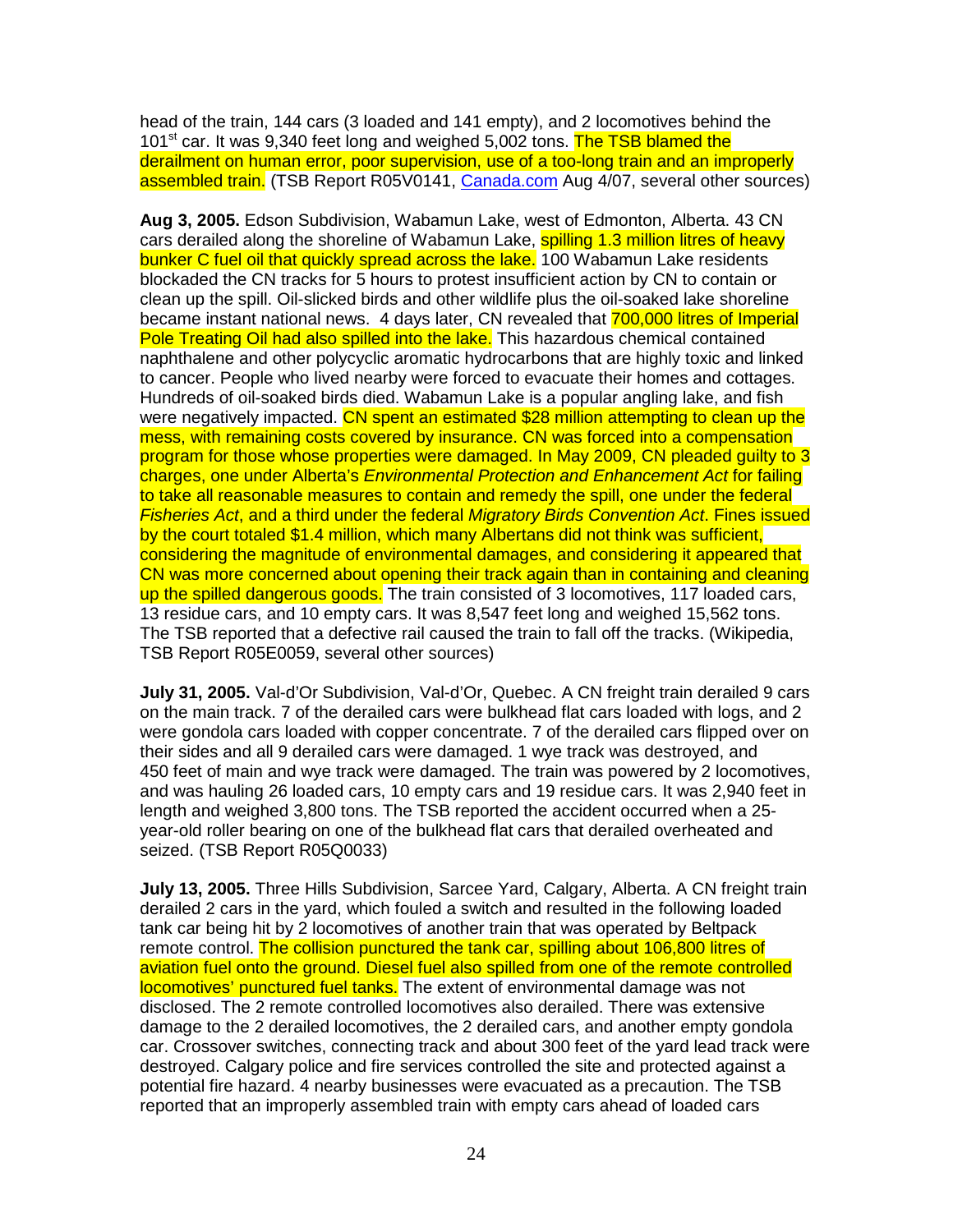contributed to the derailment. Because CN did not investigate nor report to the TSB a prior, similar derailment at the same location, an opportunity was lost to review and identify safety deficiencies. (TSB Report R05C0116)

**July 10, 2005.** CN Yazoo Subdivision, Anding, Mississippi. 2 CN freight trains collided head on. The collision resulted in the derailment of 6 locomotives and 17 cars. About 15,000 gallons of diesel fuel were spilled from the locomotives and resulted in a fire that burned for about 15 hours. 2 crew members were on each train; all 4 were killed. As a precaution, about 100 Anding residents were evacuated. 7 residue tank cars containing hazardous materials were among the cars that derailed. 5 of those cars contained propylene residue, 1 contained isopropylamine residue, and 1 contained carbamate pesticide residue. 1 or more of the propylene tank cars vented due to pressure buildup from the extreme heat of the diesel fuel fire. CN provided the following cost estimates: \$9.6 million for equipment (locomotives and cars); \$65,000 for track and signals; \$316,800 for lading and environmental cleanup; and \$300,000 for wreck clearing. Property damage associated with the accident totaled \$9,665,000. Clearing and environmental cleanup costs totaled \$616,800. The extent of environmental damage was not disclosed. The NTSB determined that the probable cause of the collision was the failure of the northbound train to stop at a red signal, possibly due to crew fatigue. Contributing to the accident was the absence of a positive train control system that would have stopped the northbound train before it exceeded its authorized limits. Also contributing to the accident was the lack of an alerter on the lead locomotive that may have prompted the crew to be more attentive to their operation of the train. (NTSB Report RAR-07-01)

**July 4, 2005.** Kingston Subdivision, Prescott, Ontario. A CN freight train derailed all 51 of its cars on the main track. All of the cars toppled over on their sides. All of the cars contained hydrocarbon residue. 2 cars spilled gasoline and released nitrogen vapours. All of the cars were damaged and about 2,000 feet of main track were destroyed. The train consisted of 2 locomotives and 51 cars; the first 17 cars contained fuel oil residue and the trailing 34 cars contained gasoline residue. The train was 3,180 feet long and weighed 2,240 tons. The TSB reported the derailment was caused when a track moved out of alignment. Another contributing factor was a buckled track resulting from laying the track in cold weather. (TSB Report R05H0013)

**April 6 2005.** Scotford Rail Yard, Fort Saskatchewan, Alberta. An undisclosed amount of hydrogen peroxide spilled out of an overturned car when 8 CN tank cars of a 98-car train derailed. Other CN derailments in the same rail yard include one August 18, 2010 and another one November 21, 2010. (Fort Saskatchewan Record April 8/05)

**Feb 23, 2005.** Drummondville Subdivision, near Saint-Cyrille, Quebec. A CN freight train derailed 29 cars on the main track. 28 cars were destroyed and 1 car was damaged. 1 tank car carrying propane caught fire and exploded, causing major damage to a mill adjacent to the railway right-of-way. Other tank cars carrying dangerous goods including chlorine also derailed. Because of the fire and dangerous goods in the other tank cars, the area within a 1-kilometre radius of the accident site was sealed off and about 20 people were evacuated. About 600 feet of track were destroyed and about 4,000 feet of track were damaged. The train was 5,935 feet long, weighed 6,898 tons and consisted of 2 locomotives, 44 loaded cars and 45 empty cars, including tank cars containing chlorine, propane and other flammable liquids. The TSB reported the derailment was caused by a defective rail car wheel that failed, and pointed out that CN does not have a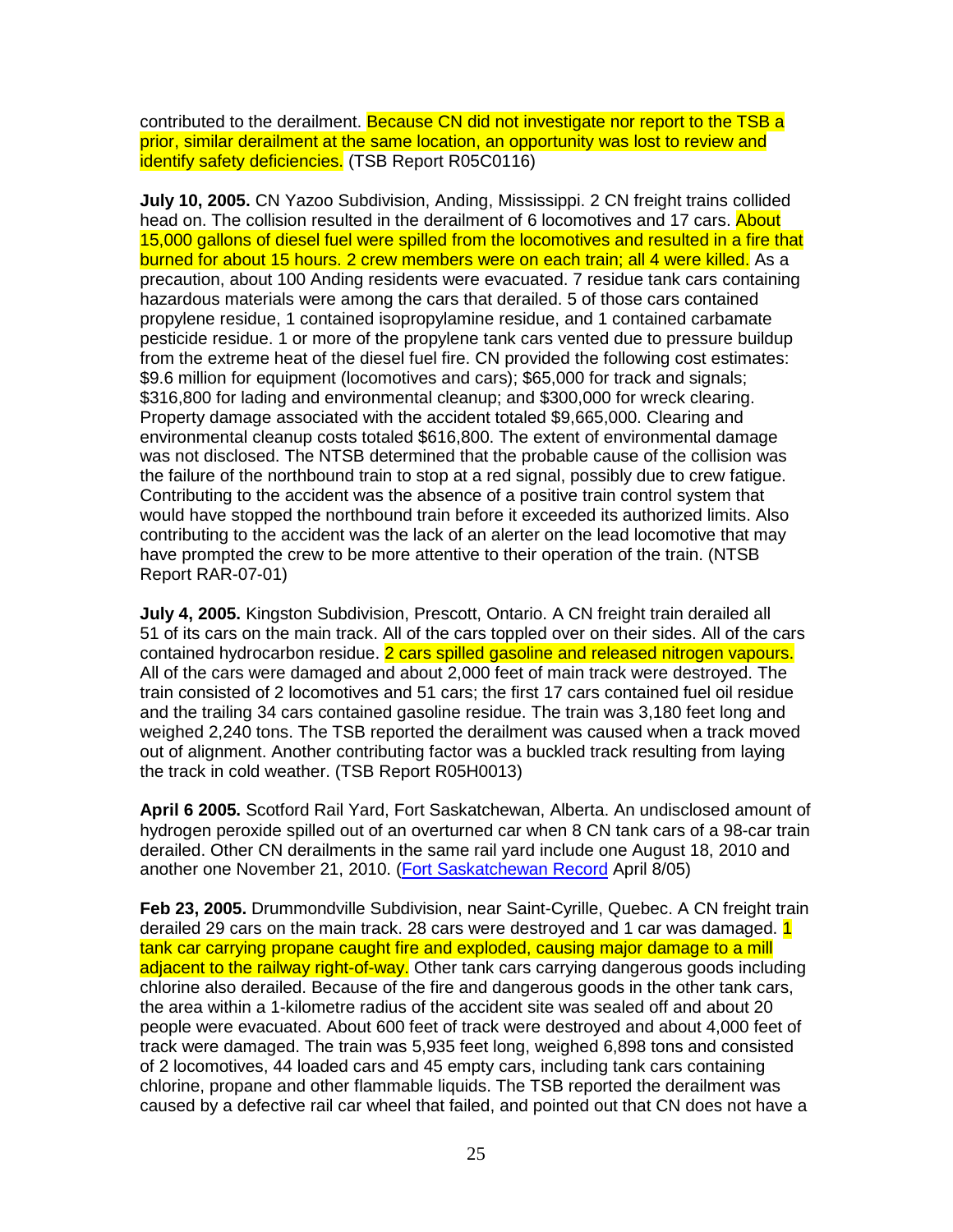wheel impact load detector (WILD) between Halifax and Quebec, increasing the risk of wheel failure in eastern Canada. (TSB Report R05Q0010)

**Jan 12, 2005.** Letellier Subdivision, Winnipeg, Manitoba. A CN freight train derailed 10 cars including a tank car containing liquefied petroleum gas and a tank car loaded with liquid calcium chloride that overturned and spilled an undisclosed amount of its contents. The extent of environmental damage was not disclosed. 2 derailed loaded hopper cars blocked a public crossing. About 400 feet of track were damaged. The train comprised 1 locomotive, 30 loaded cars, 11 empty cars and 1 residue tank car. It weighed 4,297 tons and was 2,598 feet long. Several homes and businesses were evacuated due to the risks associated with derailed tank cars carrying dangerous goods. The TSB reported several factors that contributed to the derailment including track spacing anomalies, track out of alignment, track warp defects and roller bearing adapters that likely failed in 1 of the derailed cars. (TSB Report R05W0014)

**Nov 12, 2004.** Montmagny Subdivision, Levis, Quebec. 10 multi-platform CN container cars derailed on the main track. The cars were damaged, and 2 switches and 500m of track were damaged. The train was made up of 3 locomotives and 39 multi-platform container cars (113 platforms in all). It was 7,500 feet long and weighed 6,200 tons. The TSB reported that wheel failure caused the derailment. (TSB Report R04Q0047)

**July 25, 2004.** Bala Subdivision, Burton, Ontario. A CN freight train derailed 13 multiplatform intermodal cars carrying 88 containers. Containers were heavily damaged with liquid product leaking from one of the containers. About 2,300 feet of track were destroyed. The train consisted of 2 locomotives and 28 loaded intermodal cars. It was 5,919 feet long and weighed 5,750 tons. The TSB reported the following as contributing to the rail rollover that caused the derailment: car design, lacking rail lubrication, track fastening system, and track geometry. (TSB Report R04T0161)

**March 17, 2004.** Lac-Saint-Jean Subdivision, Linton, Quebec. A CN train derailed 22 cars at a curve on the main track. 18 cars were destroyed, 4 cars were damaged, and about 140m of track were destroyed. The derailed cars slid down the Batiscan River bank. The train consisted of 4 locomotives and 66 cars, 56 loaded and 10 empty. It was 4,060 feet long and weighed 6,960 tons. A broken rail caused the initial derailment. (TSB Report R04Q0016)

**Feb 17, 2004.** Sprague Subdivision, Symington Yard, Winnipeg, Manitoba. A CN train operated by Beltpack remote control derailed 17 intermodal container car body platforms at a switch in the yard. The Beltpack remote control operator was controlling the train movement from inside a motor vehicle, which is routinely done at the Symington Yard. About 1,600 feet of track were damaged. The TSB reported the location of the Beltpack remote control operator inside a vehicle, well in advance of and facing away from the remote controlled train, left the train movement unmonitored and increased the severity of the derailment, which was initially caused by a switch malfunction. (TSB Report R04W0035)

**Feb 7, 2004.** Montmagny Subdivision, Montmagny, Quebec. A CN freight train derailed 27 cars on a bridge over the Du Sud River, including a pressurized tank car loaded with liquefied chlorine gas. All of the derailed cars were damaged beyond repair. About 1,500 feet of track and 2 public crossings were damaged. The entire timber deck of the bridge and the pedestrian walkway located on the north side were destroyed. 3 bridge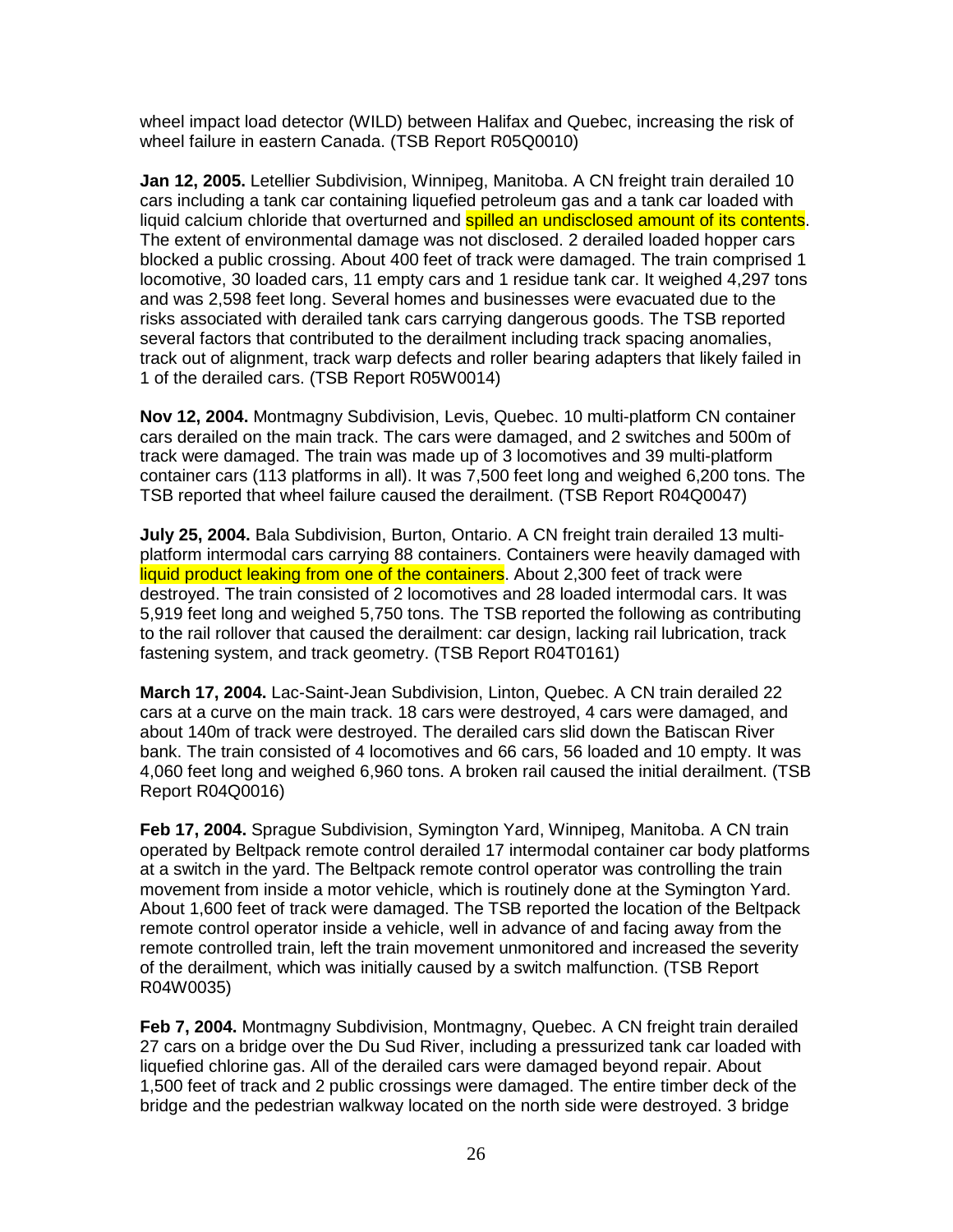spans were damaged beyond repair and required total replacement. The other 6 spans sustained major damage. The train was 5,489 feet long and weighed 9,102 tons. It consisted of 2 locomotives, 70 loaded and 24 empty. During the derailment cleanup and bridge repair work, traffic had to be rerouted on a temporary bypass track constructed over the river. The extent of environmental damage incurred by the derailment and subsequent repairs was not disclosed. The TSB reported that truck hunting (lateral oscillation of car between the tracks at high speeds) on one or more empty cars contributed to the derailment. The investigation was also confused by an inaccurate list of car positions within the train. (TSB Report R04Q0006)

**July 30, 2003.** Drummondville Subdivision, Villeroy, Quebec. A CN train derailed 32 intermodal platforms on the main track. 31 platforms were damaged, and 1 platform was destroyed. About 2,200 feet of track were destroyed, and another 1,900 feet were damaged by the derailment. The track underneath the last 30 derailed platforms was completely destroyed. In the zone of destruction, the majority of the ties were in poor condition, showing signs of water saturation and rot through half of their thickness. 2 farm crossings were destroyed and the third was seriously damaged. The train, an intermodal express freight train, was 9,973 feet long and weighed 9,310 tons. It consisted of 4 locomotives and 145 loaded intermodal platforms. Some of the cargo was dangerous goods. The TSB reported that the train derailed as a result of a track buckle while travelling above the speed limit over track on which maintenance work was being performed. The TSB also criticized the operators for not following proper safety procedures or CN for not conducting proper safety training. (TSB Report R03Q0036)

**May 21, 2003.** Bala Subdivision, Gamebridge, Ontario. A CN train derailed 49 cars on the main track at a highway crossing. The derailed equipment included 21 tank cars loaded with sulphuric acid, 2 empty box cars, and 26 box cars loaded with paper. About 250 tons of sulphuric acid spilled from 3 tank cars. A small fire started. An underground fibre-optic cable was severed, disrupting service for 16 hours. Some 1,700 feet of track were destroyed. Highway 12 was closed in the vicinity of the derailment area for 5 days. Some 50 people were evacuated due to the toxic nature of the spilled sulphuric acid and to ease clean-up operations. 2 firefighters suffered minor fume inhalation, and a local citizen suffered acid burns to his feet. The extent of environmental damage was not disclosed. The train weighed 11,800 tons and was 5,889 feet long. It was hauling 103 loaded cars, 8 empty cars, and 1 residue car. The TSB reported track defects at the Highway 12 crossing and decreasing time set aside by management for proper inspection and routine maintenance. As well, the train had been improperly assembled with empty cars ahead of loaded cars. (TSB Report R03T0157)

**May 16, 2003.** Thompson, Manitoba. Several thousand hectares of land burned from a CN-caused wildfire. Suppression costs amounted to \$565,000. (Canadian Interagency Forest Fire Centre July 24/07)

**May 14, 2003.** Fraser Subdivision, McBride, British Columbia. A CN freight train derailed 2 locomotives and 5 cars loaded with lumber on a bridge on the main track. Once derailed, the locomotives toppled off the bridge, dropping about 25 feet into the gully below along the main river valley. A fire started and the bridge, the 2 locomotives, and the 5 cars and their contents were destroyed by fire. The 2 crew members, the locomotive engineer and the conductor, were fatally injured. Several acres of the surrounding terrain were damaged by the fire and by the ensuing clean-up operation.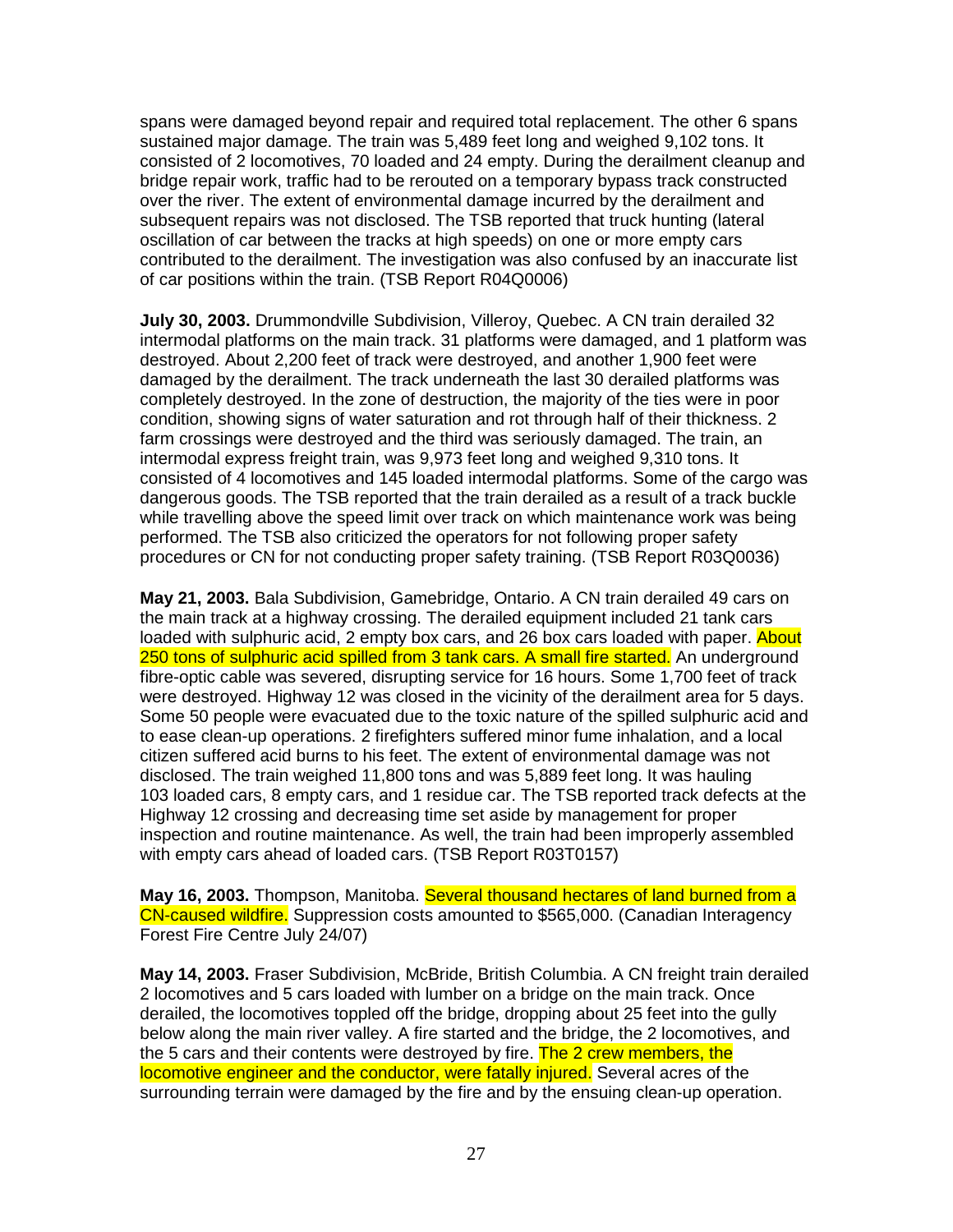The extent of environmental damage was not disclosed. The train was 5,730 feet long, weighed 8,800 tons, and was powered by 2 locomotives. The train consisted of 85 freight cars: 68 loaded, 4 empty, and 13 residue tank cars. The complete destruction of the bridge and all its related components, the loss of the locomotive event recorder data, and lack of complete and comprehensive bridge maintenance and inspection records impeded the TSB investigation efforts. However, the TSB reported that the failure to identify the urgency and the severity of the deteriorating condition of the bridge was not recognized because of shortcomings in the inspection, assessment, planning, and maintenance process. (TSB Report R03V0083)

**May 12, 2003.** Drummondville Subdivision, Manseau, Quebec. A CN freight train derailed 17 platforms loaded with 34 containers at a curve on the main track. Most of the containers flipped over on their sides. 3 of the containers were carrying dangerous goods. There was damage to 1,000 feet of main track and 300 feet of siding track. The train was powered by 3 locomotives and consisted of 122 loaded cars. It weighed 5,190 tons and was 8,430 feet long. The TSB reported the derailment occurred when the car body on the platform of a loaded container car collapsed onto the main track, severely damaging the track structure, resulting in the complete loss of track gauge. The platform on the car collapsed due to fatigue at a high stress location where a weld was missing. There also was a discrepancy between the cars recorded as being in the train and the actual cars in the train. (TSB Report R03Q0022)

**Feb 9, 2003.** Tamaroa, Illinois. A CN freight train derailed 22 of its 108 cars. 4 of the derailed cars spilled methanol, and the methanol from 2 of these cars fueled a fire. Other derailed cars contained phosphoric acid, hydrochloric acid, formaldehyde, and vinyl chloride. 2 cars containing hydrochloric acid, 1 car containing formaldehyde, and 1 car containing vinyl chloride also spilled product. About 850 residents were evacuated from the area within a 3-mile radius of the derailment, which included the entire village of Tamaroa. 1 contract employee was injured during cleanup activities. Damages to track, signals, and equipment, and clearing costs associated with the accident totaled \$1.9 million. The NTSB determined the probable cause of the derailment was an improper weld on a rail which progressed to rail failure. (NTSB Report RAR-05-01)

**Dec 20, 2002.** Cornwall, Ontario. 10 CN cars derailed. (Colin Churcher's Railway Pages)

**Oct 24, 2002.** Saint-Maurice Subdivision, Hibbard, Quebec. A CN train derailed 6 cars at a curve on the main track. All 6 derailed cars were damaged and 275m of track were destroyed. The derailed cars were loaded with copper ore, toppled over on their sides and slid down the bank almost falling into a lake. The extent of environmental damage was not disclosed, but based on a photo in the TSB investigation report, there was damage to the lake shoreline. The train comprised 3 locomotives and 109 cars, 34 loaded and 75 empty. It was 6,730 feet long and weighed 7,230 tons. The TSB reported a defective rail caused the derailment. (TSB Report R02D0113)

**Aug 13, 2002.** Bedford Subdivision, Milford, Nova Scotia. A CN train derailed 7 container platforms from the last 2 five-pack cars on the main track. About 2.85 miles of track were damaged. The train was 7,540 feet long and weighed 6,230 tons. The TSB reported that significant track buckle, in part resulting from higher-than-normal air temperatures, caused the tracks to move out of alignment and caused the derailment. (TSB Report R02M0050)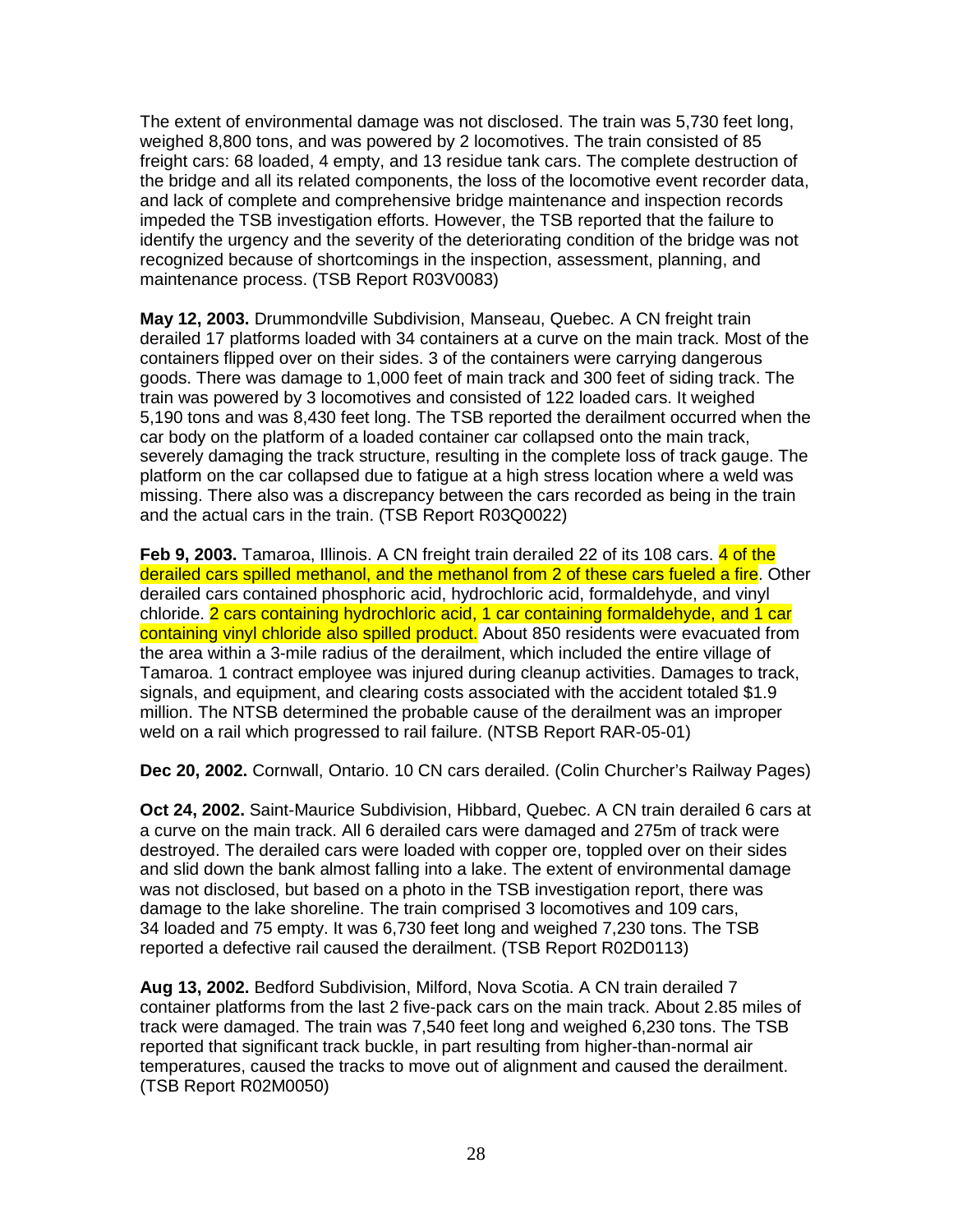**July 22, 2002.** Montmagny Subdivision, Joffre Yard, Levis, Quebec. A CN train operated by remote control (Beltpack) in the yard derailed 52 cars. 51 tank cars, which contained fuel oil and gasoline residue, derailed and rolled over. An empty bulkhead flat car also derailed. 2 switches and about 3,600 feet of track were damaged. The TSB reported that heavy winds set some empty cars (without their brakes on) in motion which caused the initial derailment. (TSB Report R02Q0041)

**July 8, 2002.** Camrose Subdivision, near Camrose, Alberta. A CN freight train derailed 2 locomotives and 14 cars at a curve in the track. The train consisted of 5 locomotives, 146 loaded cars (some carrying dangerous goods), 6 empty cars, 2 residue tank cars, was 9,708 feet long and weighed 17,201 tons. The train was the longest and heaviest train the crew had ever operated on this subdivision. Derailed cars included 2 empty hopper cars right behind the locomotive, 1 empty flat car, 5 loaded intermodal flat cars, and 6 multi-platform intermodal cars. The last derailed car carried 2 containers carrying dangerous goods. The 2 derailed locomotives were damaged. All derailed cars and about 860 feet of track were destroyed. The TSB reported the primary cause of the derailment was an improperly assembled train. The presence of the first locomotive without alignment control couplers behind the operating locomotives played a secondary role in this derailment. (TSB Report R02C0050)

**July 3, 2002.** Joliette Subdivision, L'Assomption, Quebec. A CN freight train derailed 14 cars at a curve on the main track. 9 of the derailed cars flipped over, fouling both sides of the main track and siding. Softwood lumber products were strewn over the right-ofway and the adjacent private property. About 1,830 feet of main track, 660 feet of siding track and a private crossing were destroyed. A 4-inch irrigation water main was severed, and about 150 trees and seedlings were destroyed or damaged in an adjacent nursery. The train consisted of 2 locomotives, 82 loaded, 9 empty and 2 residue cars. It was 5,570 feet long and weighed 10,390 tons. The TSB reported that the higher-than-normal air temperatures buckled the track which caused the derailment. The Board pointed out that even though hot weather inspections were carried out, they were not sufficient to identify the potential for a track buckle. (TSB Report R02D0069)

**May 2, 2002.** Rivers Subdivision, near Firdale, Manitoba. A CN train derailed 2 locomotives and 21 freight cars after colliding with a loaded tractor-trailer at a public crossing. The derailed equipment included 5 tank cars carrying dangerous goods, 1 tank car carrying ethylene glycol and 12 hopper cars carrying plastic pellets. The dangerous goods products included benzene and hexene. During the derailment, 4 of the tank cars sustained multiple punctures and spilled their products which ignited and a large fire engulfed the derailed cars, burning for 2<sup>1/2</sup> days. Water bombers were brought in to help fight the fire. A fibre-optic cable was severed and the Trans-Canada Highway had to be closed. 17 of the derailed cars were destroyed. About 700 feet of the south rail, 450 feet of the north rail, and many of the ties near the public crossing were destroyed. A total of 156 people were evacuated from within a 4-mile radius of the derailment for 2 days. About 13,000 tonnes of impacted soil were excavated and removed for treatment. Water sampling conducted about 1, 2 and 3 months following the spill determined that the groundwater had been contaminated with hydrocarbons. The extent of environmental and groundwater damage was not disclosed. (TSB Report R02W0063)

**April 26, 2002.** Redditt Subdivision, Winnipeg, Manitoba. 8 cars, including 3 box cars loaded with dangerous goods, derailed on the main track as a CN freight train departed Winnipeg. The train consisted of 3 locomotives and 85 cars (76 loaded and 9 empty),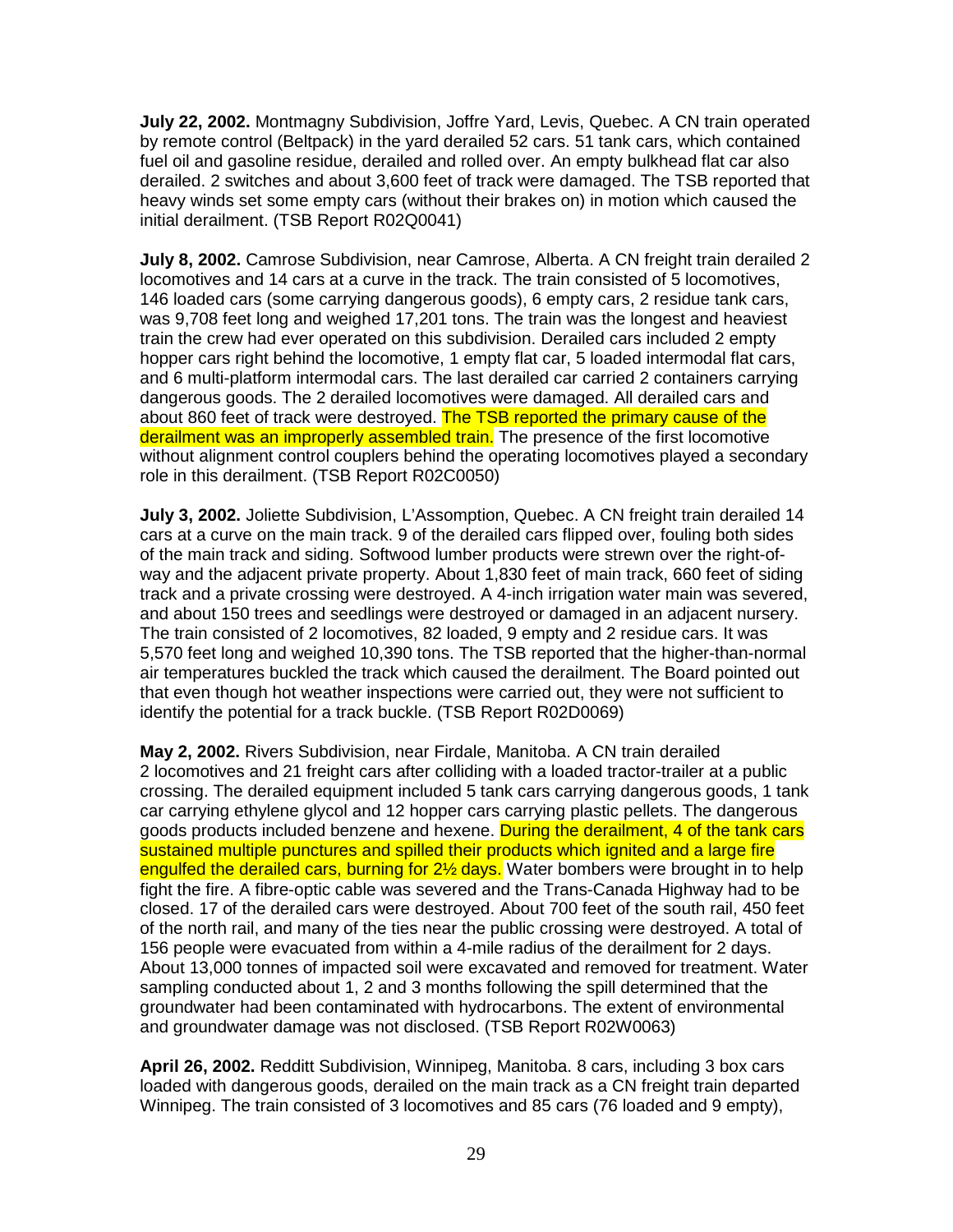was 5,412 feet long, and weighed 9,363 tons. In addition to damaged cars, about 300 feet of track, a roadway underpass, and a fibre-optic system buried in the grade were damaged. 6 homes adjacent to the main track were evacuated. An improperly assembled train contributed to wheel lift on an empty flat car and subsequent derailment. (TSB Report R02W0060)

**Feb 15, 2002.** Dartmouth Subdivision, Dartmouth, Nova Scotia. A CN train derailed 5 cars in the yard, blocking a private crossing to an electrical shop. 3 of the derailed cars were tank cars loaded with liquefied petroleum gas, and the other 2 cars were flat cars loaded with vehicles. 2 derailed tank cars contained propane and 1 derailed tank car contained butane. 1 of the tank cars loaded with propane flipped over on its side as did 1 of the flat cars. The train consisted of 2 locomotives and 15 loaded cars. It was 925 feet long and weighed 1,200 tons. About 300 feet of track were damaged, and the private crossing required repairs. About 800 Dartmouth residents were evacuated from their homes, and the Angus L. MacDonald suspension bridge, one of the 2 major bridges connecting Dartmouth and Halifax, was closed for 12 hours. The TSB reported that deteriorating rail ties contributed to the derailment. (TSB Report R02M0007)

**Nov 15, 2001.** Holly Subdivision, Clarkson, Michigan. 2 CN/Illinois Central Railway trains collided at a switch at the Andersonville Siding. One of the trains missed a red stop signal as it entered the main track and hit the other train on the main track. Both crew members of the train that was hit were killed; the 2 crew members of the other train were seriously injured. The total cost of the accident was about \$1.4 million. The NTSB determined the probable cause of the collision was fatigue by the crew whose train hit the other, and the same train was also traveling above the speed limit. (NTSB Report RAR-02-04)

**Oct 6, 2001.** Napadogan Subdivision, Drummond, New Brunswick. A CN freight train derailed 15 cars after striking an automobile at a farm crossing. 7 of the derailed cars were tank cars carrying liquefied petroleum gas. One of the tank cars suffered damages and **spilled butane**, resulting in undisclosed environmental damage. The train consisted of 3 locomotives at the head of the train, 130 cars (78 loaded and 52 empty), was 8,700 feet long and weighed 10,000 tons. 9 cars and about 1,000 feet of track were destroyed. The TSB investigation determined that an undesired emergency brake application occurred when the train struck the automobile, resulting in rail rollover and the derailment. (TSB Report R01M0061)

**Sept 24, 2001.** Bala Subdivision, Richmond Hill, Ontario. A CN freight train derailed 21 cars on the main track. The running gear on all the derailed cars was damaged. The general merchandise train, powered by 2 locomotives, was hauling 40 loaded cars and 20 empty cars. It was 3,000 feet long and weighed 5,100 tons. The TSB reported that a heavy bulkhead door on one of the cars had opened, swung out, contacted the side of a train passing on an adjacent track and fell onto the track, causing the derailment. The Board indicated the closing device on the bulkhead door was inadequate and should have been replaced. (TSB Report R01T0255)

**Aug 29, 2001.** Saint-Hyacinthe Subdivision, Montreal, Quebec. A CN train approaching the Turcot Yard in Montreal derailed 8 container cars at a curve in the track. 5 cars rolled down the railway embankment, and came to rest obstructing Butler Street. The train consisted of 2 locomotives and 86 cars (85 loaded and 1 empty). It was 5,900 feet long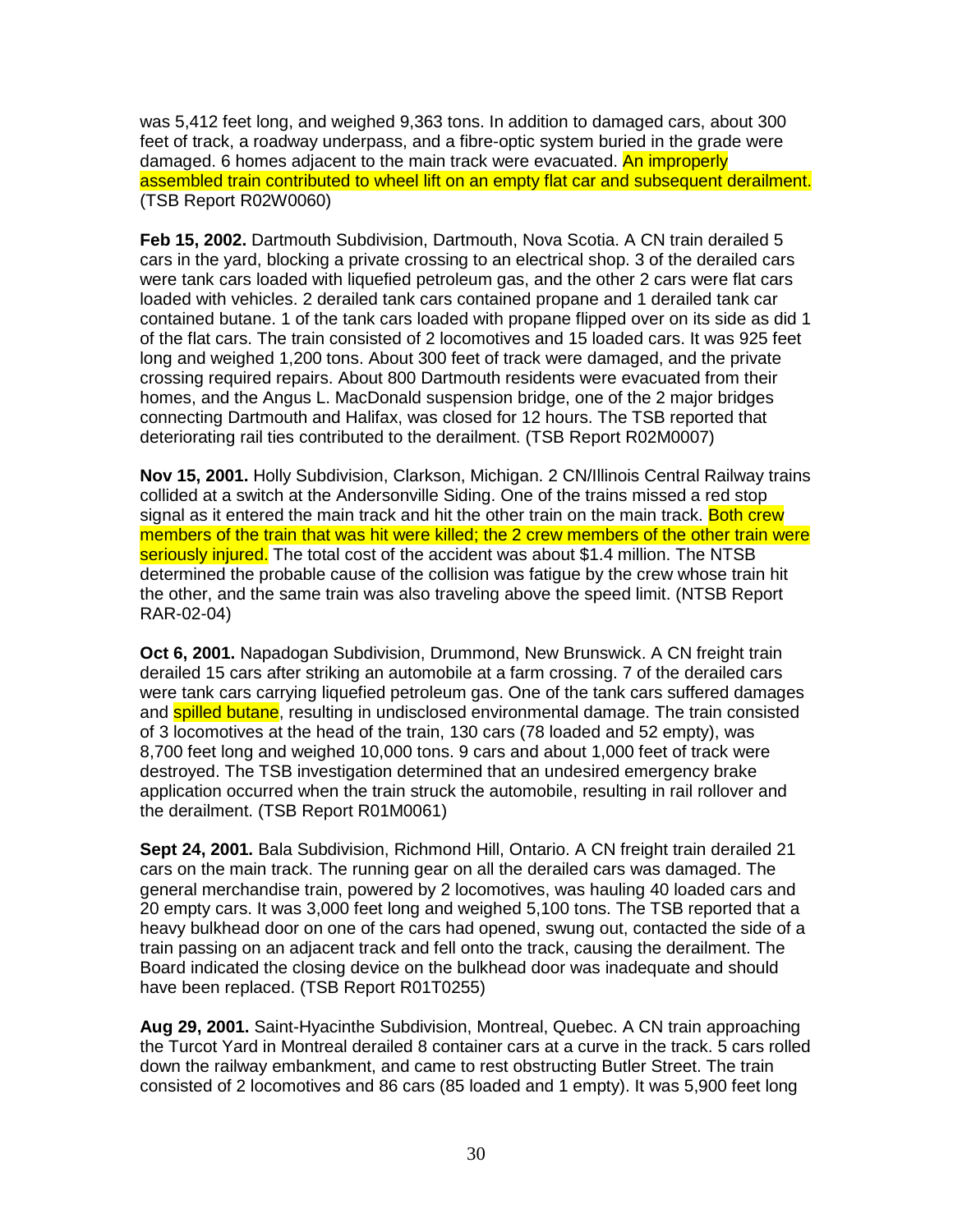and weighed 5,200 tonnes. The TSB reported that a wheel of one of the cars climbed over a defective rail and caused the derailment. (TSB Report R01D0097)

**May 23, 2001.** Chisholm, Alberta. CN started one of the largest human-caused fires in Alberta's history that destroyed 116,000 hectares of forest plus 10 homes, a trapper's cabin, 48 outbuildings and some vehicles primarily in the Hamlet of Chisholm. The environmental impacts were devastating – an undisclosed number of mammals, birds and other animals burned, and there was significant loss of wildlife habitat. The forest industry lost about 4.5 million  $m<sup>3</sup>$  of growing timber stock and over 6,300 ha of regenerated cutblocks. The Alberta government spent \$10 million fighting the fire with 514 firefighters and an abundance of equipment. CN eventually accepted responsibility for starting the fire by running locomotives in an inappropriate manner during a high fire hazard period. (Canada.com May 31/07, several other sources)

**April 12, 2001.** Bedford Subdivision, Stewiacke, Nova Scotia. A Via Rail passenger train consisting of 2 locomotives and 14 cars, travelling on CN main track from Halifax to Montreal, derailed at a manually operated main track switch in Stewiacke. A standard CN switch lock used to secure the switch in correct position had been tampered with. As a result of this tampering, the 2 locomotives and the first 2 cars continued on the main track, but the following cars took a diverging route onto an industrial track adjacent to the main track. 9 of the cars derailed and a farm supply building, as well as the industrial track were destroyed. 750 feet of the main track and a main track turnout were extensively damaged. One of the derailed cars was destroyed and the rest were damaged. 4 occupants of the building escaped without injury prior to impact. There were 132 persons on board the train. 22 persons were transported to hospital by ground or air ambulance; 9 were seriously injured. (TSB Report R01M0024)

**Feb 15, 2001.** Drummondville Subdivision, Trudel, Quebec. A CN train derailed 25 cars on the main track. 24 cars were destroyed, and 1 car was damaged. A main-track switch, the signal system, 800 metres of track, and goods stored on the property of a construction material distributor were damaged. A signal bungalow as well as a communications tower belonging to CN were also destroyed. An underground fibre-optic cable was severed. The train was comprised of 3 locomotives and 93 covered hopper cars loaded with wheat. It was 6,043 feet long and weighed 12,158 tons. The TSB reported the train derailed as a result of a fatigue fracture in an axle on one of the cars that derailed. (TSB Report R01Q0010)

**Jan 16, 2001.** Kingston Subdivision, near Mallorytown, Ontario. A CN freight train derailed 26 cars on the main track including 2 tank cars loaded with propane. A public school was closed for a day as a precautionary measure. The train consisted of 2 locomotives at the head of the train, 149 cars (76 loaded and 73 empty), was 9,450 feet long and weighed 11,700 tons. The TSB investigation determined that improperly assembling the long train contributed to a wheel lift and the derailment. Confused communication between the locomotive engineer and the rail traffic controller also appeared to contribute to the derailment. (TSB Report R01T0006)

**Dec 11, 2000.** Kashabowie Subdivision, Shabaqua, Ontario. A CN freight train derailed 17 cars. The derailed cars included 2 loaded tank cars containing methanol, 1 that had flipped upside down and was damaged, spilling all of its contents, and the other which was leaking methanol from an unloading valve that had opened during the derailment. A total of about 100,000 litres of methanol spilled, most of which entered the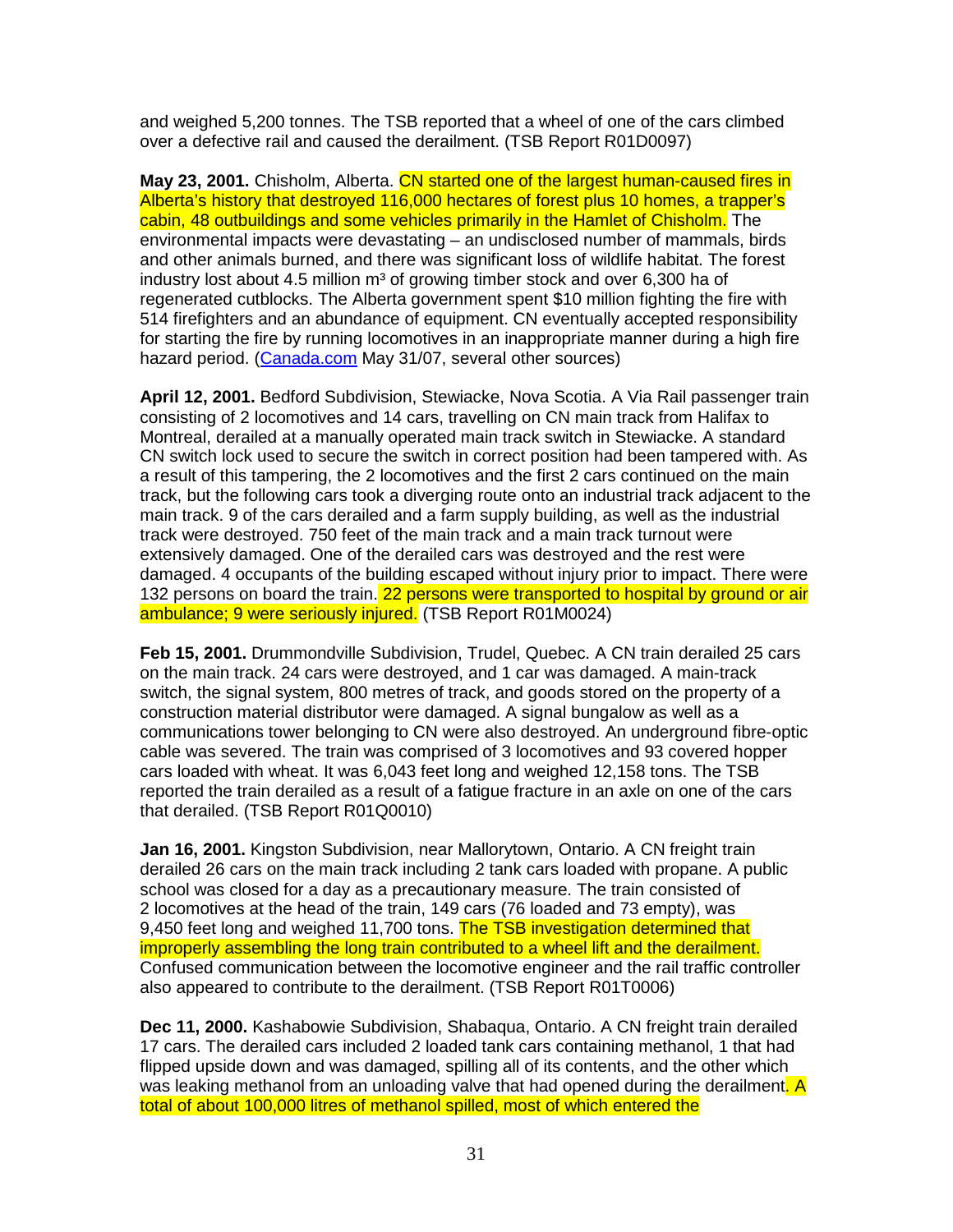Shebandowan River. Methanol is a colourless, flammable and poisonous liquid. Persons living close to the river, downstream, were cautioned not to consume water drawn from wells near the river. Water was not declared free of methanol by local health authorities for almost a month following the spill. The extent of environmental damage to the Shebandowan River's ecosystem was not disclosed. The other derailed cars included 5 loaded cars of grain, 7 empty flat cars and 3 empty box cars. The train comprised 3 locomotives, 59 loaded cars and 27 empty cars. It was 5,400 feet long and weighed 8,500 tons. The TSB reported that emergency brake pressure on a cracked defective rail caused the rail to fail, and resulted in the derailment. (TSB Report R00W0253)

**Dec 10, 2000.** Kingston Subdivision, Marysville, Ontario. A CN train derailed 2 cars in a curve on the main track. 1 of the derailed cars, a bulkhead flat car loaded with lumber, lost its load, blocking the adjacent north main track. The other derailed car was a residue tank car. The train comprised 2 locomotives, 51 loaded and 44 empty cars. It was 6,600 feet long and weighed 8,300 tons. The TSB reported that, in each track curve of the train's journey, the load of lumber shifted slightly laterally, causing the banding around the load of lumber to dig into the corners of the lumber, gradually lessening the degree of securement and allowing even greater movement as the trip progressed. Travelling in an unstable state, the lumber shifted at the curve near Marysville and the unbalanced load caused one or more wheels on the car to lift and derail, destabilizing the trailing tank car which also derailed. (TSB Report R00T0324)

**Dec 9, 2000.** Napadogan Subdivision, Blue Bell, New Brunswick. A CN freight train derailed 7 multi-platform double-stack container cars at a curve on the main track. 36 containers were spread over an area covering both sides of the main track for about  $\frac{1}{2}$ km. 11 of the containers were carrying bags of white asbestos (a hazardous material); 2 containers released product onto the right-of-way. A total of 660m of track structure was damaged. The train was powered by 4 locomotives, was 5,700 feet long and weighed 5,200 tons. The TSB reported the derailment occurred due to a rail failure at a curve in the track. (TSB Report R00M0044)

**May 22, 2000.** Saint-Maurice Subdivision, Cressman, Quebec. A CN train derailed 23 cars at a curve on the main track on a bridge over the Saint-Maurice River. Derailed cars included: 13 gondola cars loaded with wood chips, 2 cars loaded with paper, 1 empty hopper car, and 7 tank cars with gasoline residue. 3 of the tank cars with gasoline residue fell into the river. 2 tank cars were punctured, **spilling an undisclosed amount of** gasoline into the river. The extent of environmental damage was not disclosed. 400 feet of track were destroyed and 2 spans of the railway bridge across the river were heavily damaged. 22 of the derailed cars were damaged and 1 was destroyed. The train consisted of 3 locomotives and 159 cars, including 128 loaded cars, 19 empty cars and 12 tank cars with gasoline or heating oil residue. The train was 9,586 feet long and weighed 15,230 tons. The TSB reported that the derailment was caused by a defective rail in the track curve. (TSB Report R00Q0023)

**May 16, 2000.** Redditt Subdivision, White, Ontario. A CN freight train derailed 19 of its 136 cars along a curve in the main track. 4 of the derailed cars contained dangerous goods. The train consisted of 2 locomotives at the head of the train, 136 cars (51 loaded and 85 empty), was 8,800 feet long and weighed 9,440 tons. The TSB investigation determined that, during throttle reduction while in a curve, the train experienced a wheel climb derailment that was a result of a number of factors including *improperly* assembling the train. (TSB Report R00W0106)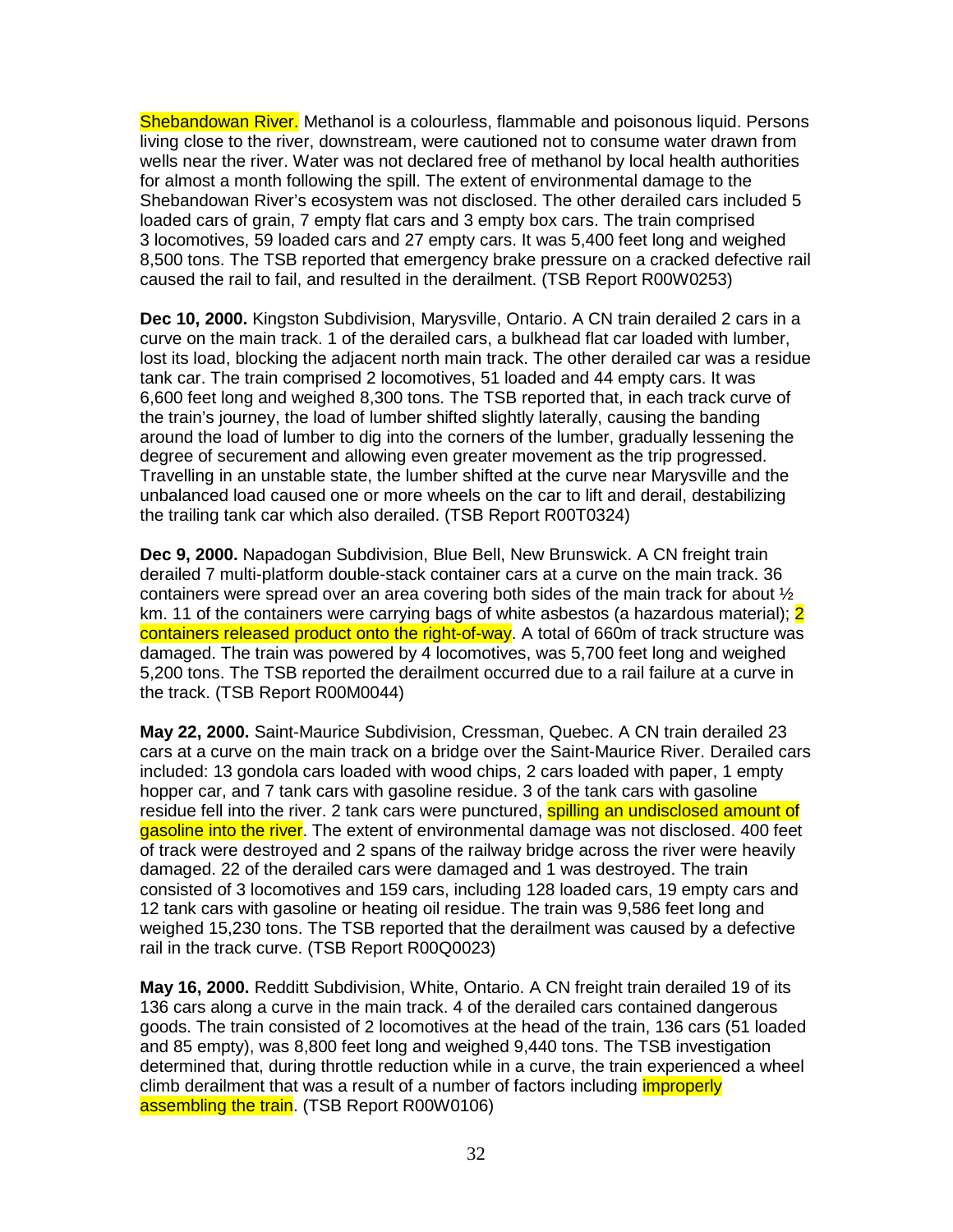**March 10, 2000.** Rouses Point Subdivision, Brossard, Quebec. A CN train derailed 5 cars on the Massena Spur after traveling through a public crossing. 4 cars toppled over on their sides in a ditch; 3 of these contained dangerous goods. 2 of the tank cars were carrying molten naphthalene (a flammable solid), and the third was carrying creosote. The other 2 derailed cars were hopper cars. All 5 derailed cars were damaged. The track was heavily damaged over a length of about 170 feet. The train consisted of 2 locomotives and 11 cars (8 loaded and 3 empty), was about 730 feet long and weighed 1,330 tons. As a precautionary measure, the Brossard Fire Department ordered the evacuation of about 20 people in the area. The TSB reported the train spread the track gauge, and the wheels of the first derailed car dropped inside the rail near the public crossing. The fact that CN had planned to replace the rail ties indicate that CN was aware of track structure problems at this location. (TSB Report R00D0026)

**Dec 30, 1999.** Near Mont-Saint-Hilaire, Quebec. A CN Ultratrain, a petroleum products unit train linking the Saint-Romuald oil refinery with a petroleum depot in Montreal, derailed and collided with another CN Ultratrain traveling in the opposite direction on a neighbouring track. There was a violent explosion and some rail cars burned for more than 4 days, creating a smoke plume about 500m high. The 2 crew members on the train hit by the derailed train were killed. About 350 families had to be evacuated. 2 locomotives and 61 cars were damaged in the accident. About 2.7 million litres of hydrocarbons spilled and caught fire, damaging private property, public property and the environment. The Ultratrain derailed at a broken rail caused by a defective weld, causing the TSB to call into question CN's quality assurance program for rail welds. The quality assurance system in place did not detect the welds that did not meet the company's standards (mismatch between rail ends, absence of a weld tag, weld not entered in the inventory of continuous welded rail [CWR] repairs and adjustments). (TSB Report R99H0010, TSB News Release Sept 26/02)

**Nov 23, 1999.** Kingston Subdivision, Bowmanville, Ontario. A westward CN freight train struck an abandoned tractor-trailer at a farm level crossing. Metal parts from the trucktrailer became entangled under the wheels of the lead locomotive, resulting in the derailment of both locomotives and the following 10 rail cars, 4 of which rolled over onto their side. An eastward Via Rail passenger train struck the debris on an adjacent track and derailed, just before the freight train had come to a halt. The derailing Via train dragged the trailer portion of the truck-trailer for about 700 feet, causing the Via locomotive and the following 5 passenger coaches to derail. The jackknifing passenger train hit the derailed freight train cars. Fuel spilling from the tractor-trailer ignited and a fire started. About 6,800 litres of diesel fuel spilled from the Via locomotive and was also ignited. About 4,550 litres of diesel fuel also spilled from the lead locomotive of the CN freight train. 3 of the derailed freight cars contained liquefied petroleum gas residue and 5 of the derailed freight cars were loaded with butadiene. Minor injuries were sustained by 6 Via Rail employees and 5 passengers. (TSB Report R99T0298)

**Oct 9, 1999.** Bedford Subdivision, Bedford, Nova Scotia. A CN freight train derailed a locomotive and the first 8 cars. Some of the derailed cars flipped over on their sides and the entire derailment was spread over a distance of about 655 feet. Corn from 2 damaged hopper cars was spread over the derailment site. Over 800 feet of track were damaged. The train comprised 3 locomotives, 64 loaded and 3 empty, and was 4,580 feet long and weighed 4,470 tons. The TSB reported a damaged rail initiated the derailment. (TSB Report R99M0046)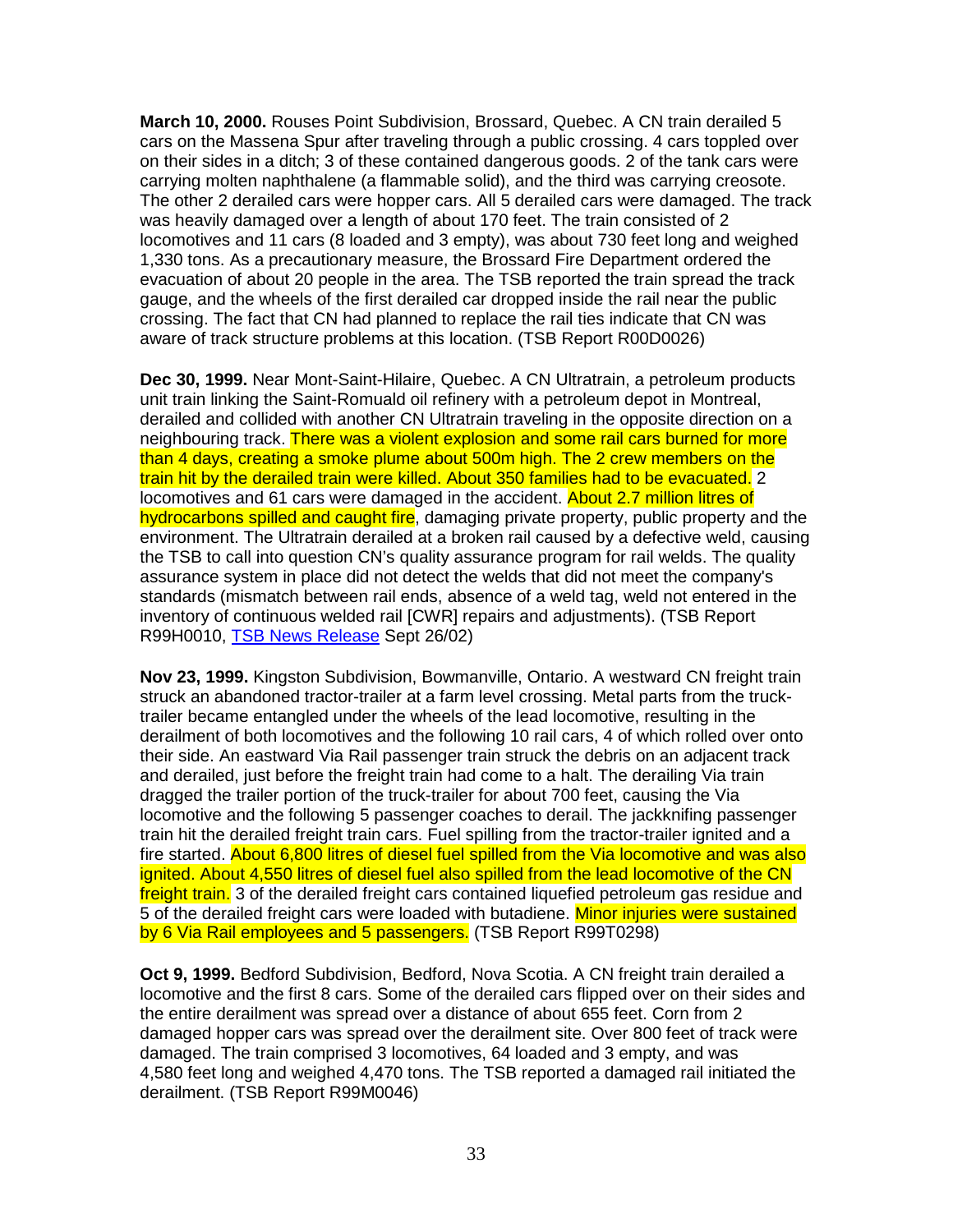**Sept 23, 1999.** Bala Subdivision, near Britt, Ontario. A CN freight train derailed 26 cars at a curve in the tracks at Mowat, near Britt. The train consisted of 94 cars, 54 of which were tank cars (41 of the 54 were carrying dangerous goods or dangerous good residues). The 26 derailed cars included: 19 tank cars, 2 box cars and 5 hopper cars. Of the 19 tank cars, 1 was a load of liquefied petroleum gas (LPG), 14 had LPG residues, 3 were loaded with anhydrous ammonia, and 1 was empty. The loaded LPG car and 1 of the loaded anhydrous ammonia cars were ruptured, each spilling their product and igniting, causing several fires. The loaded car of LPG exploded, projecting pieces of its tank and jacket in all directions. About 127,000 pounds of LPG and 158,000 pounds of anhydrous ammonia were spilled. A crater in the right-of-way measuring about 2m deep, 3m wide and 15m long was created by the LPG fire and subsequent violent rupture of the tank, which destroyed the roadbed and altered the physical state of the soils and other materials in the area. A box car immediately west of the LPG tank was crushed and bent 90°. About 600 feet of main track and sidi ng were destroyed, the turnout for the siding at Mowat required extensive repairs, and the nearby public crossing required minor repairs. 18 of the derailed cars were damaged, and 8 cars were destroyed. The adjacent trees, other vegetation and earth were scorched black and killed for a radius of about 200 feet by the fire ball and chemical releases. CN employees at the Mowat siding, 3 local woodcutters and 2 hunters located downwind of the accident site were evacuated due to the toxic fumes. An Ontario Provincial Police officer, a local woodcutter, and two firemen suffered minor injuries as a result of contact with ammonia vapours. The TSB reported on many deficiencies as contributing to the derailment including: deficiencies in track gauge and alignment, and improper track condition for freight train speeds they were traveling. The TSB also reported that older-design, belowstandard and defective construction of tank cars contributed to the magnitude of the ensuing fires. The total extent of environmental damage, including to the adjacent Little Key River and shoreline, was not detailed in the TSB investigation report. (TSB Report R99T0256)

**Aug 27, 1999.** Kingston Subdivision, Wesco Spur, Yard CB, Cornwall, Ontario. A CN crew was performing switching operations in the yard when 6 tank cars ran away on one of the tracks. The cars rolled for 475 feet and struck the stop block at the end of the track. 1 car derailed and its tank was punctured. About 5,000 gallons of product, a class 3 combustible liquid, spilled onto the ground. About 2,000 gallons seeped into the ground or flowed into the sewer system. The soil contaminated by the liquid was collected and hauled away for treatment. The extent of environmental damage was not disclosed. Cornwall police and firefighters immediately set up a 1,000-foot safety perimeter and evacuated customers and staff from nearby businesses. The TSB reported the evacuation caused inconvenience and economic losses for nearby businesses. (TSB Report R99D0159)

**Aug 15, 1999.** Clearwater Subdivision, Messiter, British Columbia. A CN freight train derailed 40 cars of a 100-car grain train. 2 of the derailed cars rolled into the North Thompson River. About 5,000 tons of mixed grains were spilled over the right-of-way and in the river. Most of the 40 cars sustained extensive damage. About 1,500 feet of track were destroyed and an additional 3,000 feet were damaged. The train was powered by 2 locomotives, was 5,900 feet long and weighed 11,800 tons. The extent of environmental damage to the Thompson River and bank was not disclosed. The TSB reported a defective wheel caused the derailment. (TSB Report R99V0141)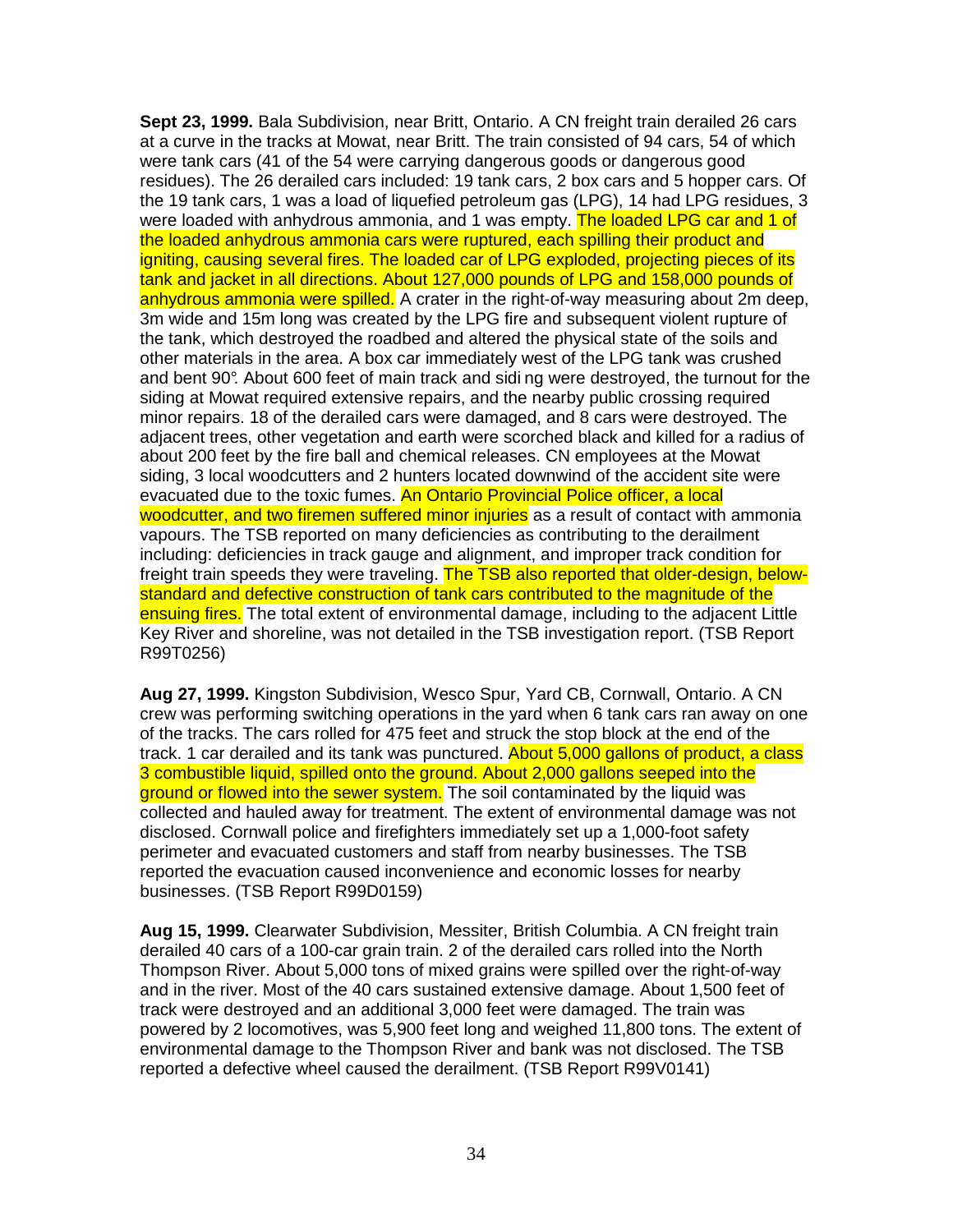**July 14, 1999.** Kingston Subdivision, Morrisburg Station, Ontario. 16 CN cars derailed in front of the station. (Colin Churcher's Railway Pages)

**April 23, 1999.** Chatham Subdivision, Thamesville, Ontario. A Via Rail passenger train travelling east on the north main track hit an open switch, causing it to tip over and collide with stationary CN cars full of ammonium nitrate on an adjacent yard track. All 4 passenger cars and the locomotive of the passenger train derailed as well as 4 of the stationary cars. The 2 crew members in the locomotive cab were killed. 77 of the 186 passengers and crew on board were treated at the hospital. 4 people were admitted with serious injuries. About 50m of main track and 100m of the adjacent yard track were destroyed. The locomotive was damaged beyond repair and the leading 2 passenger cars sustained substantial damage. A December 18, 2012 version of the TSB investigation report identified safety deficiencies relating to the level of defenses associated with the Occupancy Control System method of train control, particularly in "dark territory," where trains are not always provided with sufficient advance warning of reversed main track switches, and to the storage of dangerous goods in rail cars for prolonged periods of time at locations adjacent to main tracks. The TSB also pointed out the need to eliminate some passenger safety hazards in a timely fashion. (TSB Report R99H0007)

**April 13, 1999.** Montmagny Subdivision, Bégin, Quebec. A CN petroleum product unit train derailed 10 tank cars loaded with gasoline on the main track. Some cars flipped over on their sides and 1 car completely toppled over landing on its top. About 230 litres of gasoline were spilled into Les Quarante Lacs (Forty Lakes), causing undisclosed environmental damage. The 10 derailed cars were damaged, as was another car which did not derail. 450 feet of track were destroyed, and another 300 feet of track were damaged. The TSB reported soft subgrade and a cluster of rotten ties as causing the derailment. Confusion of responsibilities among 3 acting inspectors may also have contributed to the derailment. (TSB Report R99Q0019)

**Feb 6, 1999.** Ruel Subdivision, Neswabin, Ontario. A CN freight train derailed 21 cars. The derailed cars included a tank car loaded with liquefied petroleum gas and 2 tank cars loaded with flammable benzene and dicyclopentadiene. **1 of the tank cars with the** benzene mixture was punctured resulting in a fire and a total loss of product. The liquid benzene and some lumber that was strewn about the derailment site fuelled a fire that burned for several days. 16 of the 21 derailed cars were destroyed, including 3 tank cars that were involved in the post-derailment fire. 4 cars were damaged. A power switch and dwarf signal, and 500 feet of track were destroyed. In the main derailment area, 4 telephone poles were destroyed. Another power switch and a hot box detector were damaged. Total property damage exceeded \$1.5 million. The TSB reported a roller bearing on one of the cars overheated and seized, resulting in an axle fracture and the derailment. Unclear lines of authority and communication failures regarding the Wayside Inspection System (WIS) were cited by the TSB as contributing to the derailment. The TSB also reported Transport Canada has no national program to audit and monitor WISs, to ensure the safety of operating trains. (TSB Report R99T0031)

**Jan 31, 1999.** Albreda Subdivision, Jasper, Alberta. A CN runaway train on the main track entered the rail yard in Jasper and collided head on with a stationary CN train. 5 locomotives and 11 cars derailed. The 3 locomotives and 2 cars on the runaway train were extensively damaged, as were the 2 locomotives and 1 car on the stationary train in the yard. The collision damaged about 520 feet of track and 4 switches. The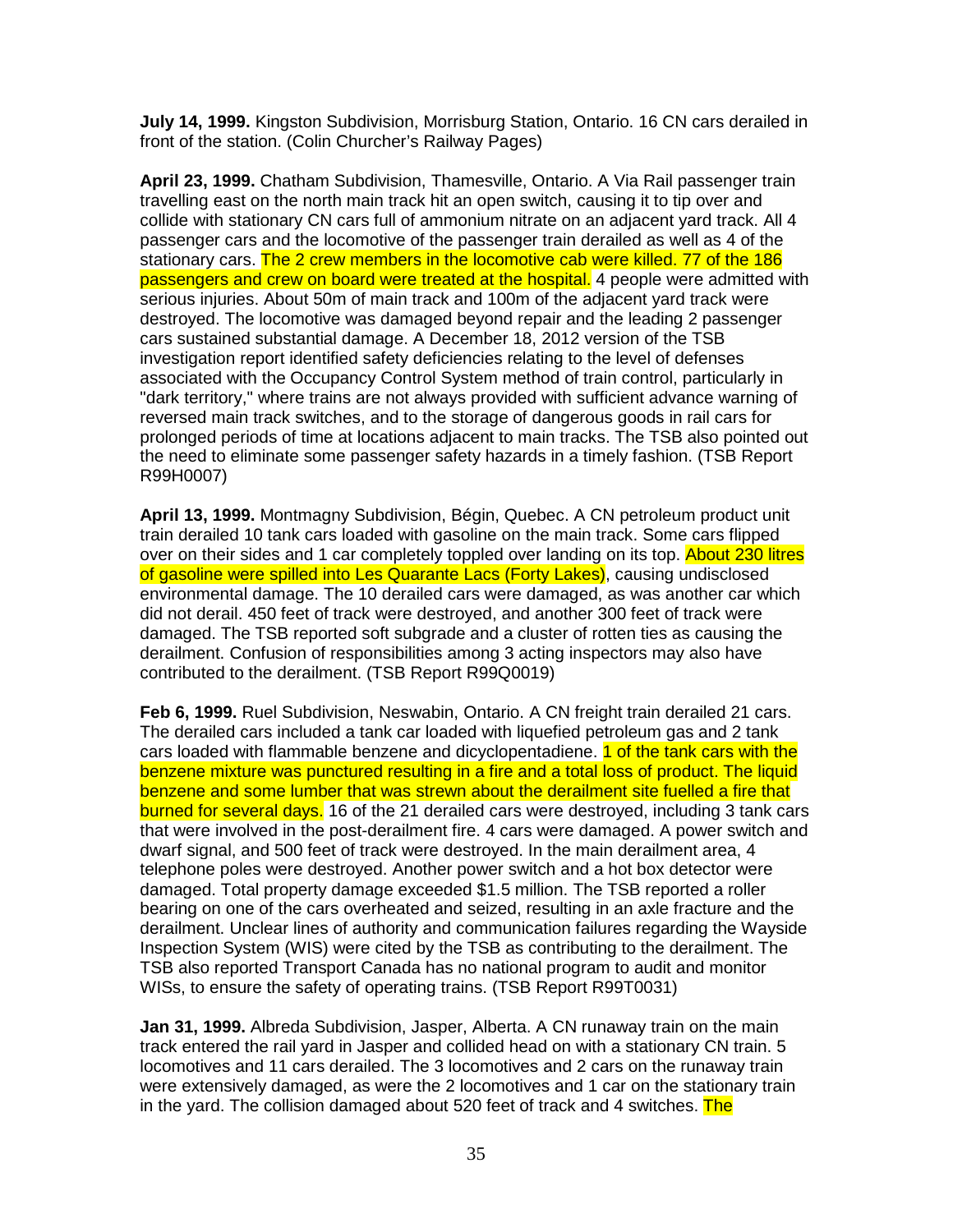conductor of the runaway train received minor injuries. The TSB reported the extreme blowing snow conditions during the accident rendered the air brake system ineffective, and the crew was unaware of the condition of the dynamic braking system. The crew of the runaway train was apparently fatigued which may have affected their performance. (TSB Report R99E0023)

**Nov 26, 1998.** Halton Subdivision, MacMillan Yard, Concord, Ontario. A CN train derailed 3 tank cars loaded with anhydrous ammonia. 1 of the tank cars rolled down a 20-foot embankment and another tank car flipped over on its side. 1 of the tank cars was damaged and spilled anhydrous ammonia. The yard was evacuated and the public roadways in the area, including Highway 7, were closed for about 5 hours. The TSB reported the train derailed as a result of 2 rail breaks caused by surface and sub-surface cracking, the wear exceeding CN's allowable limits. The Board identified a safety deficiency relating to the maintenance standards and practices. (TSB Report R98T0292)

**Sept 24, 1998.** Mont-Joli Subdivision, Mont-Joli, Quebec. 25 cars from a CN train rolled downhill uncontrolled on the main track of the Matapédia Railway Company (MRC), and collided with 4 MRC yard locomotives standing on the main track in front of the station at Mont-Joli. The CN crew thought they had secured their locomotives on a grade, then left their train and went to the station to complete some paperwork. Then, both CN and MRC employees heard a loud noise. When they looked out, they realized the CN train had rolled down the hill and crashed into the MRC locomotives. 5 rail cars were damaged, 2 rail cars were destroyed, and 4 yard locomotives and several hundred feet of main and yard tracks were damaged. A tank car, which was crushed and opened by the impact, spilled some residual product into the parking lot and onto the street. A commercial truck carrying cylinders of compressed gas was crushed. The employees in the vicinity of the station immediately left. The derailed cars came to rest close to commercial and residential properties in the centre of the town. 4 automobiles parked in the station parking lot were destroyed by the derailed rail cars. There was extensive damage to the station platform, and several hundred feet of main and yard tracks, including 78 feet of rail and 34 railway ties that required replacing. The police later determined that, once the CN crew left their train unattended, 2 boys had walked over to the train and released the brakes on most of the 25 parked rail cars, causing the train to roll downhill. (TSB Report R98M0029)

**March 1, 1998.** Kingston Subdivision, Lyn, Ontario. 8 CN cars derailed, 2 of which carried dangerous goods – ethylene refrigerated liquid and alkylamines. The train derailed at a track crossover. The train was pulled by 2 locomotives and was 7,482 feet long and weighed 5,866 tons. The TSB investigation determined the derailment occurred when a rail car wheel climbed over a defective switch that was severely chipped. Proper track maintenance and inspection practices had not been followed. (TSB Report R98T0042)

**March 1, 1998.** Edson Subdivision, near Obed, Alberta. A moving CN train collided with the tail end of a stationary CN train. The lead locomotive from the moving train and the last car from the stationary train derailed and were extensively damaged. The 2 crew members in the lead locomotive of the moving train were seriously injured, and were taken from the scene by ambulance. The moving train was powered by 2 locomotives and was hauling 20 loaded and 33 empty cars. It was 3,140 feet long and weighed 3,490 tons. The stationary train consisted of 4 locomotives and 100 loaded cars. It was 6,140 feet long and weighed 13,850 tons. The TSB reported the collision occurred because the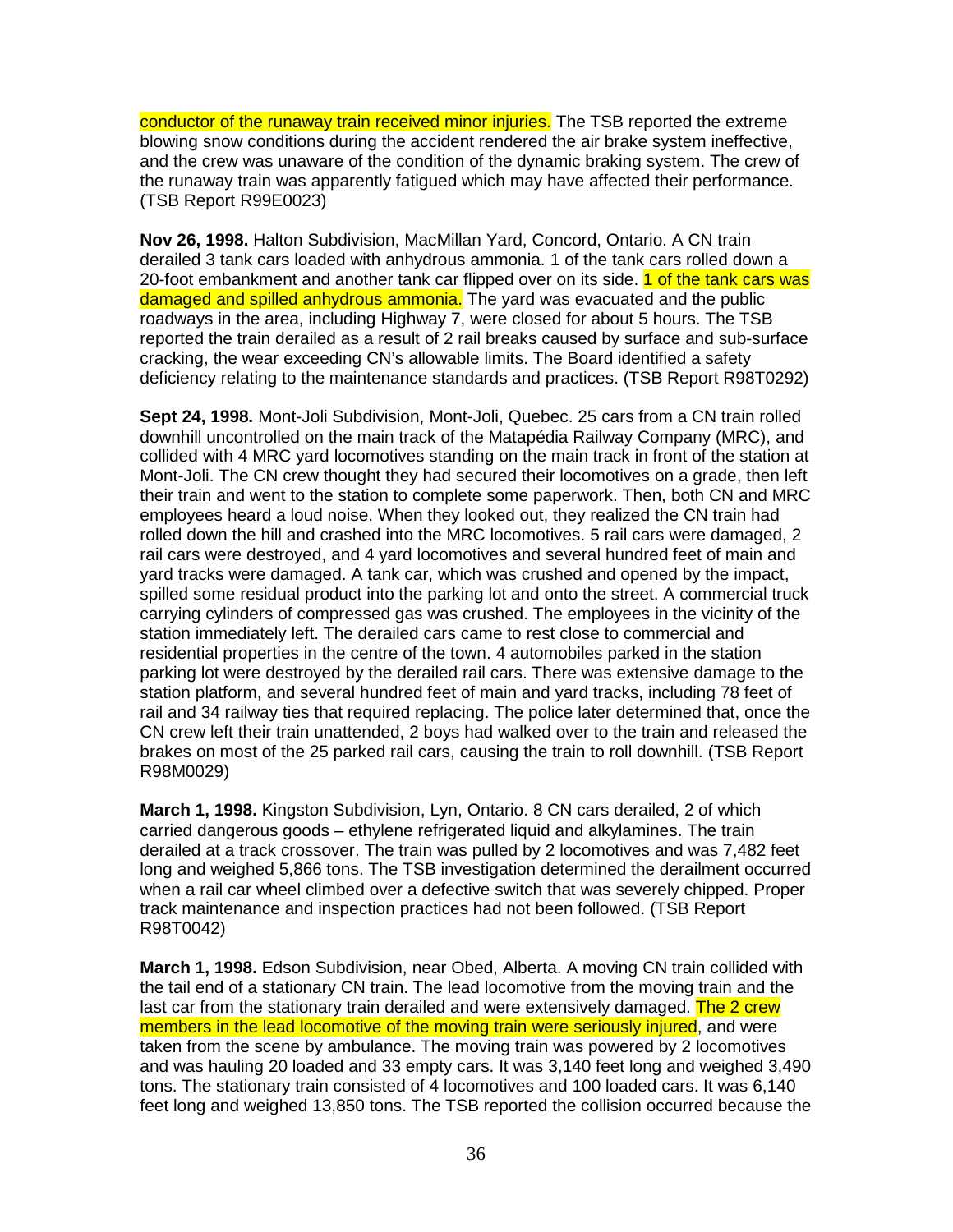crew of the moving train did not maintain adequate vigilance and miscalculated how far away the stationary train was located. (TSB Report R98C0022)

**Nov 24, 1997.** Diamond Subdivision, Carrier, Quebec. While a CN train was proceeding from a stop signal at a siding, a tank car loaded with sulphuric acid split open, spilling its entire contents. The extent of environmental damage was not disclosed. The TSB determined that the tank car had been fabricated with a gap and missing butt weld, in variance with approved design drawings, and that it fractured under normal service loading at a pre-existing crack. The TSB has pointed out many times to CN and Transport Canada the risks associated with the frequent inferior construction of tank cars that carry dangerous goods, including oil and other hazardous products. (TSB Report R97D0253)

**May 6, 1997.** Kingston Subdivision, Coteau-du-Lac, Quebec. A CN train dropped into a depression in the subgrade on the main track and derailed 2 locomotives and 12 freight cars. The lead locomotive toppled over on its side. The fuel tanks on both locomotives were punctured and about 12,000 litres of diesel fuel spilled into the Rouge River which was only 10m from the railway tracks. Although emergency personnel placed booms and absorption materials in the river, very little diesel fuel (1,000 litres) was recovered. The extent of environmental damage, especially to the river and the river shoreline, was not disclosed. 2 crew members were injured. The train consisted of 2 locomotives and 19 loaded cars. It was 1,060 feet long and weighed 1,000 tons. The 2 locomotives and 12 freight cars were damaged, and about 270 feet of track were destroyed. The TSB reported the derailment occurred because the subgrade collapsed under the moving train as a result of weak, water-saturated clays in and around the embankment. The Board was concerned that CN maintenance and inspection employees were not apparently sensitive to the hazards posed by unusual events in bodies of water adjacent to railway embankments. The TSB also reported that locomotive fuel tanks are particularly prone to puncture and spilling of diesel fuel at derailment. (TSB Report R97D0113)

**March 27, 1997.** Ashcroft Subdivision, Conrad, British Columbia. A CN train travelling from Boston Bar to Kamloops encountered a large railbed depression and derailed on the main track near Conrad. Both crew members were killed. 2 locomotives, 14 freight cars and about 1,200 feet of main track and siding were destroyed. Loaded open hopper sulphur cars stored on an adjacent siding were hit and also derailed, and some of these cars overturned and spilled their contents. Fuel spilled from the derailed locomotives and ignited. The resulting fire engulfed the derailed equipment and scattered container contents. The fire was finally extinguished March 28. Fire again erupted around the locomotives March 29 and took several hours to extinguish. The TSB ascertained that improper drainage of run-off from the adjacent Trans-Canada Highway contributed to destabilizing the railway subgrade which then collapsed, causing the derailment. (TSB Report R97V0063)

**Aug 12, 1996.** Edson Subdivision, east of Edson, Alberta. All 3 occupants in the lead locomotive of a CN freight train were fatally injured when their train, which was travelling about 54 mph on the main track, collided head-on with 20 runaway cars moving toward them at about 30 mph. The runaway cars had been left on a track in the Edson Yard with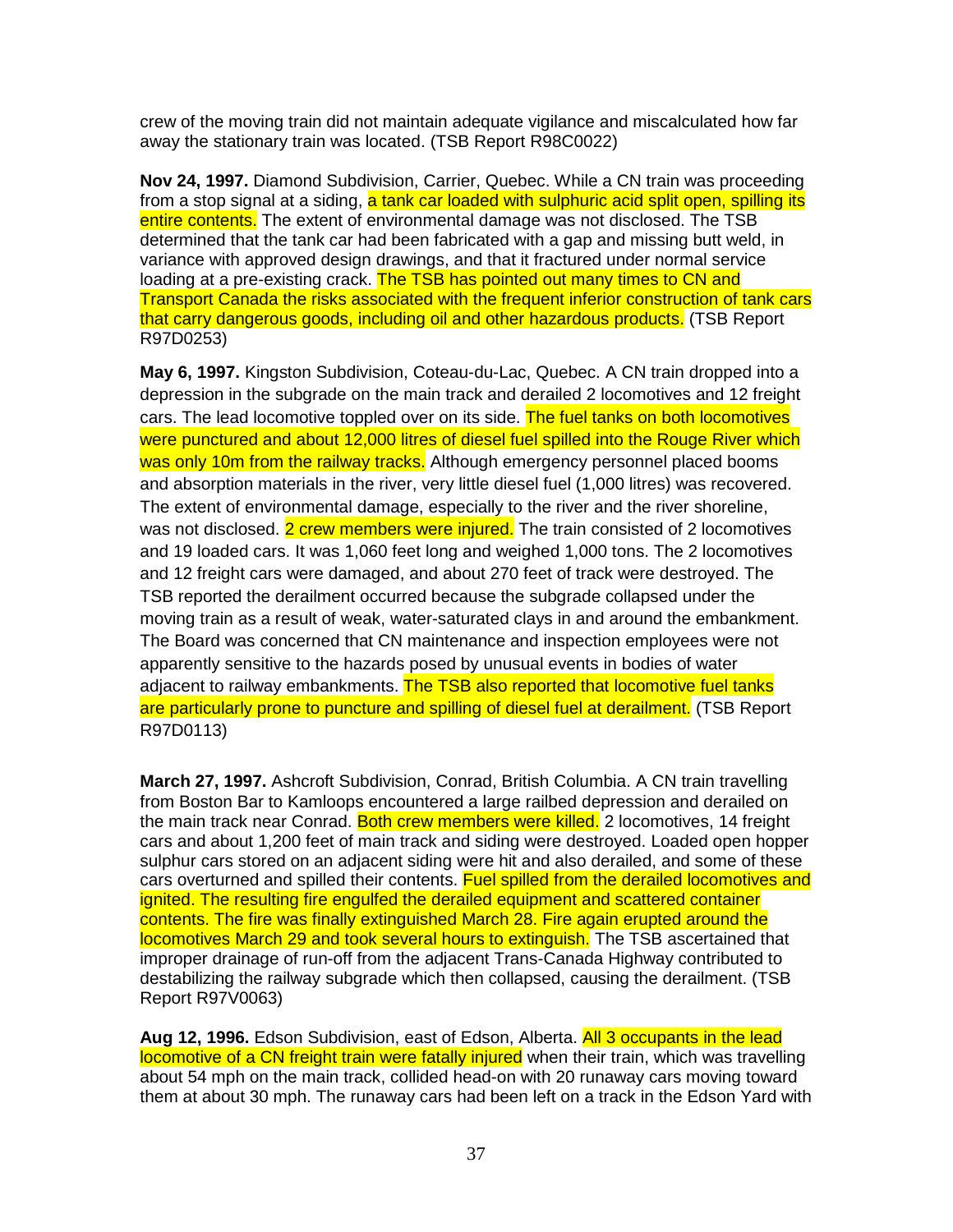their hand brakes on, which eventually failed to hold them, causing them to move onto the main track uncontrolled. The TSB reported that, for the years 1991 to 1996, 190 runaways were reported to the TSB and in spite of repeated warnings and recommendations issued by the TSB, the problem persisted. This particular runaway situation, which ended in 3 deaths, triggered a TSB investigation with wider scope and depth. Consequently, the TSB raised serious questions about the effectiveness of standard railway operating rules, rail traffic control systems, rail safety regulatory overview, and CN's safety management programs. (TSB Report R96C0172)

**July 2, 1996.** Aberdeen Subdivision, North Battleford, Saskatchewan. A CN train was unintentionally diverted onto a spur track, and collided head-on with a stationary and uncrewed CN freight train. The locomotives of both trains were extensively damaged, and 10 freight cars derailed. The **locomotive engineer was injured** when he jumped from the train. The moving train consisted of 3 locomotives and 88 loaded cars. It weighed 10,000 tons and was 6,500 feet long. The TSB determined that the switch for the spur track was inadvertently left in the reverse position. The train was also travelling at an excessive speed, according to the TSB. (TSB Report R96W0171)

**April 24, 1996.** Hagersville Subdivision, Nanticoke, Ontario. A CN train crew was switching at the Esso oil refinery near Nanticoke, when 5 tank cars went out of control. The cars rolled southward about 2 miles, crossed over 2 public road crossings and through the Ontario Hydro thermal generating plant building. The cars continued another 600 feet to the end of the track where the 2 leading cars derailed. 1 derailed car contained sulphuric acid and the other derailed car that flipped over on its side contained sulphuric acid residue. Both derailed cars were damaged. There was substantial damage to private property, including a car mover which had been standing on the track in the Ontario Hydro building. It was pushed ahead of the runaway cars to the end of the track and was destroyed. The entrance gate to Ontario Hydro's property was also destroyed. There was damage to CN's track. The TSB determined the tank cars rolled away and derailed because they were not securely coupled during a switching operation. (TSB Report R96T0137)

**March 11, 1996.** Sussex Subdivision, River Glade, New Brunswick. A CN train derailed 22 freight cars on the main track. 16 of the derailed cars were tank cars loaded with various dangerous goods including gasoline, butane and fuel oil. About 455 litres of gasoline spilled from 1 tank car and butane was released into the atmosphere from 2 leaking pressure tank cars. As a precautionary measure, 8 residents in the area were evacuated. The extent of environmental damage was not disclosed. About 400 feet of track were destroyed and about 1,000 feet of track were extensively damaged. 18 derailed cars were destroyed, and the remaining 4 were damaged. The train was powered by 3 locomotives and was hauling 27 loaded cars, 17 empty cars and 9 residue cars. It was 3,200 feet long and weighed 3,500 tons. The TSB determined that a defective rail led to the derailment. (TSB Report R96M0011)

**March 10, 1996.** Saint-Maurice Subdivision, Dix, Quebec. A CN freight train derailed 27 cars. 4 of the derailed cars were residue cars, 2 contained gasoline residue and the other 2 contained diesel fuel residue. 4 of the derailed loaded gondola cars were dug into the subgrade and several other cars were piled on top of the gondola cars. The ore concentrate from the gondola cars spilled over the subgrade and covered the tracks. At least 1 of the derailed cars came to rest on a bridge deck. The bridge deck was destroyed and the girders were extensively damaged. The train consisted of 3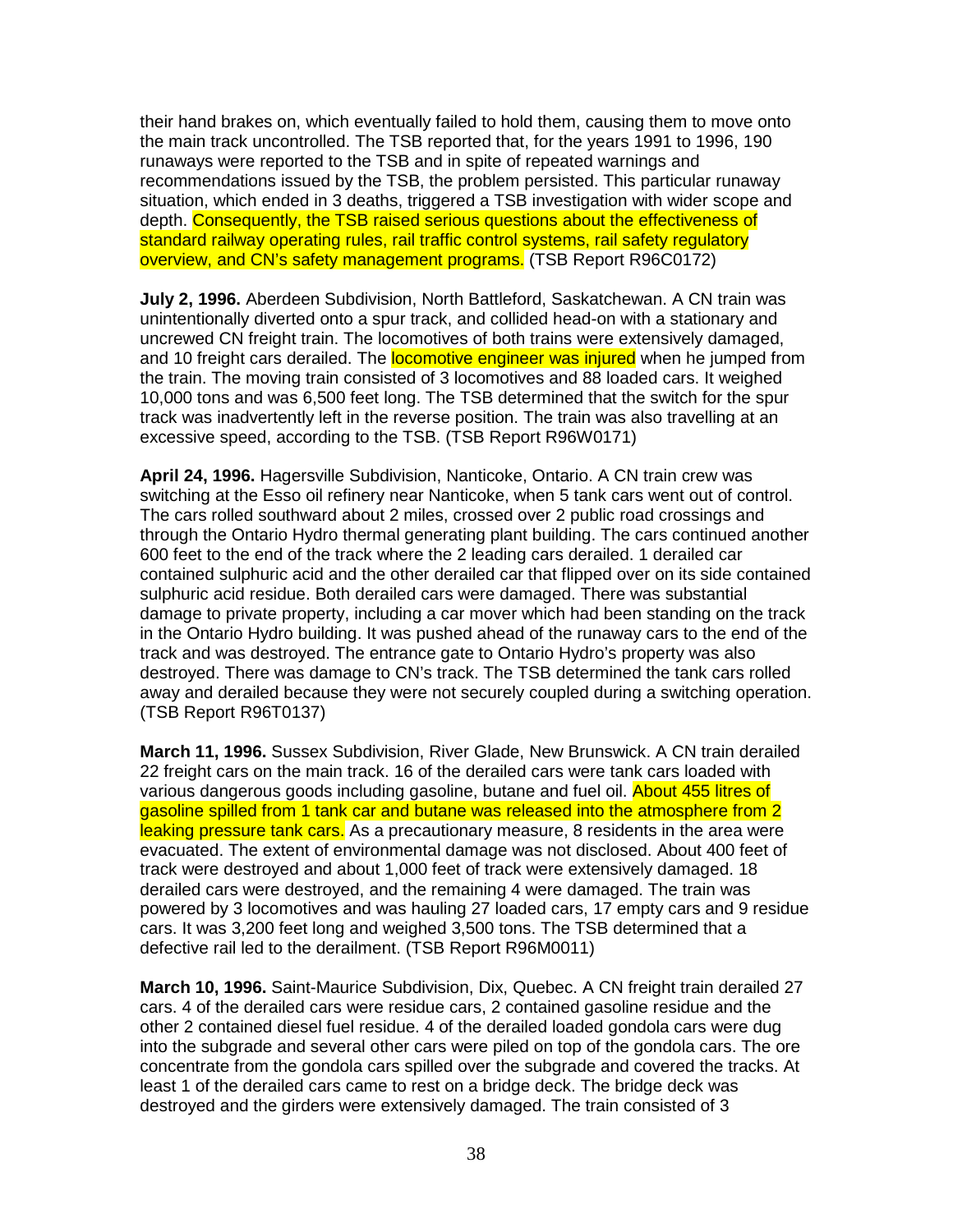locomotives and 76 cars. It was 4,526 feet long and weighed 7,394 tons. The TSB was not able to determine the cause of the derailment because key rail car components and pieces of rail were missing. (TSB Report R96D0035)

**March 6, 1996.** Halton Subdivision, MacMillan Yard, Toronto, Ontario. A remote controlled CN train collided with a standing CN train in the yard, derailing 7 cars. 4 of the derailed cars rolled down a small embankment onto a paved yard roadway. A tank car loaded with ethylene oxide flipped upside down and came to rest on its top, and was extensively damaged. 2 tank cars containing petroleum product residue also derailed, 1 of them knocked over on its side. Because of the upside down tank car with flammable and toxic contents, emergency procedures were implemented. 2 yard locomotives and 7 cars were damaged, some of them extensively. About 250 feet of track and 1 crossover switch were damaged. The TSB determined that the derailment occurred because the crew running the train by remote control lost sight of the head of the train in an unsafe part of the yard. (TSB Report R96T0080)

**Feb 27, 1996.** Bécancour Subdivision, near St. Grégoire, Quebec. 59 cars from a CN train that had been left on the main track, standing unattended with no hand brakes applied, rolled away unnoticed for about 4,000 feet and struck another CN train on the Lama Warehouse Spur. The impact derailed 1 locomotive and 13 cars, 11 of which were tank cars containing dangerous goods residue. The locomotive and 2 tank cars containing caustic soda (corrosive substance) residue were knocked on their sides; and 7 other tank cars containing caustic soda residue, 2 containing chlorine (poisonous gas) residue and 2 box cars also derailed. A fuel tank on the overturned locomotive was punctured and spilled about 9,000 litres of diesel fuel. The extent of environmental damage was not disclosed. 1 box car was destroyed, 1 locomotive and 7 cars were extensively damaged, and 6 cars were damaged. About 200 feet of track were destroyed. 1 crew member was seriously injured. The runaway train weighed 3,600 tons and was 3,000 feet long. The TSB determined that the air brakes on the 59 runaway cars were accidentally released when the cars were uncoupled. Unfortunately, hand brakes had not been applied to any of the cars. (TSB Report R96D0029)

**Jan 31, 1996.** Joliette Subdivision, Charette, Quebec. 2 CN trains carrying dangerous goods residue cars collided. 2 box cars were destroyed, and 1 locomotive, 2 box cars and 1 flat car were extensively damaged. One of the trains comprised 2 locomotives, 60 loaded cars and 6 residue cars. The train was 3,980 feet long and weighed 6,770 tons. The other train consisted of 2 locomotives, 8 loaded cars, 28 empty cars and 3 residue cars. It was 2,200 feet long and weighed 1,830 tons. The TSB reported that the crew in the train that caused the collision and derailment should have used the automatic brake as well as the independent brake to stop their train. (TSB Report R96D0018)

**Jan 11, 1996.** Allanwater Subdivision, near Armstrong, Ontario. Opposing CN hi-rail vehicles collided in a curve. The driver of 1 of the vehicles sustained serious injuries in the collision. The driver of the other vehicle sustained minor injuries after jumping from the vehicle prior to impact. The TSB determined that the opposing hi-rails, travelling in an area of restricted sight-lines and frosty rail conditions, were operated at excessive speeds that did not permit them to stop before colliding. (TSB Report R96T0008)

**Dec 14, 1995.** Pelletier Subdivision, Edmundston, New Brunswick. A group of unattended freight cars recently uncoupled from locomotives in the Edmundston Yard rolled away uncontrolled for about 4,800 feet through a main track switch. They came to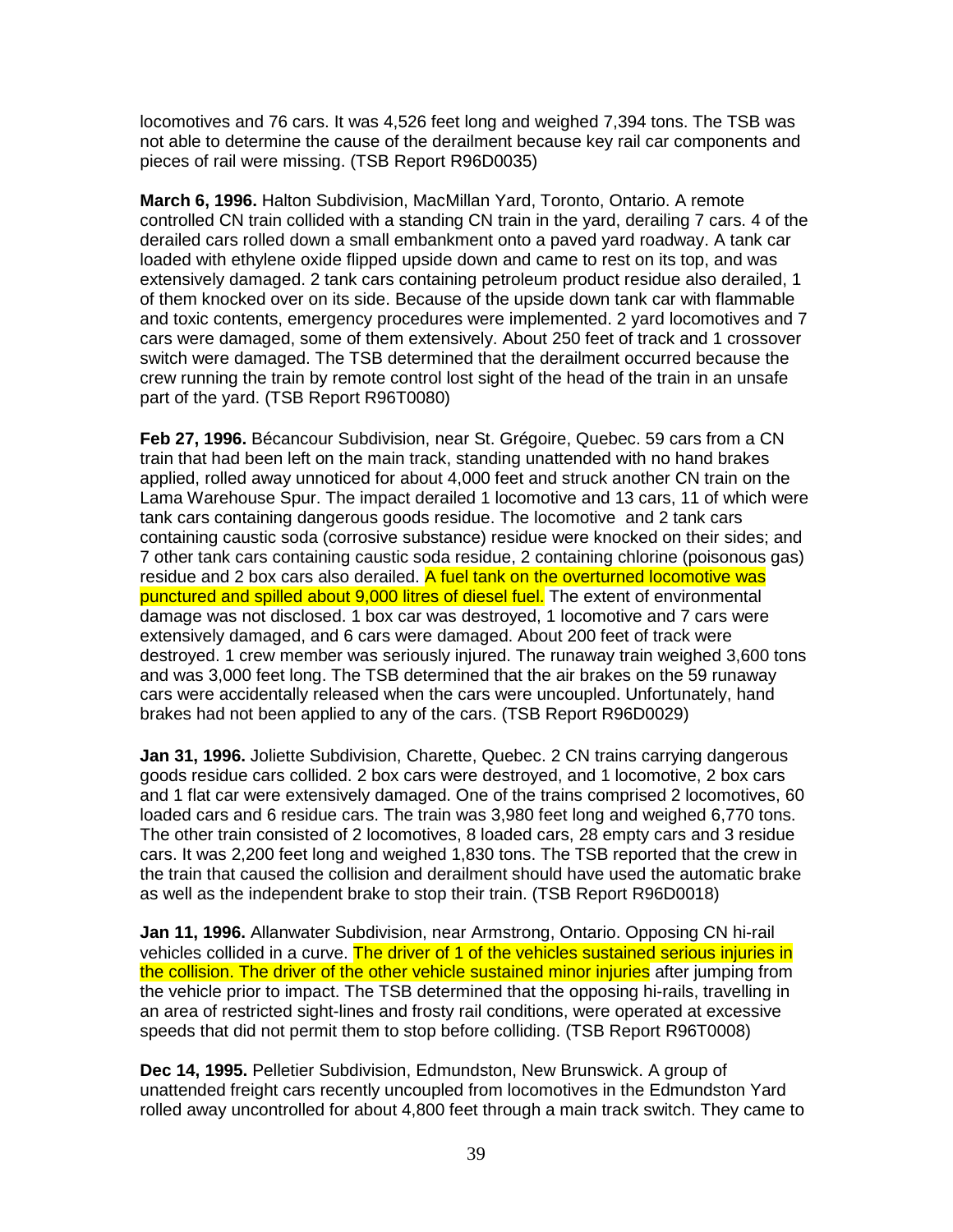a stop with about 15 cars standing on the main track. A switch that the cars had rolled through onto the main track was damaged. The TSB reported the cars were not properly secured (hand brakes not applied) when the locomotives were uncoupled, which resulted in the cars running away downhill uncontrolled. (TSB Report R95M0072)

**Nov 5, 1995.** Sprague Subdivision, Symington Yard, Winnipeg, Manitoba. A remotely controlled CN train in the yard separated, which led to the derailment of 1 locomotive and 12 cars. The derailed cars fouled the adjacent track and were struck by another remote-controlled CN train, derailing 2 locomotives, 2 booster units and 6 cars from that train. 12 cars were destroyed, and 1 locomotive and 1 car were damaged from one of the remote controlled trains. 1 car was destroyed and 2 locomotives, 2 booster units, and 5 cars were damaged from the other remote controlled train. Some of the derailed cars toppled over on their sides and were piled on top of one another. About 600 feet of track were damaged. The TSB determined that, in both accidents, the remote control operating system did not provide the operators with safeguards and technology sufficient to ensure the safe operation of their respective trains. (TSB Report R95W0291)

**Aug 20, 1995.** Dundas Subdivision, Brantford Yard, Brantford, Ontario. A CN train derailed 3 tank cars loaded with dangerous goods (butane) in the yard. The residents of 9 nearby homes were evacuated as a safety precaution. The TSB reported the derailment was a result of the conductor not being positioned properly to control the train being shoved into the yard tracks. He also miscalculated the number of cars that would fit on a particular yard track. (TSB Report R95T0262)

**June 23, 1995.** Saint-Laurent Subdivision, Taschereau Yard, Saint-Laurent, Quebec. A CN train collided with another CN train in the yard. **1 employee was injured.** The TSB determined the collision was caused by the crews from the 2 trains receiving simultaneous permission to use the same track in opposing directions (toward one another). They were both operating at speeds that did not allow them to stop as they approached one another. The TSB has repeatedly suggested that the Canadian Rail Operating Rules build in a speed safety margin to account for trains that are approaching one another. (TSB Report R95D0097)

**June 21, 1995.** Cran Subdivision, La Doré, Quebec. A CN freight train derailed 4 locomotives and 8 cars at a washout. About 31,800 litres of diesel fuel were spilled from the derailed locomotives. The extent of environmental damage was not disclosed. 3 cars were destroyed, and 4 locomotives and 5 cars were extensively damaged. About 700 feet of main track were destroyed. The train consisted of 4 locomotives, 3 loaded cars and 57 empty cars. It was 3,800 feet long and weighed 2,300 tons. The TSB determined the derailment was caused by a washout of subgrade and ballast resulting from a sudden surge of water from a breached beaver dam at Sarry Lake. The train was also traveling above the maximum permissible speed just before the derailment. (TSB Report R95D0093)

**June 6, 1995.** Saint-Laurent Subdivision, Langelier Spur, Saint-Léonard, Quebec. A locomotive was pushing a tank car toward a public crossing when the train hit a tractortrailer. The conductor and trainman were riding on the platform at the leading end of the tank car. Although some hand gestures were made by the trainman as the tractor-trailer approached the crossing, no one got off the train to flag and stop the truck, as required. The conductor got caught between the train and the tractor-trailer and was fatally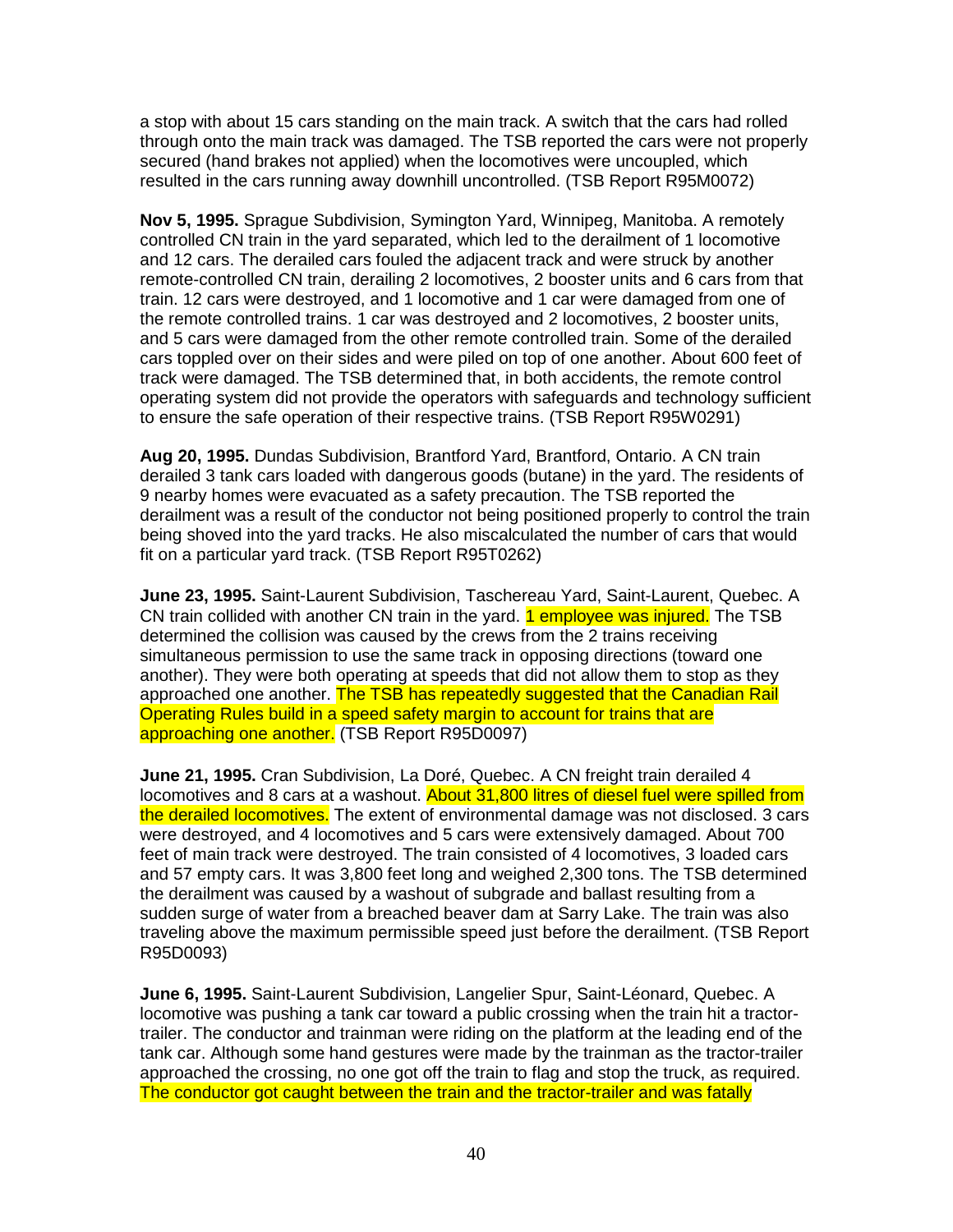injured. The TSB reported the collision resulted when the train crew elected not to stop and flag traffic from the ground. The absence of a flagman at the crossing permitted the tractor-trailer to approach the crossing without stopping. Ambiguous hand gestures from the trainman interpreted by the tractor-trailer driver as an indication to proceed rather than stop also contributed to the accident. (TSB Report R95D0081)

**April 6, 1995.** Napadogan Subdivision, Napadogan, New Brunswick. A CN train derailed 8 freight cars. 2 of the derailed cars were tank cars loaded with dangerous goods caustic soda. 3 of the derailed cars were damaged. About 400 feet of track and a switch were destroyed. Rail ties were severely damaged for about 150 feet. The train consisted of 3 locomotives, 51 loaded cars and 15 empty cars. It was 4,200 feet long and weighed 6,100 tons. The TSB reported the train came off the main track at an excessive speed. Track irregularities induced oscillations, and a wheel climb derailment of a covered hopper car destroyed the track and derailed 7 other cars. (TSB Report R95M0027)

**Feb 23, 1995.** Montmagny Subdivision, Saint-François, Quebec. The trailing sleeper car derailed from a Via Rail passenger train at a switch and side-swiped an empty box car. The derailed Via car sustained extensive damage and the box car sustained minor damage. About 5,460 feet of track were damaged, and 2 switches were extensively damaged. The 7 passengers occupying the derailed Via car continued their trip in forward coaches. The train consisted of 1 locomotive, 4 coaches, 5 sleeper cars, 1 diner car and 1 baggage car. There were 195 passengers and 13 service personnel on the train. The TSB reported that a switch broke, which resulted in the last Via car being diverted onto another track and derailing. Switch parts were worn. CN was responsible for maintaining the track and switches. (TSB Report R95Q0014)

**Feb 16, 1995.** Strathroy Subdivision, London, Ontario. A CN freight train collided with the rear of a stationary CN freight train. The force of the collision propelled the stationary train forward where it collided with another stationary CN freight train. The locomotive engineer and conductor in the train that caused the collisions sustained serious injuries. A total of 2 locomotives and at least 10 cars derailed. 2 cars were destroyed, 2 locomotives and 3 cars were extensively damaged, and 3 cars sustained minor damage. 400 feet of track were extensively damaged. 1 fuel tank was punctured, spilling about 500 litres of diesel fuel. The extent of environmental damage was not disclosed. The TSB determined the locomotive engineer of the moving train probably fell asleep and not only missed a signal, but did not appear to do anything to try and stop his train from colliding with the first stationary train. The conductor was not attentive to train operation and did not provide the necessary backup to the locomotive engineer. (TSB Report R95S0021)

**Jan 29, 1995.** Stamford Subdivision, near Netherby, Ontario. A CN freight train collided with the rear end of another CN freight train. The derailed units included: the 3 locomotives from the train that rear-ended the other train, and 3 covered hopper cars and the caboose from the train that was hit. The caboose and 2 hopper cars were destroyed. 3 locomotives and 1 hopper car were damaged. The train that hit the other one consisted of 3 locomotives, 53 loaded cars and 6 empty cars; and was 3,473 feet long and weighed 6,189 tons. The train that got hit consisted of 2 locomotives, 19 loaded cars and an unoccupied caboose; and was 2,011 feet long and weighed 1,793 tons. The locomotive engineer and a conductor, located in the lead locomotive of the train that was hit, were injured. The TSB reported that the collision occurred because the train that hit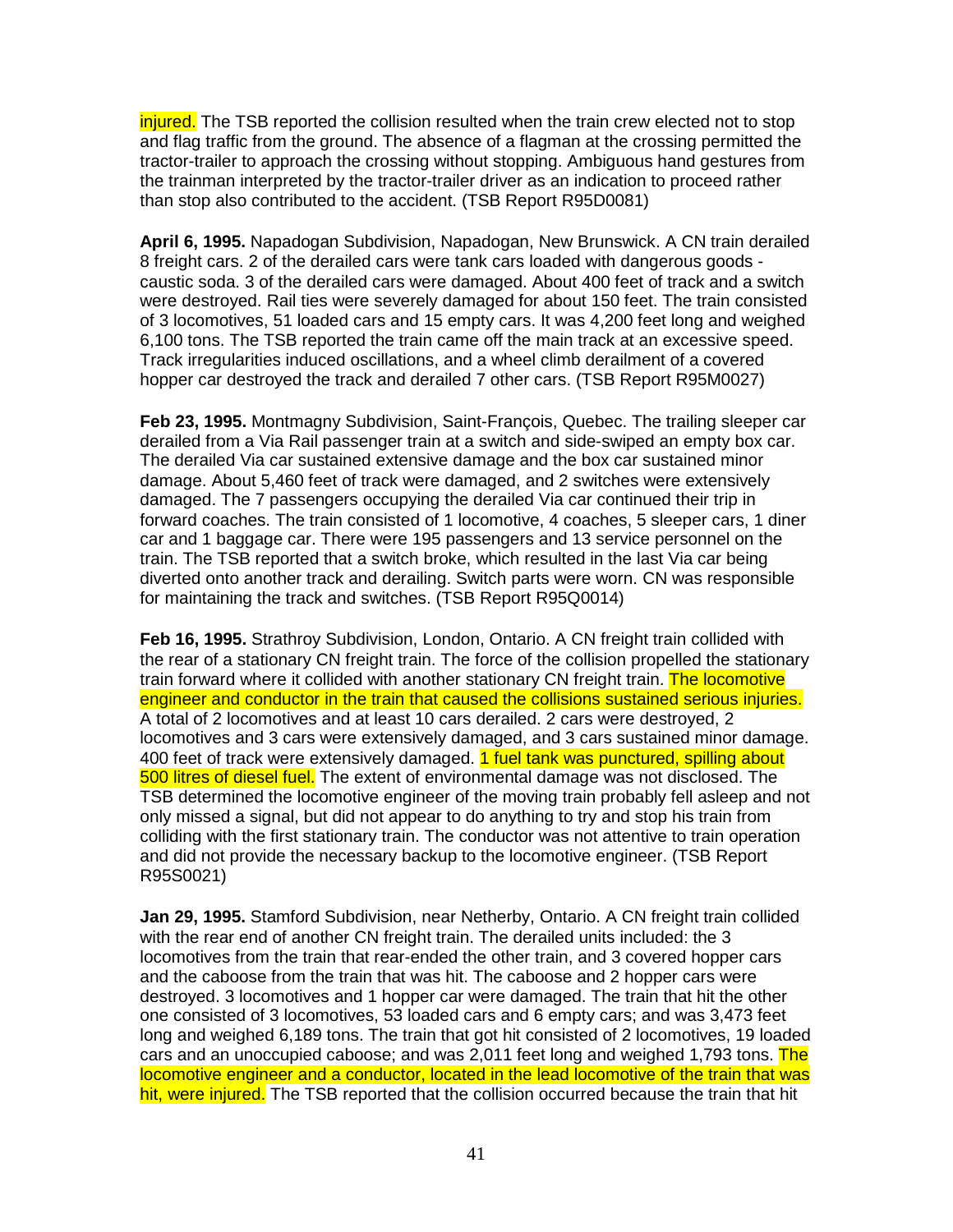the other train was travelling much faster than the maximum speed permitted. (TSB Report R95T0023)

**Jan 21, 1995.** La Tuque Subdivision, Gouin, Quebec. A CN train derailed 28 cars at a curve in the track. The cars were loaded with sulphuric acid, which spilled from 11 derailed tank cars into Petit lac Masketsi and the Tawachiche River. 3 cars fell into Petit lac Masketsi, 14 lay inverted near the lake shore and 11 were lying on their sides near the track. 2 tank cars lost their entire sulphuric acid loads, 6 lost about 50%, and 3 others lost about 20%. About 230,000 litres of toxic sulphuric acid spilled and settled on the bottom of Petit lac Masketsi in about 33m of water. Provincial authorities instructed local residents not to use lake water until the contamination was "neutralized". It took over 3 months to bring the pH level of the water in the lake back to its normal level. About 725 tonnes of limestone were used to neutralize the acid. Although the TSB reported that the spill caused environmental damage, the extent of damage was not disclosed. It can be expected that the environmental damage was significant, considering the volume of toxic sulphuric acid that was spilled. This would have been devastating to fish, other wildlife and other aquatic life. (The lake is a popular fishing lake.) 22 of the derailed cars were extensively damaged and 6 were scrapped. About 2,000 feet of track were destroyed and 500 feet of track were damaged. A railway bridge was extensively damaged. The TSB determined the derailment was caused by lateral track movement, likely attributable to rotting rail ties. The Board also reported that sulphuric acid tank cars are usually loaded to the maximum allowable weight, which causes severe weight stress over a relatively short length of track. (TSB Report R95D0016)

**Oct 28, 1994.** Halton Subdivision, Etobicoke, Ontario. A CN freight train collided with the rear of a stationary CN freight train on the main track. The lead locomotive of the moving train and 2 empty hopper cars in the stationary train derailed. The TSB determined the moving train was traveling much faster than the prescribed maximum limit, and the crew was fatigued. (TSB Report R94T0334)

**Oct 19, 1994.** Lac-Saint-Jean Subdivision, Lac Edouard, Quebec. A CN freight train derailed 12 cars at a curve in the track - 7 box cars and 5 gondola cars. 6 cars were extensively damaged and 6 sustained minor damage. The train consisted of 3 locomotives, 50 loaded cars and 1 empty car. It weighed 4,976 tons and was 3,482 feet long. The TSB determined that a misaligned track rolled over and caused the derailment. (TSB Report R94Q0054)

**March 6, 1994.** York Subdivision, Markham, Ontario. As a CN freight train passed through a curve, it derailed 21 cars. 18 rail cars sustained extensive damage and 3 were slightly damaged. The contents of 1 car loaded with clay were spilled throughout the derailment area. Other derailed cars carried paper products and 2 tank cars were loaded with caprolactam. About 1,700 feet of main track were destroyed and a railway bridge was damaged. The train consisted of 2 locomotives, 42 loaded cars and 50 empty cars. It was 5,320 feet long and weighed 6,600 tons. The TSB determined the derailment was a result of a rail that failed. The Board reported that the rail at the accident site was nearly worn to condemning limits, and was scheduled for replacement. (TSB Report R94T0072)

**Jan 30, 1994.** Ruel Subdivision, near Westree, Ontario. A CN freight train derailed 23 cars as the train passed through a curve. 3 tank cars containing dangerous goods spilled